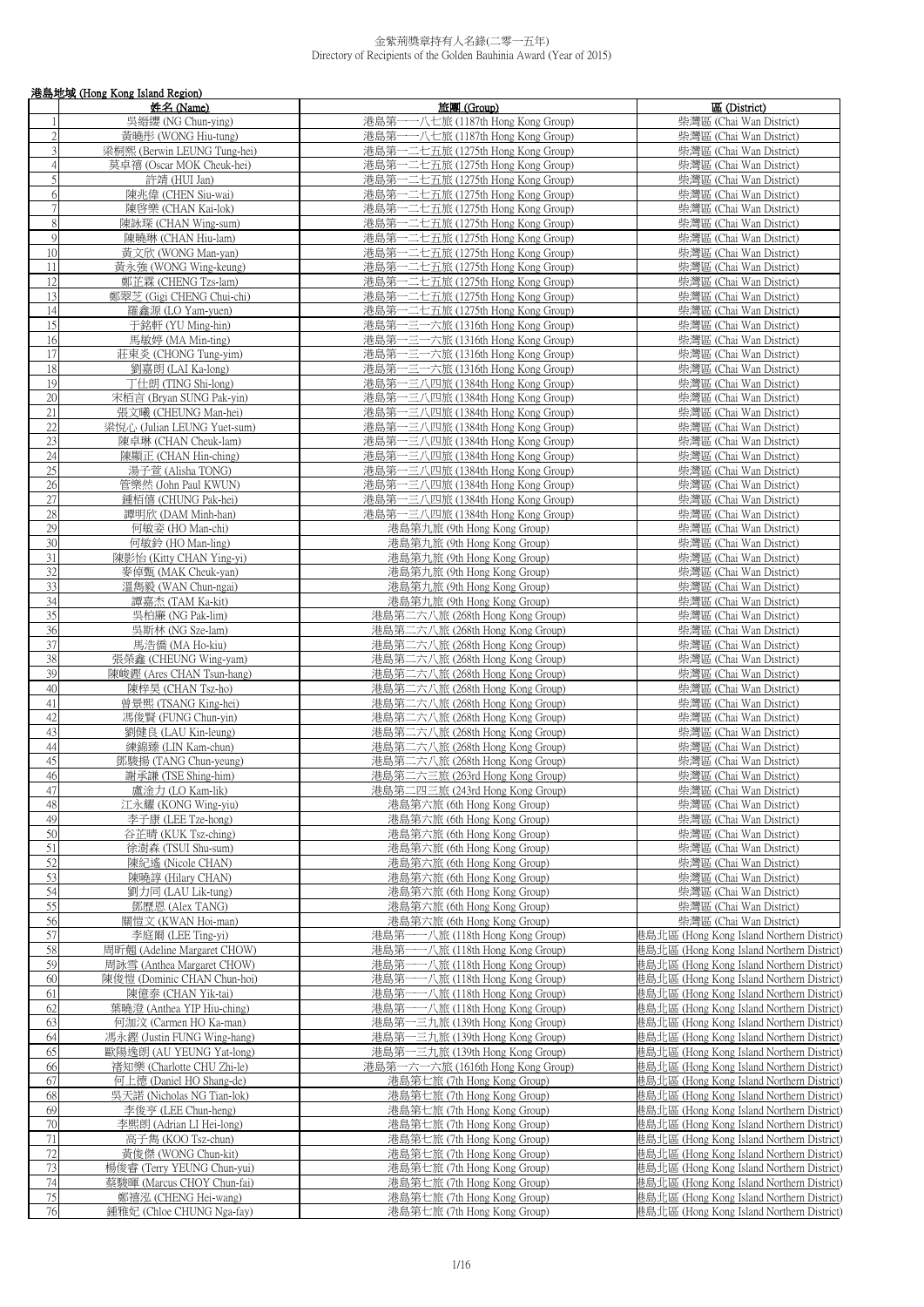|            | 姓名 (Name)                                         | 旅團 (Group)                                                                   | 區 (District)                                                 |
|------------|---------------------------------------------------|------------------------------------------------------------------------------|--------------------------------------------------------------|
| 77         | 陳為熙 (CHAN Wai-hei)                                | 港島第一五二七旅 (1527th Hong Kong Group)                                            | 巷島西區 (Hong Kong Island Western District)                     |
| $78\,$     | 盧敬霖 (LO King-lam)                                 | 港島第一五二七旅 (1527th Hong Kong Group)                                            | 港島西區 (Hong Kong Island Western District)                     |
| 79         | 盧煒霖 (LO Wai-lam)                                  | 港島第一五二七旅 (1527th Hong Kong Group)                                            | 港島西區 (Hong Kong Island Western District)                     |
| $80\,$     | 羅家俊 (LO Ka-chun)                                  | 港島第一五二七旅 (1527th Hong Kong Group)                                            | 港島西區 (Hong Kong Island Western District)                     |
| 81         | 劉穎軒 (LAU Wing-hin)                                | 港島第一五三旅 (153rd Hong Kong Group)                                              | 巷島西區 (Hong Kong Island Western District)                     |
| 82         | 顧駿熙 (KU Chun-hei)                                 | 港島第一五三旅 (153rd Hong Kong Group)                                              | 巷島西區 (Hong Kong Island Western District)                     |
| 83         |                                                   |                                                                              | 巷島西區 (Hong Kong Island Western District)                     |
| 84         | 羅丞亨 (LAW Sheng-heng)                              | 港島第一六一旅 (161st Hong Kong Group)                                              |                                                              |
| 85         | 石家愉 (Karl SHEK Ka-yu)                             | 港島第十六旅 (16th Hong Kong Group)                                                | 港島西區 (Hong Kong Island Western District)                     |
| 86         | 梁俊業 (LEUNG Chun-yip)                              | 港島第七十旅 (70th Hong Kong Group)                                                | 巷島南區 (Hong Kong Island Southern District)                    |
|            | 郭栢東 (KWOK Pak-tung)                               | 港島第七十旅 (70th Hong Kong Group)                                                | 巷島南區 (Hong Kong Island Southern District)                    |
| 87<br>88   | 盧俊傑 (LO Chun-kit)                                 | 港島第七十旅 (70th Hong Kong Group)                                                | 巷島南區 (Hong Kong Island Southern District)                    |
|            | 林芊悠 (LAM Chin-yau)                                | 港島第二二四旅 (224th Hong Kong Group)                                              | 巷島南區 (Hong Kong Island Southern District)                    |
| 89         | 徐瑋鍵 (CHUI Wai-kin)                                | 港島第二三六旅 (236th Hong Kong Group)                                              | 巷島南區 (Hong Kong Island Southern District)                    |
| $90\,$     | 梁穎嵐 (LEUNG Wing-lam)                              | 港島第二三六旅 (236th Hong Kong Group)                                              | 巷島南區 (Hong Kong Island Southern District)                    |
| 91         | 郭行健 (Frank KWOK)                                  | 港島第二三六旅 (236th Hong Kong Group)                                              | 巷島南區 (Hong Kong Island Southern District)                    |
| 92         | 郭芷晴 (Junko KWOK)                                  | 港島第二三六旅 (236th Hong Kong Group)                                              | 巷島南區 (Hong Kong Island Southern District)                    |
| 93         | 陳晉鏗 (CHAN Chun-hang)                              | 港島第二三六旅 (236th Hong Kong Group)                                              | 巷島南區 (Hong Kong Island Southern District)                    |
| 94         | 陳靜瑤 (CHAN Ching-yiu)                              | 港島第二三六旅 (236th Hong Kong Group)                                              | 巷島南區 (Hong Kong Island Southern District)                    |
| 95         | 譚希彤 (TAM Hei-tung)                                | 港島第二三六旅 (236th Hong Kong Group)                                              | 巷島南區 (Hong Kong Island Southern District)                    |
| 96         | 馬伽俐 (Ally MA)                                     | 港島第一九六旅 (196th Hong Kong Group)                                              | 筲箕灣區 (Shau Kei Wan District)                                 |
| 97         | 陳丞緯 (CHAN Shing-wai)                              | 港島第一九六旅 (196th Hong Kong Group)                                              | 筲箕灣區 (Shau Kei Wan District)                                 |
| 98         | 何敦頤 (Jordan HO)                                   | 港島第一三六八旅 (1368th Hong Kong Group)                                            | 筲箕灣區 (Shau Kei Wan District)                                 |
| 99         | 吳卓航 (NG Cheuk-hong)                               | 港島第一三六八旅 (1368th Hong Kong Group)                                            | 筲箕灣區 (Shau Kei Wan District)                                 |
| 100        | 李愷琦 (LEE Hoi-kei)                                 | 港島第一三六八旅 (1368th Hong Kong Group)                                            | 筲箕灣區 (Shau Kei Wan District)                                 |
| 101        | 唐子泓 (TONG Tsz-wang)                               | 港島第一三六八旅 (1368th Hong Kong Group)                                            | 筲箕灣區 (Shau Kei Wan District)                                 |
| 102        | 唐子朗 (TONG Tsz-long)                               | 港島第一三六八旅 (1368th Hong Kong Group)                                            | 筲箕灣區 (Shau Kei Wan District)                                 |
| 103        | 夏日婷 (HA Yat-ting)                                 | 港島第一三六八旅 (1368th Hong Kong Group)                                            | 筲箕灣區 (Shau Kei Wan District)                                 |
| 104        | 黃凝 (Bianca WONG Ying)                             | 港島第一三六八旅 (1368th Hong Kong Group)                                            | 筲箕灣區 (Shau Kei Wan District)                                 |
| 105        | 楊浩勤 (YOUNG Ho-ken)                                | 港島第一三六八旅 (1368th Hong Kong Group)                                            | 筲箕灣區 (Shau Kei Wan District)                                 |
| 106        | 蔡爾霖 (TSOI Yi-lam)                                 | 港島第一三六八旅 (1368th Hong Kong Group)                                            | 筲箕灣區 (Shau Kei Wan District)                                 |
| 107        | 盧芍錡 (Peony LO Cheuk-kei)                          | 港島第一三六八旅 (1368th Hong Kong Group)                                            | 筲箕灣區 (Shau Kei Wan District)                                 |
| 108        | 黃梓軒 (WONG Tsz-hin)                                | 港島第二四二旅 (242nd Hong Kong Group)                                              | 筲箕灣區 (Shau Kei Wan District)                                 |
| 109        | 關紀揚 (KWAN Kei-yeung)                              | 港島第二四二旅 (242nd Hong Kong Group)                                              | 筲箕灣區 (Shau Kei Wan District)                                 |
| 110<br>111 | 王礎鋒 (Alvin WANG Cho-fung)<br>洪銘璟 (HUNG Ming-king) | 港島第二四二旅 (242rd Hong Kong Group)<br>港島第二四二旅 (242rd Hong Kong Group)           | 筲箕灣區 (Shau Kei Wan District)<br>筲箕灣區 (Shau Kei Wan District) |
| 112        | 梁皓鈞 (Trevor LEUNG Hao-kwan)                       | 港島第二四二旅 (242rd Hong Kong Group)                                              | 筲箕灣區 (Shau Kei Wan District)                                 |
| 113        | 陳建元 (Matthew CHAN Kin-yuen)                       | 港島第二四二旅 (242rd Hong Kong Group)                                              | 筲箕灣區 (Shau Kei Wan District)                                 |
| 114        | 黃紫晴 (WONG Tsz-ching)                              | 港島第二四二旅 (242rd Hong Kong Group)                                              | 筲箕灣區 (Shau Kei Wan District)                                 |
| 115        | 歐安賢(AU On-yin)                                    | 港島第二四二旅 (242rd Hong Kong Group)                                              | 筲箕灣區 (Shau Kei Wan District)                                 |
| 116        | 潘俊諺 (POON Chun-yin)                               | 港島第二四二旅 (242rd Hong Kong Group)                                              | 筲箕灣區 (Shau Kei Wan District)                                 |
| 117        | 蔡鼎裕 (CHOY Ting-yu)                                | 港島第二四二旅 (242rd Hong Kong Group)                                              | 筲箕灣區 (Shau Kei Wan District)                                 |
| 118        | 蔡嘉駿 (CHOI Ka-jeun)                                | 港島第二四二旅 (242rd Hong Kong Group)                                              | 筲箕灣區 (Shau Kei Wan District)                                 |
| 119        | 關以詠 (Agatha KWAN Yi-wing)                         | 港島第二四二旅 (242rd Hong Kong Group)                                              | 筲箕灣區 (Shau Kei Wan District)                                 |
| 120        | 施嘉銘 (SZE Ka-ming)                                 | 港島第八十六旅 (86th Hong Kong Group)                                               | 筲箕灣區 (Shau Kei Wan District)                                 |
| 121        | 張焯然 (CHEUNG Cheuk-yin)                            | 港島第八十六旅 (86th Hong Kong Group)                                               | 筲箕灣區 (Shau Kei Wan District)                                 |
| 122        | 莊焌煒 (CHONG Chun-wai)                              | 港島第八十六旅 (86th Hong Kong Group)                                               | 筲箕灣區 (Shau Kei Wan District)                                 |
| 123        | 葉文釗 (Evan YIP Man-chiu)                           | 港島第八十六旅 (86th Hong Kong Group)                                               | 筲箕灣區 (Shau Kei Wan District)                                 |
| 124        | 鄭安淇 (CHENG On-ki)                                 | 港島第八十六旅 (86th Hong Kong Group)                                               | 筲箕灣區 (Shau Kei Wan District)                                 |
| 125        | 何潔兒 (HO Kit-yi)                                   | 港島第-<br>五五旅 (1155th Hong Kong Group)                                         | 維多利亞城區 (Victoria District)                                   |
| 126        | 何潔瑩 (HO Kit-ying)                                 | 港島第<br>·五五旅 (1155th Hong Kong Group)                                         | 維多利亞城區 (Victoria District)                                   |
| 127        | 吳官俊 (NG Kwun-chun)                                | 港島第<br>-五五旅 (1155th Hong Kong Group)                                         | 維多利亞城區 (Victoria District)                                   |
| 128        | 吳朗翹 (NG Long-kiu)                                 | -五五旅 (1155th Hong Kong Group)<br>港島第                                         | 維多利亞城區 (Victoria District)                                   |
| 129        | 呂曉瑩 (LUI Hiu-ying)                                | 港島第<br>-五五旅 (1155th Hong Kong Group)                                         | 維多利亞城區 (Victoria District)                                   |
| 130        | 李天佑 (Timothy LEE Tin-yau)                         | 港島第<br>•五五旅 (1155th Hong Kong Group)                                         | 維多利亞城區 (Victoria District)                                   |
| 131        | 李兆軒 (LEE Siu-hin)                                 | 港島第<br>-五五旅 (1155th Hong Kong Group)                                         | 維多利亞城區 (Victoria District)                                   |
| 132        | 卓建衡 (CHEUK Kin-hang)                              | 港島第<br>·五五旅 (1155th Hong Kong Group)                                         | 維多利亞城區 (Victoria District)                                   |
| 133        | 邵裕 (SIU Yu)                                       | 港島第<br>五五旅 (1155th Hong Kong Group)                                          | 維多利亞城區 (Victoria District)                                   |
| 134        | 胡喜童 (WU Hi-tung)                                  | 港島第<br>·五五旅 (1155th Hong Kong Group)                                         | 維多利亞城區 (Victoria District)                                   |
| 135        | 崔子軒 (CHUI Tsz-hin)                                | 港島第<br>•五五旅 (1155th Hong Kong Group)                                         | 維多利亞城區 (Victoria District)                                   |
| 136        | 張展嘉 (Calvin CHEUNG Chit-kar)                      | 港島第<br>-五五旅 (1155th Hong Kong Group)                                         | 維多利亞城區 (Victoria District)                                   |
| 137<br>138 | 莫潔楓 (MOK Kit-fung)<br>陳子蓁 (Adrian CHAN Tsz-tsun)  | -五五旅 (1155th Hong Kong Group)<br>港島第<br>港島第<br>-五五旅 (1155th Hong Kong Group) | 維多利亞城區 (Victoria District)<br>維多利亞城區 (Victoria District)     |
| 139        |                                                   | 港島第                                                                          |                                                              |
| 140        | 陳鎣少 (CHAN Ying-siu)<br>劉仁龍 (Alex LIU Yan-lung)    | •五五旅 (1155th Hong Kong Group)<br>港島第<br>-五五旅 (1155th Hong Kong Group)        | 維多利亞城區 (Victoria District)<br>維多利亞城區 (Victoria District)     |
| 141        | 劉沁婷 (Ashley LIU Qin-ting)                         | 港島第<br>•五五旅 (1155th Hong Kong Group)                                         | 維多利亞城區 (Victoria District)                                   |
| 142        | 歐陽天琳 (AU YEUNG Tin-lam)                           | 港島第<br>•五五旅 (1155th Hong Kong Group)                                         | 維多利亞城區 (Victoria District)                                   |
| 143        | 潘慧芸 (POON Wai-wan)                                | 港島第<br>-五五旅 (1155th Hong Kong Group)                                         | 維多利亞城區 (Victoria District)                                   |
| 144        | 鄧談天 (Ambrose TANG Tam-tin)                        | -五五旅 (1155th Hong Kong Group)<br>港島第                                         | 維多利亞城區 (Victoria District)                                   |
| 145        | 黎嘉駿 (LAI Ka-chun)                                 | 港島第-<br>-五五旅 (1155th Hong Kong Group)                                        | 維多利亞城區 (Victoria District)                                   |
| 146        | 謝卓熙 (TSE Cheuk-hei)                               | 港島第-<br>-五五旅 (1155th Hong Kong Group)                                        | 維多利亞城區 (Victoria District)                                   |
| 147        | 嚴嬉婷 (YIM Hei-ting)                                | 港島第-<br>一五五旅 (1155th Hong Kong Group)                                        | 維多利亞城區 (Victoria District)                                   |
| 148        | 何竿瑩 (HO Chin-ying)                                | 港島第一四六二旅 (1462nd Hong Kong Group)                                            | 維多利亞城區 (Victoria District)                                   |
| 149        | 洪瑋苗 (HUNG Wai-miu)                                | 港島第一四六二旅 (1462nd Hong Kong Group)                                            | 維多利亞城區 (Victoria District)                                   |
| 150        | 黃美瑜 (WONG Mei-yu)                                 | 港島第一四六二旅 (1462nd Hong Kong Group)                                            | 維多利亞城區 (Victoria District)                                   |
| 151        | 何栢廉 (Paco HO Pak-lim)                             | 港島第一旅 (1st Hong Kong Group)                                                  | 維多利亞城區 (Victoria District)                                   |
| 152        | 余榮恩 (YU Wing-yan)                                 | 港島第一旅 (1st Hong Kong Group)                                                  | 維多利亞城區 (Victoria District)                                   |
| 153        | 李智朗 (LEE Chi-long)                                | 港島第一旅 (1st Hong Kong Group)                                                  | 維多利亞城區 (Victoria District)                                   |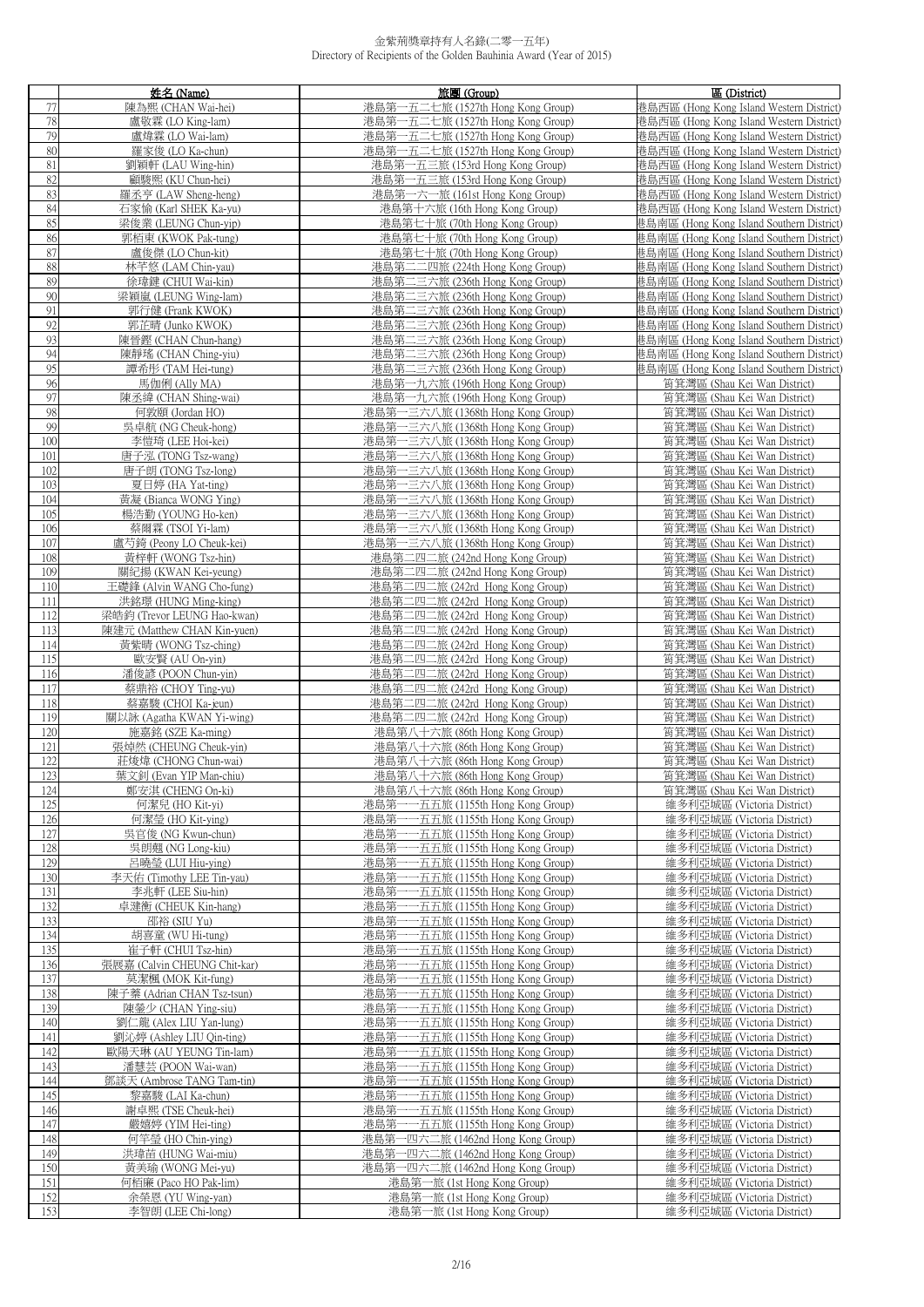|                | 姓名 (Name)                                                     | 旅團 (Group)                                                         | 區 (District)                                             |
|----------------|---------------------------------------------------------------|--------------------------------------------------------------------|----------------------------------------------------------|
| 154            | 李熙賢 (LEE Hei-yin)                                             | 港島第一旅 (1st Hong Kong Group)                                        | 維多利亞城區 (Victoria District)                               |
| 155            | 施孝賢 (Theo SZE)                                                | 港島第一旅 (1st Hong Kong Group)                                        | 維多利亞城區 (Victoria District)                               |
| 156            | 梁耀天 (Eugene LEUNG Yiu-tin)                                    | 港島第一旅 (1st Hong Kong Group)                                        | 維多利亞城區 (Victoria District)                               |
| 157            | 陳彥鈞 (Alaric Daniel CHAN)                                      | 港島第一旅 (1st Hong Kong Group)                                        | 維多利亞城區 (Victoria District)                               |
| 158            | 馮雋皓 (FUNG Chun-ho)                                            | 港島第一旅 (1st Hong Kong Group)                                        | 維多利亞城區 (Victoria District)                               |
| 159            | 楊璥榛 (Maurice YEUNG King-tsun)                                 | 港島第一旅 (1st Hong Kong Group)                                        | 維多利亞城區 (Victoria District)                               |
| 160            | 甄文澤 (Jeff YAN Man-chak)                                       | 港島第一旅 (1st Hong Kong Group)                                        | 維多利亞城區 (Victoria District)                               |
| 161            | 蔡承祐 (CHOI Shing-yau)                                          | 港島第一旅 (1st Hong Kong Group)                                        | 維多利亞城區 (Victoria District)                               |
| 162            | 譚全亨 (Peter TAM Chuen-hang)                                    | 港島第一旅 (1st Hong Kong Group)                                        | 維多利亞城區 (Victoria District)                               |
| 163<br>164     | 蘇子謙 (SO Che-him)<br>何禮俊 (HO Lai-chun)                         | 港島第一旅 (1st Hong Kong Group)<br>港島第九十九旅 (99th Hong Kong Group)      | 維多利亞城區 (Victoria District)<br>維多利亞城區 (Victoria District) |
| 165            | 李旻軒 (LEE Man-hin)                                             | 港島第九十九旅 (99th Hong Kong Group)                                     | 維多利亞城區 (Victoria District)                               |
| 166            | 阮瑋澄 (YUEN Wai-ching)                                          | 港島第九十九旅 (99th Hong Kong Group)                                     | 維多利亞城區 (Victoria District)                               |
| 167            | 區皜銘 (AU Ho-ming)                                              | 港島第九十九旅 (99th Hong Kong Group)                                     | 維多利亞城區 (Victoria District)                               |
| 168            | 曹灝勤 (TSO Ho-kan)                                              | 港島第九十九旅 (99th Hong Kong Group)                                     | 維多利亞城區 (Victoria District)                               |
| 169            | 莊弘匡 (CHONG Wang-hong)                                         | 港島第九十九旅 (99th Hong Kong Group)                                     | 維多利亞城區 (Victoria District)                               |
| 170            | 郭天行 (KWOK Tin-hang)                                           | 港島第九十九旅 (99th Hong Kong Group)                                     | 維多利亞城區 (Victoria District)                               |
| 171            | 陳澤希 (CHAN Chak-hei)                                           | 港島第九十九旅 (99th Hong Kong Group)                                     | 維多利亞城區 (Victoria District)                               |
| 172            | 馮竣煒 (FUNG Chun-wai)                                           | 港島第九十九旅 (99th Hong Kong Group)                                     | 維多利亞城區 (Victoria District)                               |
| 173            | 劉浩熙 (LAU Ho-hei)                                              | 港島第九十九旅 (99th Hong Kong Group)                                     | 維多利亞城區 (Victoria District)                               |
| 174            | 盧亮廷 (Ian LO Leong-ting)                                       | 港島第九十九旅 (99th Hong Kong Group)                                     | 維多利亞城區 (Victoria District)                               |
| 175            | 鍾敏謙 (CHUNG Man-him)                                           | 港島第九十九旅 (99th Hong Kong Group)                                     | 維多利亞城區 (Victoria District)                               |
| 176            | 譚澤潼 (Angus TAM Chak-tung)                                     | 港島第九十九旅 (99th Hong Kong Group)                                     | 維多利亞城區 (Victoria District)                               |
| 177<br>178     | 何芷珩 (Ernestine York HO Tsz-hang)<br>陳樂延 (Evelyn CHAN Lok-vin) | 港島第一八六旅 (186th Hong Kong Group)<br>港島第一八六旅 (186th Hong Kong Group) | 灣仔區 (Wan Chai District)<br>灣仔區 (Wan Chai District)       |
| 179            | 程俊熙 (Scott CHENG Chun-hei)                                    | 港島第一八六旅 (186th Hong Kong Group)                                    | 灣仔區 (Wan Chai District)                                  |
| 180            | 程思穎 (CHING Si-wing)                                           | 港島第一八六旅 (186th Hong Kong Group)                                    | 灣仔區 (Wan Chai District)                                  |
| 181            | 錢沛琳 (Jessica CHIEN Pui-lam)                                   | 港島第一八六旅 (186th Hong Kong Group)                                    | 灣仔區 (Wan Chai District)                                  |
| 182            | 譚樂軒 (TAM Lok-hin)                                             | 港島第一八六旅 (186th Hong Kong Group)                                    | 灣仔區 (Wan Chai District)                                  |
| 183            | 尹鍵焜 (Adrian WAN Kin-kwan)                                     | 港島第二〇八旅 (208th Hong Kong Group)                                    | 灣仔區 (Wan Chai District)                                  |
| 184            | 何紹霆 (HO Siu-ting)                                             | 港島第二〇八旅 (208th Hong Kong Group)                                    | 灣仔區 (Wan Chai District)                                  |
| 185            | 李偉諾 (LI Wai-nok)                                              | 港島第二〇八旅 (208th Hong Kong Group)                                    | 灣仔區 (Wan Chai District)                                  |
| 186            | 馬熙焌 (Lance MA Hei-jun)                                        | 港島第二〇八旅 (208th Hong Kong Group)                                    | 灣仔區 (Wan Chai District)                                  |
| 187            | 區敬林 (AU King-lam)                                             | 港島第二〇八旅 (208th Hong Kong Group)                                    | 灣仔區 (Wan Chai District)                                  |
| 188            | 陳律衡 (CHAN Lut-hang)                                           | 港島第二〇八旅 (208th Hong Kong Group)                                    | 灣仔區 (Wan Chai District)                                  |
| 189            | 陳柏希 (CHAN Pak-hei)                                            | 港島第二〇八旅 (208th Hong Kong Group)<br>港島第二〇八旅 (208th Hong Kong Group) | 灣仔區 (Wan Chai District)                                  |
| 190<br>191     | 陳朗天 (CHAN Long-tin)<br>黃栢樟 (Alfonso WONG Pak-cheung)          | 港島第二〇八旅 (208th Hong Kong Group)                                    | 灣仔區 (Wan Chai District)<br>灣仔區 (Wan Chai District)       |
| 192            | 鄒天樂 (CHAU Tin-lok)                                            | 港島第二〇八旅 (208th Hong Kong Group)                                    | 灣仔區 (Wan Chai District)                                  |
| 193            | 繆雋彥 (MOU Chun-yin)                                            | 港島第二〇八旅 (208th Hong Kong Group)                                    | 灣仔區 (Wan Chai District)                                  |
| 194            | Silvestra Agnes CORREIA                                       | 港島第二七四旅 (274th Hong Kong Group)                                    | 灣仔區 (Wan Chai District)                                  |
| 195            | 文智鈞 (MAN Chi-kwan)                                            | 港島第二二九旅 (229th Hong Kong Group)                                    | 灣仔區 (Wan Chai District)                                  |
| 196            | 李俊輝 (LEE Chun-fai)                                            | 港島第二二九旅 (229th Hong Kong Group)                                    | 灣仔區 (Wan Chai District)                                  |
| 197            | 羅智賢 (LO Chi-yin)                                              | 港島第二二九旅 (229th Hong Kong Group)                                    | 灣仔區 (Wan Chai District)                                  |
| 198            | 吳蔚楠 (NG Wai-nam)                                              | 港島第二四五旅 (245th Hong Kong Group)                                    | 灣仔區 (Wan Chai District)                                  |
| 199<br>$200 -$ | 林啟諾 (LAM Kai-nok)<br>梁凯嵐 (LEUNG Hoi-laam)                     | 港島第二四五旅 (245th Hong Kong Group)<br>港島第二四五旅 (245th Hong Kong Group) | 灣仔區 (Wan Chai District)<br>灣仔區 (Wan Chai District)       |
| 201            | 李卓雋 (LEE Cheuk-chun)                                          | 港島第八十旅 (80th Hong Kong Group)                                      | 灣仔區 (Wan Chai District)                                  |
| 202            | 許鈞婷 (HUI Kwan-ting)                                           | 港島第十八旅 (18th Hong Kong Group)                                      | 灣仔區 (Wan Chai District)                                  |
| 203            | 游一越 (Janviere YAU)                                            | 港島第十八旅 (18th Hong Kong Group)                                      | 灣仔區 (Wan Chai District)                                  |
| 204            | 馮嘉禮 (FUNG Ka-lai)                                             | 港島第十八旅 (18th Hong Kong Group)                                      | 灣仔區 (Wan Chai District)                                  |
| 205            | 馮曉禮 (FUNG Hui-lai)                                            | 港島第十八旅 (18th Hong Kong Group)                                      | 灣仔區 (Wan Chai District)                                  |
| 206            | 李彥穎 (Katrina LI Yin-wing)                                     | 港島第十八旅 (18th Hong Kong Group)                                      | 灣仔區 (Wan Chai District)                                  |
| 207            | 黃悅桐 (WONG Yuet-tung)                                          | 港島第十八旅 (18th Hong Kong Group)                                      | 灣仔區 (Wan Chai District)                                  |
| 208            | 羅渟茵 (LO Ting-yin)                                             | 港島第十八旅 (18th Hong Kong Group)                                      | 灣仔區 (Wan Chai District)                                  |
| 209            | 尹子鐫 (Marco WAN Tsz-chun)                                      | 港島第十五旅 (15th Hong Kong Group)                                      | 灣仔區 (Wan Chai District)                                  |
| 210            | 吳政垣 (Banson Michael WOO)                                      | 港島第十五旅 (15th Hong Kong Group)<br>港島第十五旅 (15th Hong Kong Group)     | 灣仔區 (Wan Chai District)                                  |
| 211<br>212     | 許峻瑋 (Hugo HUI Tsun-wai)<br>黃柏唯 (Nathan WONG Pak-wai)          | 港島第十五旅 (15th Hong Kong Group)                                      | 灣仔區 (Wan Chai District)<br>灣仔區 (Wan Chai District)       |
| 213            | 楊展勤 (YEUNG Chin-kan)                                          | 港島第十五旅 (15th Hong Kong Group)                                      | 灣仔區 (Wan Chai District)                                  |
| 214            | 劉心 (Sam LAU)                                                  | 港島第十五旅 (15th Hong Kong Group)                                      | 灣仔區 (Wan Chai District)                                  |
| 215            | 彭樂詩 (Victoria Lucy PANG)                                      | 港島第十四旅 (14th Hong Kong Group)                                      | 灣仔區 (Wan Chai District)                                  |
| 216            | 黃子韜 (Christopher WONG)                                        | 港島第十四旅 (14th Hong Kong Group)                                      | 灣仔區 (Wan Chai District)                                  |
| 217            | 蔡欣彤 (Christy CHOI)                                            | 港島第十四旅 (14th Hong Kong Group)                                      | 灣仔區 (Wan Chai District)                                  |
| 218            | 馮希晴 (FUNG Hei-ching)                                          | 港島第五海童軍旅 (5th Hong Kong Sea Scout Group)                           | 灣仔區 (Wan Chai District)                                  |
| 219            | 譚詩澄 (TAM See-ching)                                           | 港島第五海童軍旅 (5th Hong Kong Sea Scout Group)                           | 灣仔區 (Wan Chai District)                                  |
| 220            | 林峻仟 (LIN Jun Qian)                                            | 港島第六十一旅 (61st Hong Kong Group)                                     | 灣仔區 (Wan Chai District)                                  |
| 221            | 梁晞諾 (LEUNG Hei-nok)                                           | 港島第六十一旅 (61st Hong Kong Group)                                     | 灣仔區 (Wan Chai District)                                  |
| 222            | 梁詩晴 (Jerrie LEUNG Sze-ching)                                  | 港島第六十一旅 (61st Hong Kong Group)                                     | 灣仔區 (Wan Chai District)                                  |
| 223<br>224     | 莫穎妍 (MOK Wing-yin)<br>黃卓軒 (Angus WONG Cheuk-hin)              | 港島第六十一旅 (61st Hong Kong Group)<br>港島第六十一旅 (61st Hong Kong Group)   | 灣仔區 (Wan Chai District)<br>灣仔區 (Wan Chai District)       |
| 225            | 關心怡 (KWAN Sum-yi)                                             | 港島第六十一旅 (61st Hong Kong Group)                                     | 灣仔區 (Wan Chai District)                                  |
| 226            | 曾昭然 (TSANG Chiu-yin)                                          | 港島第六十二旅 (62nd Hong Kong Group)                                     | 灣仔區 (Wan Chai District)                                  |
|                |                                                               |                                                                    |                                                          |

|     | 九龍地域<br>. (Kowloon Region)   |                                                                 |                                            |  |  |
|-----|------------------------------|-----------------------------------------------------------------|--------------------------------------------|--|--|
|     | ₩ Φ.<br>(Name)<br>๛          | 旅厚<br>(Group)                                                   | <b>District</b><br>▥                       |  |  |
| 227 | (CHOW Kwan-tou, Owen)<br>問鉤濤 | - 龍竺<br>--<br>(1335th Kowloon Group)<br><b>Service</b><br>циви- | L龍城區<br>District<br>kowloon (<br>$+ + + +$ |  |  |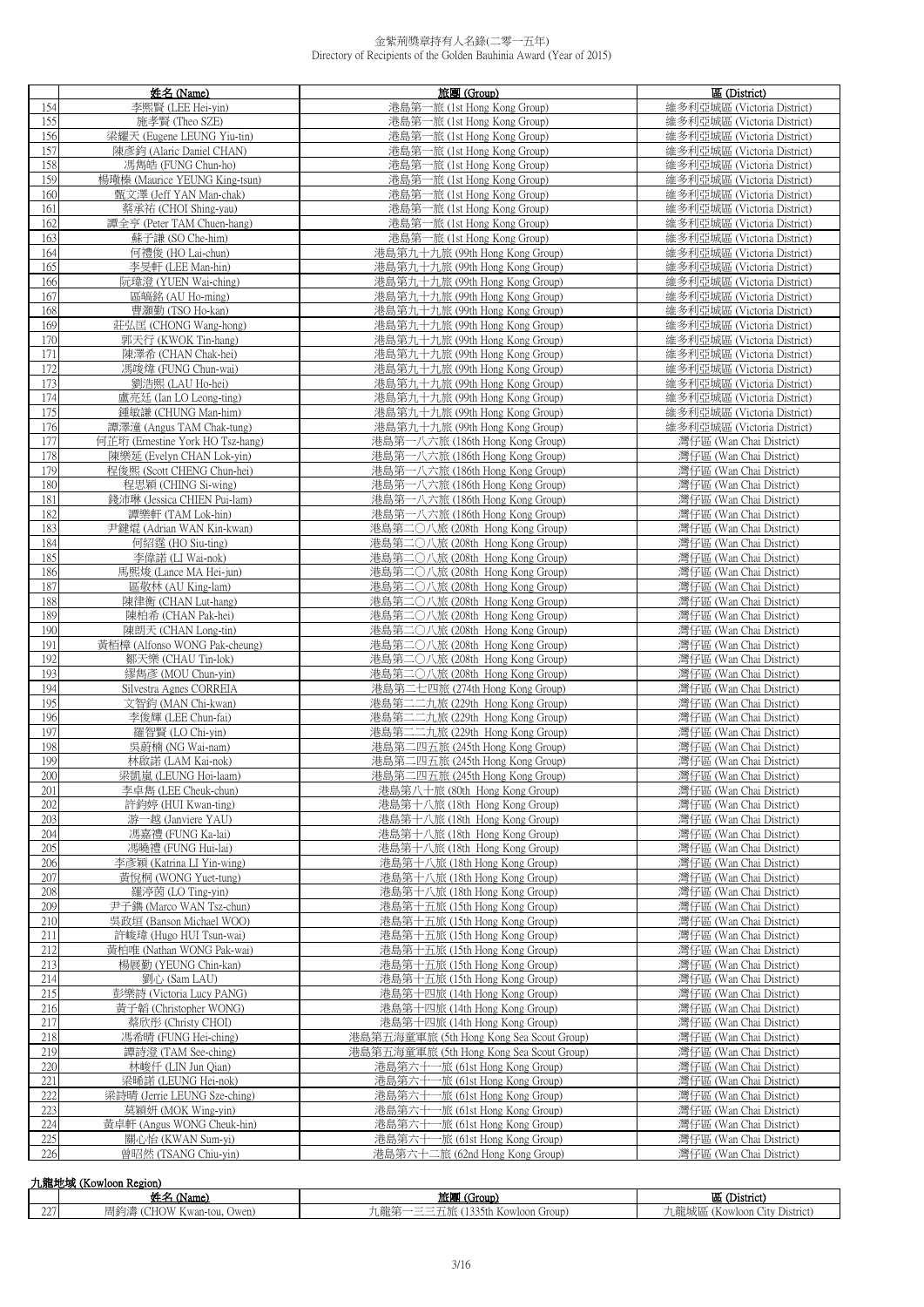|            | 姓名 (Name)                                 | 旅團 (Group)                                                    | 區 (District)                                                   |
|------------|-------------------------------------------|---------------------------------------------------------------|----------------------------------------------------------------|
| 228        | 陳凱耀 (CHAN Hoi-yiu)                        | 九龍第一三三五旅 (1335th Kowloon Group)                               | 九龍城區 (Kowloon City District)                                   |
| 229        | 李卓樺 (LEE Cheuk-wa, Rex)                   | 九龍第一六一旅 (161st Kowloon Group)                                 | 九龍城區 (Kowloon City District)                                   |
| 230        | 林思雅 (LAM Sze-nga)                         | 九龍第一六一旅 (161st Kowloon Group)                                 | 九龍城區 (Kowloon City District)                                   |
| 231        | 梁栢晴 (LEUNG Pak-ching, Toby)               | 九龍第一六一旅 (161st Kowloon Group)                                 | 九龍城區 (Kowloon City District)                                   |
| 232        | 陳中顥 (CHAN Chung-ho)                       | 九龍第一六一旅 (161st Kowloon Group)                                 | 九龍城區 (Kowloon City District)                                   |
| 233        | 麥漢杰 (MAK Hon-kit, Dino)                   | 九龍第一六一旅 (161st Kowloon Group)                                 | 九龍城區 (Kowloon City District)                                   |
| 234        | 劉家強 (LAU Ka-keung, Sam)                   | 九龍第一六一旅 (161st Kowloon Group)                                 | 九龍城區 (Kowloon City District)                                   |
| 235        | 李偉隆 (LI Wai-lung)                         | 九龍第一四〇旅 (140th Kowloon Group)                                 | 九龍城區 (Kowloon City District)                                   |
|            |                                           | 九龍第一四〇旅 (140th Kowloon Group)                                 | 九龍城區 (Kowloon City District)                                   |
| 236<br>237 | 周瀚謙 (CHOW Jason)<br>曾敬軒 (TSANG King-hin)  |                                                               |                                                                |
|            |                                           | 九龍第一四〇旅 (140th Kowloon Group)<br>力.龍第十七旅 (17th Kowloon Group) | 九龍城區 (Kowloon City District)<br>力.龍城區 (Kowloon City District)  |
| 238<br>239 | 包津銘 (PAU Chun-ming, Ryan)                 | 九龍第十七旅 (17th Kowloon Group)                                   | 九龍城區 (Kowloon City District)                                   |
| 240        | 李尚仁 (LI Sheung-yan)                       |                                                               |                                                                |
| 241        | 李家宏 (LEE Ka-wang)                         | 九龍第十七旅 (17th Kowloon Group)                                   | 九龍城區 (Kowloon City District)                                   |
| 242        | 李銘軒 (LI Ming-hin, Joshua)                 | 九龍第十七旅 (17th Kowloon Group)                                   | 九龍城區 (Kowloon City District)                                   |
|            | 紀昭丞 (KEI Chiu-shing)                      | 九龍第十七旅 (17th Kowloon Group)                                   | 九龍城區 (Kowloon City District)                                   |
| 243        | 袁正浩 (YUEN Ching-ho, Justin)               | 九龍第十七旅 (17th Kowloon Group)                                   | 九龍城區 (Kowloon City District)                                   |
| 244        | 張卓彥 (CHEONG Cheuk-yin, Aristeo)           | 九龍第十七旅 (17th Kowloon Group)                                   | 九龍城區 (Kowloon City District)                                   |
| 245        | 陳沛乾 (CHAN Pui-kin)                        | 九龍第十七旅 (17th Kowloon Group)                                   | 九龍城區 (Kowloon City District)                                   |
| 246        | 陳昊廷 (CHEN Justin Christopher)             | 九龍第十七旅 (17th Kowloon Group)                                   | 九龍城區 (Kowloon City District)                                   |
| 247        | 游鈞陶 (YAU Kwan-to)                         | 九龍第十七旅 (17th Kowloon Group)                                   | 九龍城區 (Kowloon City District)                                   |
| 248        | 甄廷翰 (YAN Ting-hon, Caron)                 | 九龍第十七旅 (17th Kowloon Group)                                   | 九龍城區 (Kowloon City District)                                   |
| 249        | 蔡文睿 (CHOI Man-yui, Nicolas)               | 九龍第十七旅 (17th Kowloon Group)                                   | 九龍城區 (Kowloon City District)                                   |
| 250        | 鄧迪熙 (TANG Tik-hei)                        | 九龍第十七旅 (17th Kowloon Group)                                   | 九龍城區 (Kowloon City District)                                   |
| 251        | 鄭鈞皓 (CHENG Kwan-Ho)                       | 九龍第十七旅 (17th Kowloon Group)                                   | 九龍城區 (Kowloon City District)                                   |
| 252        | 蕭睿僖 (SIU Yui-hei, Darryl)                 | 九龍第十七旅 (17th Kowloon Group)                                   | 九龍城區 (Kowloon City District)                                   |
| 253        | 鍾浩泓 (CHUNG Hou-wang, Sebastian)           | 九龍第十七旅 (17th Kowloon Group)                                   | 九龍城區 (Kowloon City District)                                   |
| 254        | 龔亮恒 (KUNG Leong-hang)                     | 九龍第十七旅 (17th Kowloon Group)                                   | 九龍城區 (Kowloon City District)                                   |
| 255<br>256 | 朱錫坤 (ZHU Sik-kwan)<br>何浩聲 (HO Ho-sing)    | 九龍第五十一旅 (51st Kowloon Group)<br>九龍第五十一旅 (51st Kowloon Group)  | 九龍城區 (Kowloon City District)<br>九龍城區 (Kowloon City District)   |
| 257        | 何曉怡 (HO Han-yi)                           | 九龍第五十一旅 (51st Kowloon Group)                                  | 九龍城區 (Kowloon City District)                                   |
| 258        | 余頌嫺 (YU Chung-han, Crystal)               | 九龍第五十一旅 (51st Kowloon Group)                                  | 九龍城區 (Kowloon City District)                                   |
| 259        | 蔡盈盈 (CHOI Ying-ying, Veronica)            | 九龍第五十一旅 (51st Kowloon Group)                                  | 九龍城區 (Kowloon City District)                                   |
| 260        | 林智樂 (LAM Chi-lok)                         | 九龍第五十三旅 (53rd Kowloon Group)                                  | 九龍城區 (Kowloon City District)                                   |
| 261        | 陳玨熙 (CHAN Kok-hei)                        | 九龍第五十三旅 (53rd Kowloon Group)                                  | 九龍城區 (Kowloon City District)                                   |
| 262        | 陳玨維 (CHAN Kok-wai)                        | 九龍第五十三旅 (53rd Kowloon Group)                                  | 九龍城區 (Kowloon City District)                                   |
| 263        | 湯柏謙 (TONG Pak-him)                        | 九龍第五十三旅 (53rd Kowloon Group)                                  | 九龍城區 (Kowloon City District)                                   |
| 264        | 蔡易津 (CHOI Yik-chun)                       | 九龍第四十一旅 (41st Kowloon Group)                                  | 九龍城區 (Kowloon City District)                                   |
| 265        | 鍾長喆 (CHUNG Cheung-chit)                   | 九龍第四十一旅 (41st Kowloon Group)                                  | 九龍城區 (Kowloon City District)                                   |
| 266        | 吳紀因 (NG Kei-yan, Ally)                    | 九龍第一三六一旅 (1361st Kowloon Group)                               | 九龍塘區 (Kowloong Tong District)                                  |
| 267        | 周洛行 (CHOW Lok-hang)                       | 九龍第一三六一旅 (1361st Kowloon Group)                               | 九龍塘區 (Kowloong Tong District)                                  |
| 268        | 胡恩熙 (WU Agnes)                            | 九龍第一三六一旅 (1361st Kowloon Group)                               | 九龍塘區 (Kowloong Tong District)                                  |
| 269        | 馮建璁 (FUNG Kin-chung)                      | 九龍第一三六一旅 (1361st Kowloon Group)                               | 九龍塘區 (Kowloong Tong District)                                  |
| 270        | 鄧浩霖 (TANG Adrian)                         | 九龍第一三六一旅 (1361st Kowloon Group)                               | 九龍塘區 (Kowloong Tong District)                                  |
| 271        | 郭承浠 (KWOK Shing-hei, Damon)               | 九龍第七十三旅 (73rd Kowloon Group)                                  | 九龍塘區 (Kowloong Tong District)                                  |
| 272        | 黃正 (WONG Ching, Bosco)                    | 九龍第七十三旅 (73rd Kowloon Group)                                  | 九龍塘區 (Kowloong Tong District)                                  |
| 273        | 簡德仲 (KAN Tak-chung, Henry)                | 九龍第七十三旅 (73rd Kowloon Group)                                  | 九龍塘區 (Kowloong Tong District)                                  |
| 274        | 何旻翀 (HO Nicholas)                         | 九龍第十三旅 (13rd Kowloon Group)                                   | 力龍塘區 (Kowloong Tong District)                                  |
| 275        | 曾浚洛 (TSANG Tsun-lok)                      | 九龍第十三旅 (13rd Kowloon Group)                                   | 九龍塘區 (Kowloong Tong District)                                  |
| 276        | 黃家俊 (WONG Ka-chun)                        | 力.龍第十三旅 (13rd Kowloon Group)                                  | 九龍塘區 (Kowloong Tong District)                                  |
| 277        | 謝智朗 (TSE Chi-long)                        | 九龍第十三旅 (13rd Kowloon Group)                                   | 九龍塘區 (Kowloong Tong District)                                  |
| 278        | 朱穎玲 (CHU Wing-ling)                       | 九龍第五十七旅 (57th Kowloon Group)                                  | 九龍塘區 (Kowloong Tong District)                                  |
| 279        | 柳皓文 (LAU Ho-man)                          | 九龍第五十七旅 (57th Kowloon Group)                                  | 九龍塘區 (Kowloong Tong District)                                  |
| 280<br>281 | 彭振熙 (PANG Geoffrey)                       | 九龍第五十七旅 (57th Kowloon Group)                                  | 九龍塘區 (Kowloong Tong District)                                  |
| 282        | 黃采盈 (WONG Tsoi-ying)<br>何崇熙 (HO Sung-hei) | 九龍第五十七旅 (57th Kowloon Group)<br>九龍第六十一旅 (61st Kowloon Group)  | 九龍塘區 (Kowloong Tong District)<br>九龍塘區 (Kowloong Tong District) |
| 283        | 蔡依楠 (CHOI Yee-nam, Candice)               | 九龍第六十一旅 (61st Kowloon Group)                                  | 九龍塘區 (Kowloong Tong District)                                  |
| 284        | 江子正 (KONG Tsz-ching, Justin)              | 九龍第七十九旅 (79th Kowloon Group)                                  | 何文田區 (Ho Man Tin District)                                     |
| 285        | 王璞寰 (WONG Pok-wan)                        | 九龍第七十八旅 (78th Kowloon Group)                                  | 何文田區 (Ho Man Tin District)                                     |
| 286        | 何晉毅 (HO Oscar)                            | 九龍第七十八旅 (78th Kowloon Group)                                  | 何文田區 (Ho Man Tin District)                                     |
| 287        | 李淑鈞 (LEE Shuk-kwan)                       | 九龍第七十八旅 (78th Kowloon Group)                                  | 何文田區 (Ho Man Tin District)                                     |
| 288        | 李綽瑤 (LI Cheuk-yiu)                        | 九龍第七十八旅 (78th Kowloon Group)                                  | 何文田區 (Ho Man Tin District)                                     |
| 289        | 倫素淇 (LUN So-ki)                           | 九龍第七十八旅 (78th Kowloon Group)                                  | 何文田區 (Ho Man Tin District)                                     |
| 290        | 馬銘聰 (MA Ming-chung)                       | 九龍第七十八旅 (78th Kowloon Group)                                  | 何文田區 (Ho Man Tin District)                                     |
| 291        | 梁幸翹 (LEUNG Hang-kiu)                      | 九龍第七十八旅 (78th Kowloon Group)                                  | 何文田區 (Ho Man Tin District)                                     |
| 292        | 梁雨萌 (LIANG Yu-mang)                       | 九龍第七十八旅 (78th Kowloon Group)                                  | 何文田區 (Ho Man Tin District)                                     |
| 293        | 陳顯允 (CHAN Hein-one)                       | 九龍第七十八旅 (78th Kowloon Group)                                  | 何文田區 (Ho Man Tin District)                                     |
| 294        | 惲葦琪 (WAN Wai-ki)                          | 九龍第七十八旅 (78th Kowloon Group)                                  | 何文田區 (Ho Man Tin District)                                     |
| 295        | 黃政宜 (WONG Ching-yee)                      | 九龍第七十八旅 (78th Kowloon Group)                                  | 何文田區 (Ho Man Tin District)                                     |
| 296        | 黃梓浩 (RADOMLEK Tsz-ho)                     | 九龍第七十八旅 (78th Kowloon Group)                                  | 何文田區 (Ho Man Tin District)                                     |
| 297        | 劉恩樂 (LAU Yan-lok)                         | 九龍第七十八旅 (78th Kowloon Group)                                  | 何文田區 (Ho Man Tin District)                                     |
| 298        | 林婥珩 (LAM Cheryl Hilaire)                  | 九龍第二〇五旅 (205th Kowloon Group)                                 | 何文田區 (Ho Man Tin District)                                     |
| 299        | 林嘉妍 (LAM Ka-in)                           | 九龍第二〇五旅 (205th Kowloon Group)                                 | 何文田區 (Ho Man Tin District)                                     |
| 300        | 曹瓊月 (CHO King-yuet)                       | 九龍第二〇五旅 (205th Kowloon Group)                                 | 何文田區 (Ho Man Tin District)                                     |
| 301        | 何敬軒 (HO King-hin)                         | 九龍第二九〇旅 (290th Kowloon Group)                                 | 何文田區 (Ho Man Tin District)                                     |
| 302        | 張祐滇 (CHANG Yau-tin)                       | 九龍第二九〇旅 (290th Kowloon Group)                                 | 何文田區 (Ho Man Tin District)                                     |
| 303        | 廖朗均 (LIU Long-kwan)                       | 九龍第二九〇旅 (290th Kowloon Group)                                 | 何文田區 (Ho Man Tin District)                                     |
| 304        | 黎文杰 (LAI Man-kit)                         | 九龍第二九〇旅 (290th Kowloon Group)                                 | 何文田區 (Ho Man Tin District)                                     |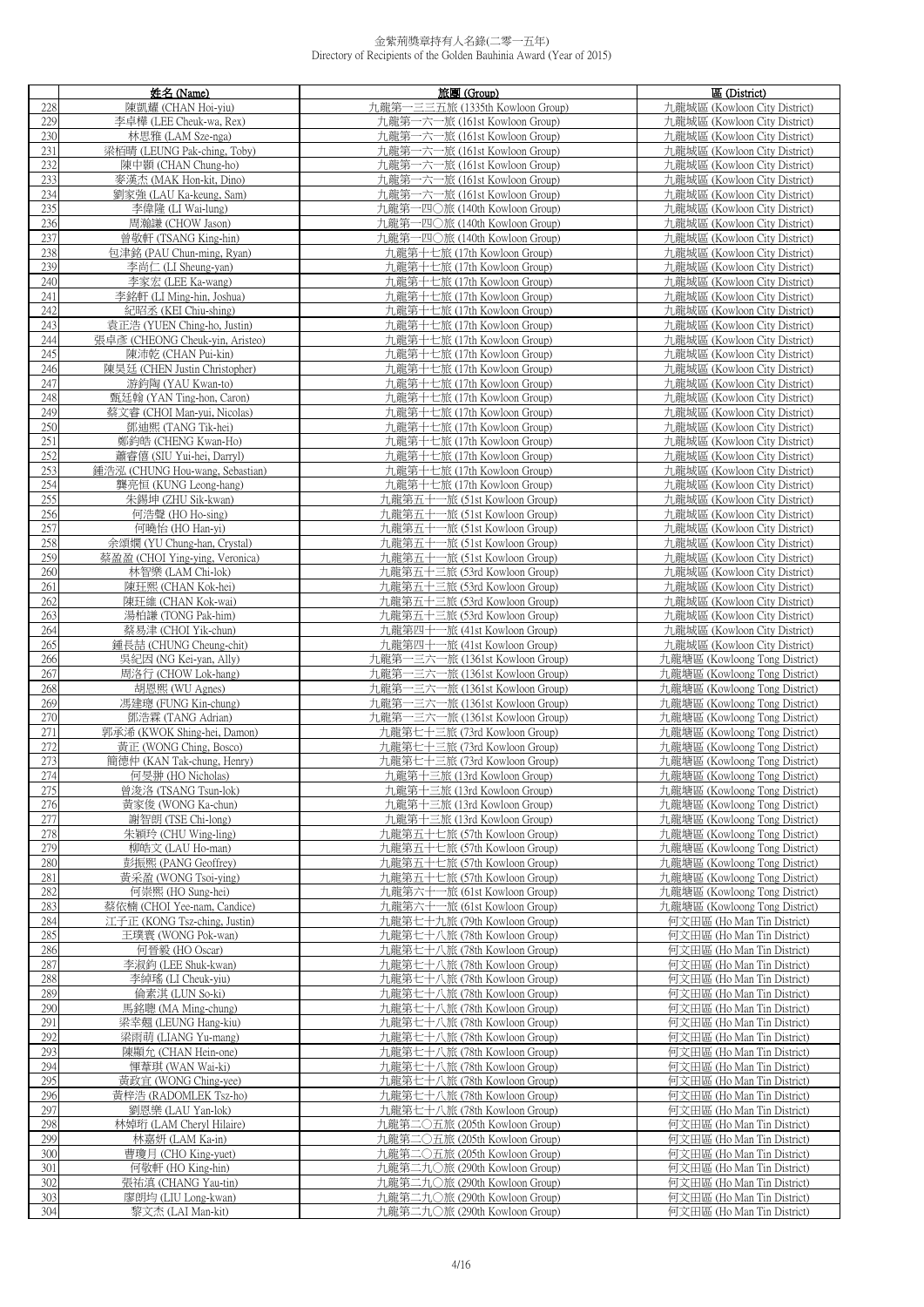|     | 姓名 (Name)                      | 旅團 (Group)                      | 區 (District)            |
|-----|--------------------------------|---------------------------------|-------------------------|
| 305 | 古尹青 (KU Wan-ching, Vincy)      | 九龍第一〇〇旅 (100th Kowloon Group)   | 旺角區 (Mong Kok District) |
| 306 | 李嘉儀 (LEE Ka-yee, Megan)        | 九龍第一〇〇旅 (100th Kowloon Group)   | 旺角區 (Mong Kok District) |
| 307 | 周豫廉 (CHAU Yu-lim)              | 九龍第一〇〇旅 (100th Kowloon Group)   | 旺角區 (Mong Kok District) |
|     |                                |                                 |                         |
| 308 | 張淦程 (CHEUNG Kam-ching, Samuel) | 九龍第一〇〇旅 (100th Kowloon Group)   | 旺角區 (Mong Kok District) |
| 309 | 張淦雄 (CHEUNG Kam-hung, Matthen) | 九龍第一〇〇旅 (100th Kowloon Group)   | 旺角區 (Mong Kok District) |
| 310 | 陳鼎言 (CHAN Ting-yin, Shando)    | 九龍第一○○旅 (100th Kowloon Group)   | 旺角區 (Mong Kok District) |
| 311 | 雲穎薇 (WAN Wing-mei)             | 九龍第一○○旅 (100th Kowloon Group)   | 旺角區 (Mong Kok District) |
| 312 | 黃韻然 (WONG Wan-yin)             | 九龍第一〇〇旅 (100th Kowloon Group)   | 旺角區 (Mong Kok District) |
| 313 | 楊芷澄 (YEUNG Tsz-ching)          | 九龍第一○○旅 (100th Kowloon Group)   | 旺角區 (Mong Kok District) |
| 314 | 戴文禮 (DAI Man-lai, Winston)     | 九龍第一○○旅 (100th Kowloon Group)   | 旺角區 (Mong Kok District) |
| 315 | 朱偉澄 (CHU Wai-ching)            | 九龍第一三六旅 (136th Kowloon Group)   | 旺角區 (Mong Kok District) |
| 316 | 余穎熙 (YU Wing-hei)              | 九龍第一三六旅 (136th Kowloon Group)   | 旺角區 (Mong Kok District) |
| 317 | 邱寶華 (YAU Po-wa)                | 九龍第一三六旅 (136th Kowloon Group)   | 旺角區 (Mong Kok District) |
| 318 | 馬修勤 (MA Sau-kan)               | 九龍第一三六旅 (136th Kowloon Group)   | 旺角區 (Mong Kok District) |
|     |                                |                                 |                         |
| 319 | 梁詠詩 (LEUNG Wing-sze)           | 九龍第一三六旅 (136th Kowloon Group)   | 旺角區 (Mong Kok District) |
| 320 | 陳穎聰 (CHAN Wing-chung)          | 九龍第一三六旅 (136th Kowloon Group)   | 旺角區 (Mong Kok District) |
| 321 | 劉兆桁 (LAU Siu-haang)            | 九龍第一三六旅 (136th Kowloon Group)   | 旺角區 (Mong Kok District) |
| 322 | 王心瑩 (WONG Sum-ying)            | 九龍第七十六旅 (76th Kowloon Group)    | 旺角區 (Mong Kok District) |
| 323 | 何志傑 (HO Chi-kit, Jacky)        | 九龍第七十六旅 (76th Kowloon Group)    | 旺角區 (Mong Kok District) |
| 324 | 易妙詩 (YIK Miu-sze, Milcy)       | 九龍第七十六旅 (76th Kowloon Group)    | 旺角區 (Mong Kok District) |
| 325 | 林婷欣 (LAM Ting-yan)             | 九龍第七十六旅 (76th Kowloon Group)    | 旺角區 (Mong Kok District) |
| 326 | 高文軒 (KO Man-hin)               | 九龍第七十六旅 (76th Kowloon Group)    | 旺角區 (Mong Kok District) |
| 327 | 張茵恩 (CHEUNG Yan-yan, Vivian)   | 九龍第七十六旅 (76th Kowloon Group)    | 旺角區 (Mong Kok District) |
| 328 | 梁譯文 (LEUNG Yik-man)            | 九龍第七十六旅 (76th Kowloon Group)    | 旺角區 (Mong Kok District) |
| 329 | 莫嘉詠 (MOK Ka-wing)              | 九龍第七十六旅 (76th Kowloon Group)    | 旺角區 (Mong Kok District) |
| 330 | 莫嘉齡 (MOK Ka-ling)              | 九龍第七十六旅 (76th Kowloon Group)    | 旺角區 (Mong Kok District) |
| 331 | 曾雋寧 (TSANG Chun-ning)          | 九龍第七十六旅 (76th Kowloon Group)    | 旺角區 (Mong Kok District) |
| 332 | 黃佩雯 (WONG Pui-man)             | 九龍第七十六旅 (76th Kowloon Group)    | 旺角區 (Mong Kok District) |
| 333 | 蔡嘉穎 (CHOY Ka-wing)             | 九龍第七十六旅 (76th Kowloon Group)    | 旺角區 (Mong Kok District) |
| 334 | 伍嘉政 (NG Ka-ching)              | 九龍第十旅 (10th Kowloon Group)      | 旺角區 (Mong Kok District) |
|     |                                |                                 |                         |
| 335 | 何聿禧 (HO Lut-hei, Louis)        | 九龍第十旅 (10th Kowloon Group)      | 旺角區 (Mong Kok District) |
| 336 | 李晧宏 (LEE Ho-wang)              | 九龍第十旅 (10th Kowloon Group)      | 旺角區 (Mong Kok District) |
| 337 | 周盛邦 (CHAU Shing-pong, Alex)    | 九龍第十旅 (10th Kowloon Group)      | 旺角區 (Mong Kok District) |
| 338 | 柯壽楠 (OR Sau-nam)               | 九龍第十旅 (10th Kowloon Group)      | 旺角區 (Mong Kok District) |
| 339 | 徐宏宇 (HSU Wang-yu)              | 九龍第十旅 (10th Kowloon Group)      | 旺角區 (Mong Kok District) |
| 340 | 徐宏凱 (HSU Wang-hoi)             | 九龍第十旅 (10th Kowloon Group)      | 旺角區 (Mong Kok District) |
| 341 | 袁頌衡 (YUEN Chung-hang)          | 九龍第十旅 (10th Kowloon Group)      | 旺角區 (Mong Kok District) |
| 342 | 陳俊錡 (CHAN Chun-kei)            | 九龍第十旅 (10th Kowloon Group)      | 旺角區 (Mong Kok District) |
| 343 | 陳柏熹 (CHAN Pak-hei)             | 九龍第十旅 (10th Kowloon Group)      | 旺角區 (Mong Kok District) |
| 344 | 陳嘉灝 (CHAN Ka-ho)               | 九龍第十旅 (10th Kowloon Group)      | 旺角區 (Mong Kok District) |
| 345 | 陸綽彥 (LUK Cheuk-yin)            | 九龍第十旅 (10th Kowloon Group)      | 旺角區 (Mong Kok District) |
| 346 | 羅君諾 (LAW Kwan-lok, Brandon)    | 九龍第十旅 (10th Kowloon Group)      | 旺角區 (Mong Kok District) |
| 347 | 關傑 (KWAN Kit)                  | 九龍第十旅 (10th Kowloon Group)      | 旺角區 (Mong Kok District) |
| 348 | 吳碩楠 (NG Shek-nam, Ocean)       | 九龍第三十五旅 (35th Kowloon Group)    | 旺角區 (Mong Kok District) |
| 349 | 楊巧慜 (YOUNG Hau-mun)            | 九龍第一〇九九旅 (1099th Kowloon Group) | 油尖區 (Yau Tsim District) |
| 350 | 鄧嘉文 (TANG Carmen)              | 九龍第一〇九九旅 (1099th Kowloon Group) | 油尖區 (Yau Tsim District) |
| 351 | 盧綽曦 (LO Cheuk-hei)             | 九龍第一〇九九旅 (1099th Kowloon Group) | 油尖區 (Yau Tsim District) |
| 352 | 盧樂瑤 (LO Lok-yiu)               | 九龍第一〇九九旅 (1099th Kowloon Group) | 油尖區 (Yau Tsim District) |
| 353 | 曾可蕎 (TSANG Ho-kiu)             | 九龍第一七〇五旅 (1705th Kowloon Group) |                         |
|     | 何晉熙 (HO Chun-hei)              | 九龍第一八九旅 (189th Kowloon Group)   | 油尖區 (Yau Tsim District) |
| 354 |                                |                                 | 油尖區 (Yau Tsim District) |
| 355 | 周晉希 (CHOW Chun-hei)            | 九龍第一八九旅 (189th Kowloon Group)   | 油尖區 (Yau Tsim District) |
| 356 | 傅梓竣 (FU Tsz-chun)              | 九龍第一八九旅 (189th Kowloon Group)   | 油尖區 (Yau Tsim District) |
| 357 | 黃子樂 (WONG Alexander)           | 九龍第一八九旅 (189th Kowloon Group)   | 油尖區 (Yau Tsim District) |
| 358 | 李詠愛 (LEE Wing-oi)              | 九龍第一三七〇旅 (1370th Kowloon Group) | 油尖區 (Yau Tsim District) |
| 359 | 林楚雯 (LAM Cho-man, Gladys)      | 九龍第一三七〇旅 (1370th Kowloon Group) | 油尖區 (Yau Tsim District) |
| 360 | 施可瑩 (SZE Ho-ving)              | 九龍第一三七〇旅 (1370th Kowloon Group) | 油尖區 (Yau Tsim District) |
| 361 | 黃濬婷 (WONG Jacy)                | 九龍第一三七〇旅 (1370th Kowloon Group) | 油尖區 (Yau Tsim District) |
| 362 | 蕭竑彥 (SHIU Wang-yin)            | 九龍第一三七〇旅 (1370th Kowloon Group) | 油尖區 (Yau Tsim District) |
| 363 | 許家晞 (HUI Ka-hei, Matthew)      | 九龍第一四六八旅 (1468th Kowloon Group) | 油尖區 (Yau Tsim District) |
| 364 | 黃靖閔 (WONG Ching-man)           | 九龍第一四六八旅 (1468th Kowloon Group) | 油尖區 (Yau Tsim District) |
| 365 | 霍煒晴 (FOK Wai-ching, Rogenie)   | 九龍第一四六八旅 (1468th Kowloon Group) | 油尖區 (Yau Tsim District) |
| 366 | 饒倚菁 (YIU Yee-ching)            | 九龍第一四六八旅 (1468th Kowloon Group) | 油尖區 (Yau Tsim District) |
| 367 | 方景縉 (FONG King-chun)           | 九龍第二十一旅 (21st Kowloon Group)    | 油尖區 (Yau Tsim District) |
| 368 | 余啟謙 (YU Kai-him)               | 九龍第二十一旅 (21st Kowloon Group)    | 油尖區 (Yau Tsim District) |
| 369 | 周雋欣 (CHAU Chun-yan)            | 九龍第二十一旅 (21st Kowloon Group)    | 油尖區 (Yau Tsim District) |
| 370 | 林浩楓 (LAM Ho-fung, Jamie)       | 九龍第二十一旅 (21st Kowloon Group)    | 油尖區 (Yau Tsim District) |
| 371 | 陳彥如 (CHAN Yin-yu)              | 九龍第二十一旅 (21st Kowloon Group)    | 油尖區 (Yau Tsim District) |
| 372 | 曾健灝 (TSANG Kin-ho, Diesel)     | 九龍第二十一旅 (21st Kowloon Group)    | 油尖區 (Yau Tsim District) |
| 373 | 黃梓翹 (WONG Talent)              | 九龍第二十一旅 (21st Kowloon Group)    | 油尖區 (Yau Tsim District) |
|     |                                |                                 |                         |
| 374 | 廖子賢 (LIU Tsz-yin)              | 九龍第二十一旅 (21st Kowloon Group)    | 油尖區 (Yau Tsim District) |
| 375 | 潘劻廷 (POON Hong-ting)           | 九龍第二十一旅 (21st Kowloon Group)    | 油尖區 (Yau Tsim District) |
| 376 | 蘇俊熹 (SO Chun-hei)              | 九龍第二十一旅 (21st Kowloon Group)    | 油尖區 (Yau Tsim District) |
| 377 | 何希彤 (HO Hei-tung)              | 九龍第十九旅 (19th Kowloon Group)     | 油尖區 (Yau Tsim District) |
| 378 | 何奕恆 (HO Yik-hang)              | 九龍第十九旅 (19th Kowloon Group)     | 油尖區 (Yau Tsim District) |
| 379 | 余歷陶 (YU Li-tao)                | 九龍第十九旅 (19th Kowloon Group)     | 油尖區 (Yau Tsim District) |
| 380 | 阮樂思 (YUEN Lok-sze)             | 九龍第十九旅 (19th Kowloon Group)     | 油尖區 (Yau Tsim District) |
| 381 | 冼曦桐 (SIN Shereen)              | 九龍第十九旅 (19th Kowloon Group)     | 油尖區 (Yau Tsim District) |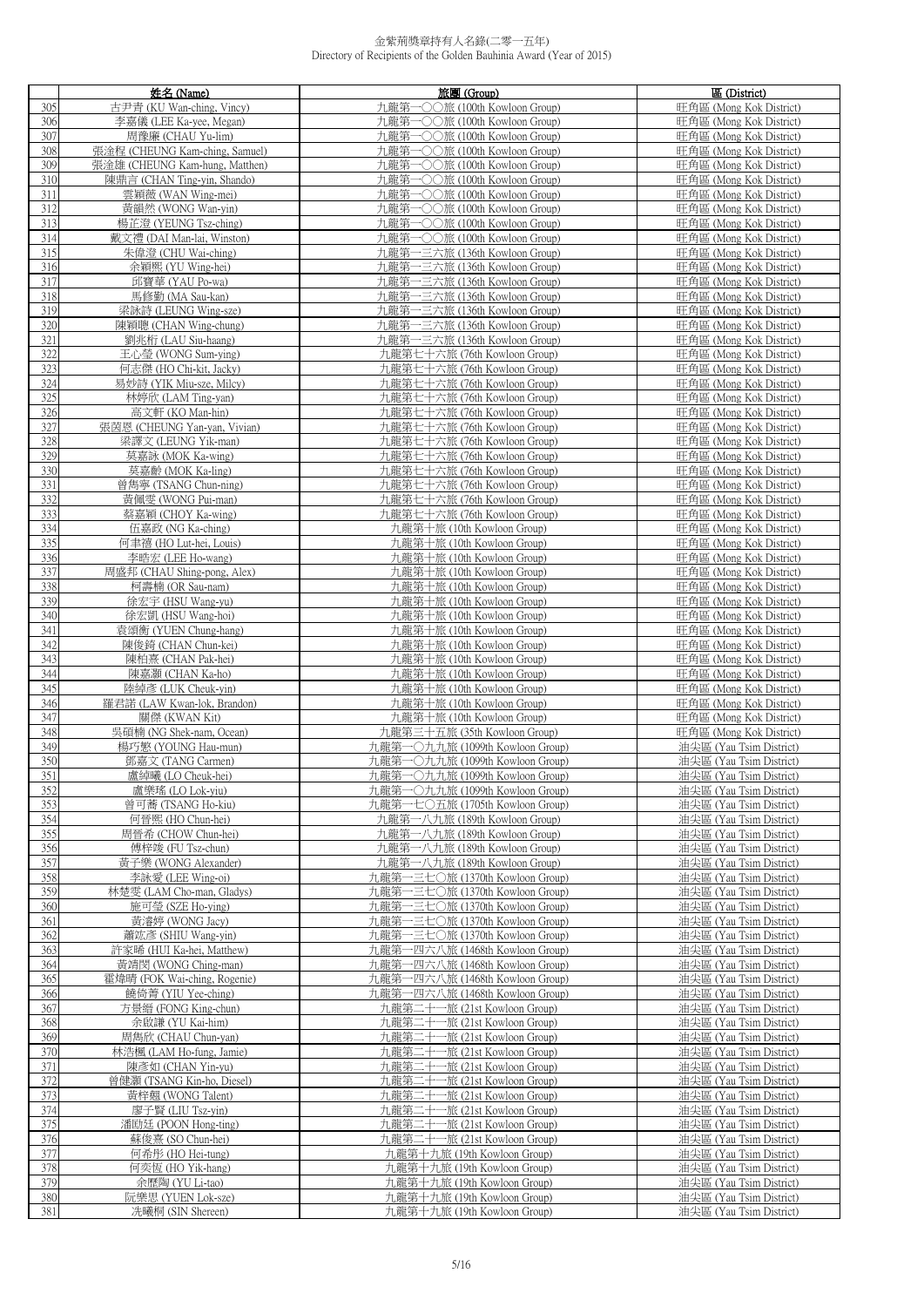|            | 姓名 (Name)                                          | 旅團 (Group)                                                         | 區 (District)                                                             |
|------------|----------------------------------------------------|--------------------------------------------------------------------|--------------------------------------------------------------------------|
| 382        | 冼曦瑶 (SIN Hei-yiu)                                  | 九龍第十九旅 (19th Kowloon Group)                                        | 油尖區 (Yau Tsim District)                                                  |
| 383        | 林政賢 (LAM Ching-yin)                                | 九龍第十九旅 (19th Kowloon Group)                                        | 油尖區 (Yau Tsim District)                                                  |
| 384        | 林靜嵐 (LAM Ching-nam, Jasmine)                       | 九龍第十九旅 (19th Kowloon Group)                                        | 油尖區 (Yau Tsim District)                                                  |
| 385        | 張僖彥 (CHEUNG Hei-yin)                               | 九龍第十九旅 (19th Kowloon Group)                                        | 油尖區 (Yau Tsim District)                                                  |
| 386        | 曾子諾 (TSANG Tsz-nok)                                | 九龍第十九旅 (19th Kowloon Group)                                        | 油尖區 (Yau Tsim District)                                                  |
| 387        | 楊寧心 (YEUNG Ning-sum)                               | 九龍第十九旅 (19th Kowloon Group)                                        | 油尖區 (Yau Tsim District)                                                  |
| 388        | 廖采瑤 (LIU Choi-yiu)                                 | 九龍第十九旅 (19th Kowloon Group)                                        | 油尖區 (Yau Tsim District)                                                  |
| 389        | 蔡樂妍 (CHOI Lok-yin, Nicole)                         | 九龍第十九旅 (19th Kowloon Group)                                        | 油尖區 (Yau Tsim District)                                                  |
| 390        | 王皓泓 (WONG Ho-wang)                                 | 九龍第十八旅 (18th Kowloon Group)                                        | 油尖區 (Yau Tsim District)                                                  |
| 391        | 吳東霖 (WU Tung-lam)                                  | 九龍第十八旅 (18th Kowloon Group)                                        | 油尖區 (Yau Tsim District)                                                  |
| 392        | 周彥朗 (CHOW Yin-long, Fergus)                        | 九龍第十八旅 (18th Kowloon Group)                                        | 油尖區 (Yau Tsim District)                                                  |
| 393        | 徐易雲 (TSUI Yik-wan)                                 | 九龍第十八旅 (18th Kowloon Group)                                        | 油尖區 (Yau Tsim District)                                                  |
| 394<br>395 | 符傳希 (FU Chuen-hei)<br>潘世軒 (POON Sai-hin)           | 九龍第十八旅 (18th Kowloon Group)<br>九龍第十八旅 (18th Kowloon Group)         | 油尖區 (Yau Tsim District)<br>油尖區 (Yau Tsim District)                       |
| 396        | 王淑怡 (WONG Shuk-yee)                                | 九龍第一二七二旅 (1272nd Kowloon Group)                                    | 紅磡區 (Hung Hom District)                                                  |
| 397        | 何彥淇 (HO Yin-kei)                                   | 九龍第一二七二旅 (1272nd Kowloon Group)                                    | 紅磡區 (Hung Hom District)                                                  |
| 398        | 何綽怡 (HO Cheuk-yi)                                  | 九龍第一二七二旅 (1272nd Kowloon Group)                                    | 紅磡區 (Hung Hom District)                                                  |
| 399        | 李佩盈 (LEE Pui-ying)                                 | 九龍第一二七二旅 (1272nd Kowloon Group)                                    | 紅磡區 (Hung Hom District)                                                  |
| 400        | 汪峻暉 (WONG Tsun-fai)                                | 九龍第一二七二旅 (1272nd Kowloon Group)                                    | 紅磡區 (Hung Hom District)                                                  |
| 401        | 汪嘉朗 (WONG Ka-long)                                 | 九龍第一二七二旅 (1272nd Kowloon Group)                                    | 紅磡區 (Hung Hom District)                                                  |
| 402        | 林文樂 (LAM Man-lok)                                  | 九龍第一二七二旅 (1272nd Kowloon Group)                                    | 紅磡區 (Hung Hom District)                                                  |
| 403        | 林曉琪 (LAM Hiu-ki)                                   | 九龍第一二七二旅 (1272nd Kowloon Group)                                    | 紅磡區 (Hung Hom District)                                                  |
| 404        | 姚澤謙 (YIU Chak-him)                                 | 九龍第一二七二旅 (1272nd Kowloon Group)                                    | 紅磡區 (Hung Hom District)                                                  |
| 405        | 區筠宜 (AU Kwan-yi)                                   | 九龍第一二七二旅 (1272nd Kowloon Group)                                    | 紅磡區 (Hung Hom District)                                                  |
| 406        | 黃兆軒 (WONG Siu-hin)                                 | 九龍第一二七二旅 (1272nd Kowloon Group)                                    | 紅磡區 (Hung Hom District)                                                  |
| 407        | 黃英揆 (WONG Ying-kwai)                               | 九龍第一二七二旅 (1272nd Kowloon Group)                                    | 紅磡區 (Hung Hom District)                                                  |
| 408<br>409 | 蔡熙恩 (CHOI Jacinta)                                 | 九龍第一二七二旅 (1272nd Kowloon Group)<br>九龍第一二七二旅 (1272nd Kowloon Group) | 紅磡區 (Hung Hom District)                                                  |
| 410        | 蔡睿軒 (CHOI Yui-him)<br>謝梓彥 (TSA Tsz-yin)            | 九龍第一二七二旅 (1272nd Kowloon Group)                                    | 紅磡區 (Hung Hom District)<br>紅磡區 (Hung Hom District)                       |
| 411        | 王嘉欣 (WONG Ka-yan)                                  | 九龍第一二八八旅 (1288th Kowloon Group)                                    | 紅磡區 (Hung Hom District)                                                  |
| 412        | 周亮均 (CHAU Leong-kwan)                              | 九龍第一二八八旅 (1288th Kowloon Group)                                    | 紅磡區 (Hung Hom District)                                                  |
| 413        | 馬梓晉 (MA Tsz-chun)                                  | 九龍第一二八八旅 (1288th Kowloon Group)                                    | 紅磡區 (Hung Hom District)                                                  |
| 414        | 張晉僖 (CHEUNG Chun-hei)                              | 九龍第一二八八旅 (1288th Kowloon Group)                                    | 紅磡區 (Hung Hom District)                                                  |
| 415        | 許多欣 (HUI To-yan)                                   | 九龍第一二八八旅 (1288th Kowloon Group)                                    | 紅磡區 (Hung Hom District)                                                  |
| 416        | 陳柏豪 (CHAN Pak-ho)                                  | 九龍第一二八八旅 (1288th Kowloon Group)                                    | 紅磡區 (Hung Hom District)                                                  |
| 417        | 楊綽怡 (YEUNG Cheuk-yee)                              | 九龍第一二八八旅 (1288th Kowloon Group)                                    | 紅磡區 (Hung Hom District)                                                  |
| 418        | 鄧穎琳 (DANG Wing-lam)                                | 九龍第一二八八旅 (1288th Kowloon Group)                                    | 紅磡區 (Hung Hom District)                                                  |
| 419        | 馬曉承 (MA Hin-shing)                                 | 九龍第一三五八旅 (1358th Kowloon Group)                                    | 紅磡區 (Hung Hom District)                                                  |
| 420<br>421 | 莫朗鉎 (MOK Nelson)                                   | 九龍第一三五八旅 (1358th Kowloon Group)                                    | 紅磡區 (Hung Hom District)                                                  |
| 422        | 趙展鋒 (CHIU Chin-fung)<br>趙浩釗 (CHIU Ho-chiu)         | 九龍第一三五八旅 (1358th Kowloon Group)<br>九龍第一三五八旅 (1358th Kowloon Group) | 紅磡區 (Hung Hom District)<br>紅磡區 (Hung Hom District)                       |
| 423        | 馬卓衡 (MA Cheuk-hang)                                | 九龍第四十二旅 (42nd Kowloon Group)                                       | 紅磡區 (Hung Hom District)                                                  |
| 424        | 陳靖其 (CHAN Tsing-ki)                                | 九龍第四十二旅 (42nd Kowloon Group)                                       | 紅磡區 (Hung Hom District)                                                  |
| 425        | 陳鋑澔 (CHAN Chun-ho)                                 | 九龍第四十二旅 (42nd Kowloon Group)                                       | 紅磡區 (Hung Hom District)                                                  |
| 426        | 鍾歷洋 (CHUNG Lik-yeung)                              | 九龍第四十二旅 (42nd Kowloon Group)                                       | 紅磡區 (Hung Hom District)                                                  |
| 427        | 林樂天 (LAM Lok-tin)                                  | 九龍第一九四旅 (194th Kowloon Group)                                      | 深水埗西區 (Sham Shui Po West District)                                       |
| 428        | 曾頌壹 (TSANG Chung-yat)                              | 九龍第一九四旅 (194th Kowloon Group)                                      | 深水埗西區 (Sham Shui Po West District)                                       |
| 429        | 黃偉泰 (WONG Wai-tai)                                 | 九龍第一八七旅 (187th Kowloon Group)                                      | 深水埗西區 (Sham Shui Po West District)                                       |
| 430        | 吳傑成 (NG Kit-shing)                                 | 九龍第一三〇四旅 (1034th Kowloon Group)                                    | 深水埗西區 (Sham Shui Po West District)                                       |
| 431<br>432 | 陳俊傑 (CHAN Chun-kit)                                | 九龍第一三〇四旅 (1034th Kowloon Group)                                    | 深水埗西區 (Sham Shui Po West District)                                       |
| 433        | 趙澤浩 (ZHAO Chak-ho, Sunny)<br>蔡錦培 (CHOI Kam-pui)    | 九龍第一三〇四旅 (1034th Kowloon Group)<br>九龍第一三〇四旅 (1034th Kowloon Group) | 深水埗西區 (Sham Shui Po West District)<br>深水埗西區 (Sham Shui Po West District) |
| 434        | 董卓樺 (TUNG Cheuk-wa)                                | 九龍第一三五七旅 (1357th Kowloon Group)                                    | 深水埗西區 (Sham Shui Po West District)                                       |
| 435        | 鄧瑋韜 (TANG Wai-to, Hadrian)                         | 九龍第一三五七旅 (1357th Kowloon Group)                                    | 深水埗西區 (Sham Shui Po West District)                                       |
| 436        | 伍子朗 (NG Tsz-long)                                  | 九龍第一六〇二旅 (1602nd Kowloon Group)                                    | 深水埗西區 (Sham Shui Po West District)                                       |
| 437        | 李炫宙 (LEE Yuen-chau)                                | 九龍第一六〇二旅 (1602nd Kowloon Group)                                    | 深水埗西區 (Sham Shui Po West District)                                       |
| 438        | 胡泉霖 (WU Chuen-lam)                                 | 九龍第一六〇二旅 (1602nd Kowloon Group)                                    | 深水埗西區 (Sham Shui Po West District)                                       |
| 439        | 魏鴻威 (NGAI Hung-wai)                                | 九龍第一六〇二旅 (1602nd Kowloon Group)                                    | 深水埗西區 (Sham Shui Po West District)                                       |
| 440        | 李廷之 (LEE Ting-chi)                                 | 九龍第九十旅 (90th Kowloon Group)                                        | 深水埗西區 (Sham Shui Po West District)                                       |
| 441        | 李羨汶 (LI Sin-man)                                   | 九龍第九十旅 (90th Kowloon Group)                                        | 深水埗西區 (Sham Shui Po West District)                                       |
| 442<br>443 | 范啟晉 (FAN Kai-chun)<br>張晉瑋 (CHEUNG Chun-wai, Anson) | 九龍第九十旅 (90th Kowloon Group)<br>九龍第九十旅 (90th Kowloon Group)         | 深水埗西區 (Sham Shui Po West District)<br>深水埗西區 (Sham Shui Po West District) |
| 444        | 陳嘉喬 (CHAN Ka-kiu)                                  | 九龍第九十旅 (90th Kowloon Group)                                        | 深水埗西區 (Sham Shui Po West District)                                       |
| 445        | 劉子維 (LAU Tsz-wai)                                  | 九龍第九十旅 (90th Kowloon Group)                                        | 深水埗西區 (Sham Shui Po West District)                                       |
| 446        | 李駿亨 (LEE Chun-hang)                                | 九龍第二二七旅 (227th Kowloon Group)                                      | 深水埗西區 (Sham Shui Po West District)                                       |
| 447        | 袁天樂 (YUEN Tin-lok)                                 | 九龍第二二七旅 (227th Kowloon Group)                                      | 深水埗西區 (Sham Shui Po West District)                                       |
| 448        | 麥思銘 (MAK Sze-ming)                                 | 九龍第二二七旅 (227th Kowloon Group)                                      | 深水埗西區 (Sham Shui Po West District)                                       |
| 449        | 黎嘉禧 (LAI Ka-hei)                                   | 九龍第二二七旅 (227th Kowloon Group)                                      | 深水埗西區 (Sham Shui Po West District)                                       |
| 450        | 錫守雋 (SEGEV Nadav)                                  | 九龍第二二七旅 (227th Kowloon Group)                                      | 深水埗西區 (Sham Shui Po West District)                                       |
| 451        | 譚思敬 (TAM Nathanael)                                | 九龍第二二七旅 (227th Kowloon Group)                                      | 深水埗西區 (Sham Shui Po West District)                                       |
| 452        | 李賀龍 (LI Ho-lung)                                   | 九龍第三十三旅 (33rd Kowloon Group)                                       | 深水埗西區 (Sham Shui Po West District)                                       |
| 453        | 李澤鋮 (LEE Chak-shing)                               | 九龍第三十三旅 (33rd Kowloon Group)                                       | 深水埗西區 (Sham Shui Po West District)                                       |
| 454<br>455 | 陳彥如 (CHAN Yin-yu)<br>陳彥瑋 (CHAN Yin-wai)            | 九龍第三十三旅 (33rd Kowloon Group)<br>九龍第三十三旅 (33rd Kowloon Group)       | 深水埗西區 (Sham Shui Po West District)<br>深水埗西區 (Sham Shui Po West District) |
| 456        | 劉子謙 (LAU Tsz-him)                                  | 九龍第三十三旅 (33rd Kowloon Group)                                       | 深水埗西區 (Sham Shui Po West District)                                       |
| 457        | 鄧銳銘 (TANG Yui-ming)                                | 九龍第三十三旅 (33rd Kowloon Group)                                       | 深水埗西區 (Sham Shui Po West District)                                       |
| 458        | 古泳芝 (KO Wing-chi, Regine)                          | 九龍第三海童軍旅 (3rd Kowloon Sea Scout Group)                             | 深水埗西區 (Sham Shui Po West District)                                       |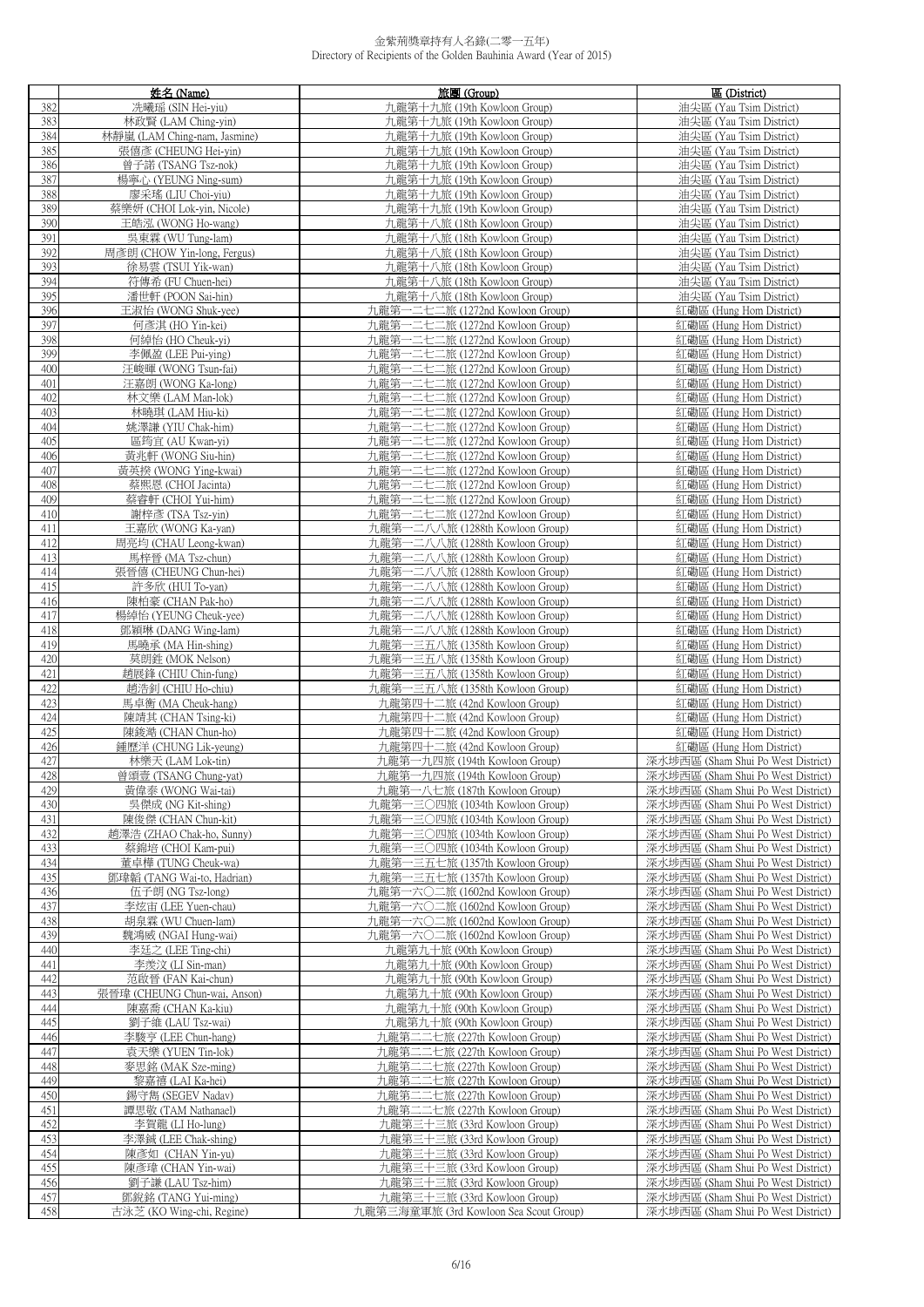|            | 姓名 (Name)                                  | 旅團 (Group)                                                         | 區 (District)                                         |
|------------|--------------------------------------------|--------------------------------------------------------------------|------------------------------------------------------|
| 459        | 黃智轅 (WONG Chi-yuen)                        | 九龍第三海童軍旅 (3rd Kowloon Sea Scout Group)                             | 深水埗西區 (Sham Shui Po West District)                   |
| 460        | 吳文豪 (NG Man-ho)                            | 九龍第五十四旅 (54th Kowloon Group)                                       | 深水埗西區 (Sham Shui Po West District)                   |
| 461        | 洪浩林 (HUNG Ho-lam)                          | 九龍第五十四旅 (54th Kowloon Group)                                       | 深水埗西區 (Sham Shui Po West District)                   |
| 462        | 鍾超浚 (CHUNG Chiu-tsun)                      | 九龍第五十四旅 (54th Kowloon Group)                                       | 深水埗西區 (Sham Shui Po West District)                   |
| 463        | 黃子軒 (WONG Tsz-hin)                         | 九龍第一八八旅 (188th Kowloon Group)                                      | 深水埗東區 (Sham Shui Po East District)                   |
| 464        | 何庭恩 (HO Ting-yan)                          | 九龍第三旅 (3rd Kowloon Group)                                          | 深水埗東區 (Sham Shui Po East District)                   |
| 465        | 李鎂淇 (LI Mei-ki)                            | 九龍第三旅 (3rd Kowloon Group)                                          | 深水埗東區 (Sham Shui Po East District)                   |
| 466        | 蘇致韜 (SO Chi-to)                            | 九龍第三旅 (3rd Kowloon Group)                                          | 深水埗東區 (Sham Shui Po East District)                   |
| 467        | 吳子謙 (NG Tsz-him)                           | 九龍第六十二旅 (62nd Kowloon Group)                                       | 深水埗東區 (Sham Shui Po East District)                   |
| 468        | 吳銘曦 (NG Ming-hei)                          | 九龍第六十二旅 (62nd Kowloon Group)                                       | 深水埗東區 (Sham Shui Po East District)                   |
| 469        | 蔡喬峰 (CHOI Kiu-fung)                        | 九龍第六十二旅 (62nd Kowloon Group)                                       | 深水埗東區 (Sham Shui Po East District)                   |
| 470        | 方智仁 (FONG Chi-yan)                         | 九龍第四十八旅 (48th Kowloon Group)                                       | 深水埗東區 (Sham Shui Po East District)                   |
| 471        | 朱曉瑩 (CHU Hiu-ying)                         | 九龍第四十八旅 (48th Kowloon Group)                                       | 深水埗東區 (Sham Shui Po East District)                   |
| 472        | 周柏年 (CHOW Pak-nin)                         | 九龍第四十八旅 (48th Kowloon Group)                                       | 深水埗東區 (Sham Shui Po East District)                   |
| 473        | 林芷慧 (LAM Tsz-wai)                          | 九龍第四十八旅 (48th Kowloon Group)                                       | 深水埗東區 (Sham Shui Po East District)                   |
| 474        | 梁杰威 (LIANG Kit-wai)                        | 九龍第四十八旅 (48th Kowloon Group)                                       | 深水埗東區 (Sham Shui Po East District)                   |
| 475        | 郭梓城 (KWOK Tsz-shing)                       | 九龍第四十八旅 (48th Kowloon Group)                                       | 深水埗東區 (Sham Shui Po East District)                   |
| 476        | 陳浩興 (CHAN Ho-hing)                         | 九龍第四十八旅 (48th Kowloon Group)                                       | 深水埗東區 (Sham Shui Po East District)                   |
| 477        | 陳樂宜 (CHAN Lok-yi)                          | 九龍第四十八旅 (48th Kowloon Group)                                       | 深水埗東區 (Sham Shui Po East District)                   |
| 478        | 黃芷婷 (WONG Tsz-ting)                        | 九龍第四十八旅 (48th Kowloon Group)                                       | 深水埗東區 (Sham Shui Po East District)                   |
| 479        | 朱諾謙 (CHU Nuo-heem, Adrian)                 | 九龍一二〇一旅 (1201st Kowloon Group)                                     | 深旺區 (Sham Mong District)                             |
| 480        | 何展樂 (HO Chin-lok)                          | 九龍一二〇一旅 (1201st Kowloon Group)                                     | 深旺區 (Sham Mong District)                             |
| 481        | 李思彤 (LEE See-tung, Marie)                  | 九龍一二〇一旅 (1201st Kowloon Group)                                     | 深旺區 (Sham Mong District)                             |
| 482        | 卓逸朗 (CHEUK Yat-long)                       | 一二〇一旅 (1201st Kowloon Group)<br>九龍-                                | 深旺區 (Sham Mong District)                             |
| 483        | 夏詠欣 (HA Wing-yan)                          | 九龍一二〇一旅 (1201st Kowloon Group)                                     | 深旺區 (Sham Mong District)                             |
| 484<br>485 | 袁樂勤 (YUEN Lok-kan)<br>莊晁瑋 (CHONG Chiu-wai) | 九龍一二〇一旅 (1201st Kowloon Group)<br>九龍一二〇一旅 (1201st Kowloon Group)   | 深旺區 (Sham Mong District)<br>深旺區 (Sham Mong District) |
| 486        | 陳浩霖 (CHAN Ho-lam)                          | 九龍一二〇一旅 (1201st Kowloon Group)                                     | 深旺區 (Sham Mong District)                             |
| 487        | 鄧璞 (TANG Pok)                              | 九龍一二〇一旅 (1201st Kowloon Group)                                     | 深旺區 (Sham Mong District)                             |
| 488        | 黎臻岐 (LAI Chun-ki)                          | 九龍一二〇一旅 (1201st Kowloon Group)                                     | 深旺區 (Sham Mong District)                             |
| 489        | 何竑樂 (HO Wang-lok, Nicholas)                | 九龍第一四一七旅 (1417th Kowloon Group)                                    | 深旺區 (Sham Mong District)                             |
| 490        | 明倍鋅 (MING Pui-sun)                         | 九龍第一四一七旅 (1417th Kowloon Group)                                    | 深旺區 (Sham Mong District)                             |
| 491        | 姚佩霖 (YIU Pui-lam)                          | 九龍第一四一七旅 (1417th Kowloon Group)                                    | 深旺區 (Sham Mong District)                             |
| 492        | 胡杏兒 (WU Hang-yi)                           | 九龍第一四一七旅 (1417th Kowloon Group)                                    | 深旺區 (Sham Mong District)                             |
| 493        | 袁楚翹 (YUEN Cho-kiu)                         | 九龍第一四一七旅 (1417th Kowloon Group)                                    | 深旺區 (Sham Mong District)                             |
| 494        | 陳智恒 (CHAN Chi-heng)                        | 九龍第一四一七旅 (1417th Kowloon Group)                                    | 深旺區 (Sham Mong District)                             |
| 495        | 黃瑋嵐 (WONG Wai-nam)                         | 九龍第一四一七旅 (1417th Kowloon Group)                                    | 深旺區 (Sham Mong District)                             |
| 496        | 葉宛霖 (YIP Yuen-lam)                         | 九龍第一四一七旅 (1417th Kowloon Group)                                    | 深旺區 (Sham Mong District)                             |
| 497        | 趙珈慧 (CHIU Ka-wai)                          | 九龍第一四一七旅 (1417th Kowloon Group)                                    | 深旺區 (Sham Mong District)                             |
| 498        | 鄭凱柔 (CHENG Hoi-yau)                        | 九龍第一四一七旅 (1417th Kowloon Group)                                    | 深旺區 (Sham Mong District)                             |
| 499        | 鄭智豪 (CHENG Chi-ho)                         | 九龍第一四一七旅 (1417th Kowloon Group)                                    | 深旺區 (Sham Mong District)                             |
| 500        | 賴文熙 (LAI Man-hei)                          | 九龍第一四一七旅 (1417th Kowloon Group)                                    | 深旺區 (Sham Mong District)                             |
| 501<br>502 | 霍力恒 (FOK Lik-hang)<br>羅仲禧 (LO Chung-hei)   | 九龍第一四一七旅 (1417th Kowloon Group)<br>九龍第一四一七旅 (1417th Kowloon Group) | 深旺區 (Sham Mong District)<br>深旺區 (Sham Mong District) |
| 503        | 文尉冲 (MAN Wai-chung, Alvin)                 | 九龍第七十五旅 (75th Kowloon Group)                                       | 深旺區 (Sham Mong District)                             |
| 504        | 何明德 (HO Ming-tak, Alex)                    | 九龍第七十五旅 (75th Kowloon Group)                                       | 深旺區 (Sham Mong District)                             |
| 505        | 李承匡 (LEE Shing-hong, Ken)                  | 九龍第七十五旅 (75th Kowloon Group)                                       | 深旺區 (Sham Mong District)                             |
| 506        | 李俊提 (LEE Chun-tai, Justin)                 | 九龍第七十五旅 (75th Kowloon Group)                                       | 深旺區 (Sham Mong District)                             |
| 507        | 冼日朗 (SIN Yat-long, Ron)                    | 九龍第七十五旅 (75th Kowloon Group)                                       | 深旺區 (Sham Mong District)                             |
| 508        | 邵柏均 (SHIAO Pak-kwan, Goran)                | 九龍第七十五旅 (75th Kowloon Group)                                       | 深旺區 (Sham Mong District)                             |
| 509        | 紀崇楷 (KEI Sung-kai)                         | 九龍第七十五旅 (75th Kowloon Group)                                       | 深旺區 (Sham Mong District)                             |
| 510        | 翁毅勤 (YUNG Ngai-kan, Adam)                  | 九龍第七十五旅 (75th Kowloon Group)                                       | 深旺區 (Sham Mong District)                             |
| 511        | 彭嘉宏 (PANG Ka-wang, Chris)                  | 九龍第七十五旅 (75th Kowloon Group)                                       | 深旺區 (Sham Mong District)                             |
| 512        | 葉承軒 (YIP Shing-hin)                        | 九龍第七十五旅 (75th Kowloon Group)                                       | 深旺區 (Sham Mong District)                             |
| 513        | 鄧敬滔 (TANG King-to, Anson)                  | 九龍第七十五旅 (75th Kowloon Group)                                       | 深旺區 (Sham Mong District)                             |
| 514        | 羅喬 (LAW Woody)                             | 九龍第七十五旅 (75th Kowloon Group)                                       | 深旺區 (Sham Mong District)                             |
| 515        | 潘嘉行 (POON Calvin)                          | 九龍第二四九旅 (249th Kowloon Group)                                      | 深旺區 (Sham Mong District)                             |

# 東九龍地域 (Kowloon East Region)

|     | 姓名 (Name)              | 旅團 (Group)                            | 區 (District)                |
|-----|------------------------|---------------------------------------|-----------------------------|
| 516 | 李楚炘 (LEE Cho-yan)      | 東九龍第一〇七〇旅 (1070th East Kowloon Group) | 九龍灣區 (Kowloon Bay District) |
| 517 | 林可儀 (LAM Ho-yee)       | 東九龍第一〇七〇旅 (1070th East Kowloon Group) | 九龍灣區 (Kowloon Bay District) |
| 518 | 張智浩 (CHEUNG Chi-ho)    | 東九龍第一〇七〇旅 (1070th East Kowloon Group) | 九龍灣區 (Kowloon Bay District) |
| 519 | 蔡樂 (CHOY Lok)          | 東九龍第一〇七〇旅 (1070th East Kowloon Group) | 九龍灣區 (Kowloon Bay District) |
| 520 | 李德賢 (LEE Tak-yin)      | 東九龍第一三二四旅 (1324th East Kowloon Group) | 九龍灣區 (Kowloon Bay District) |
| 521 | 陳宗楷 (CHAN Chung-kai)   | 東九龍第一三二四旅 (1324th East Kowloon Group) | 九龍灣區 (Kowloon Bay District) |
| 522 | 黃泳銣 (WONG Wing-yu)     | 東九龍第一三二四旅 (1324th East Kowloon Group) | 九龍灣區 (Kowloon Bay District) |
| 523 | 蔡巧榆 (CHOI Hau-yu)      | 東九龍第一三二四旅 (1324th East Kowloon Group) | 九龍灣區 (Kowloon Bay District) |
| 524 | 文苑森 (MAN Yuen-sum)     | 東九龍第一三八旅 (138th East Kowloon Group)   | 九龍灣區 (Kowloon Bay District) |
| 525 | 洪顯揚 (HONG Hin-yeung)   | 東九龍第一三八旅 (138th East Kowloon Group)   | 九龍灣區 (Kowloon Bay District) |
| 526 | 夏偉舜 (HA Wai-shun)      | 東九龍第一三八旅 (138th East Kowloon Group)   | 九龍灣區 (Kowloon Bay District) |
| 527 | 翁正德 (YUNG Ching-tak)   | 東九龍第一三八旅 (138th East Kowloon Group)   | 九龍灣區 (Kowloon Bay District) |
| 528 | 張子誠 (CHEUNG Tsz-shing) | 東九龍第一三八旅 (138th East Kowloon Group)   | 九龍灣區 (Kowloon Bay District) |
| 529 | 張凱彥 (CHEUNG Hoi-vin)   | 東九龍第一三八旅 (138th East Kowloon Group)   | 九龍灣區 (Kowloon Bay District) |
| 530 | 梁澤森 (LEUNG Chak-sum)   | 東九龍第一三八旅 (138th East Kowloon Group)   | 九龍灣區 (Kowloon Bay District) |
| 531 | 陳語珩 (CHAN Yu-hang)     | 東九龍第一三八旅 (138th East Kowloon Group)   | 九龍灣區 (Kowloon Bay District) |
| 532 | 陳遴兆 (CHAN Lun-siu)     | 東九龍第一三八旅 (138th East Kowloon Group)   | 九龍灣區 (Kowloon Bay District) |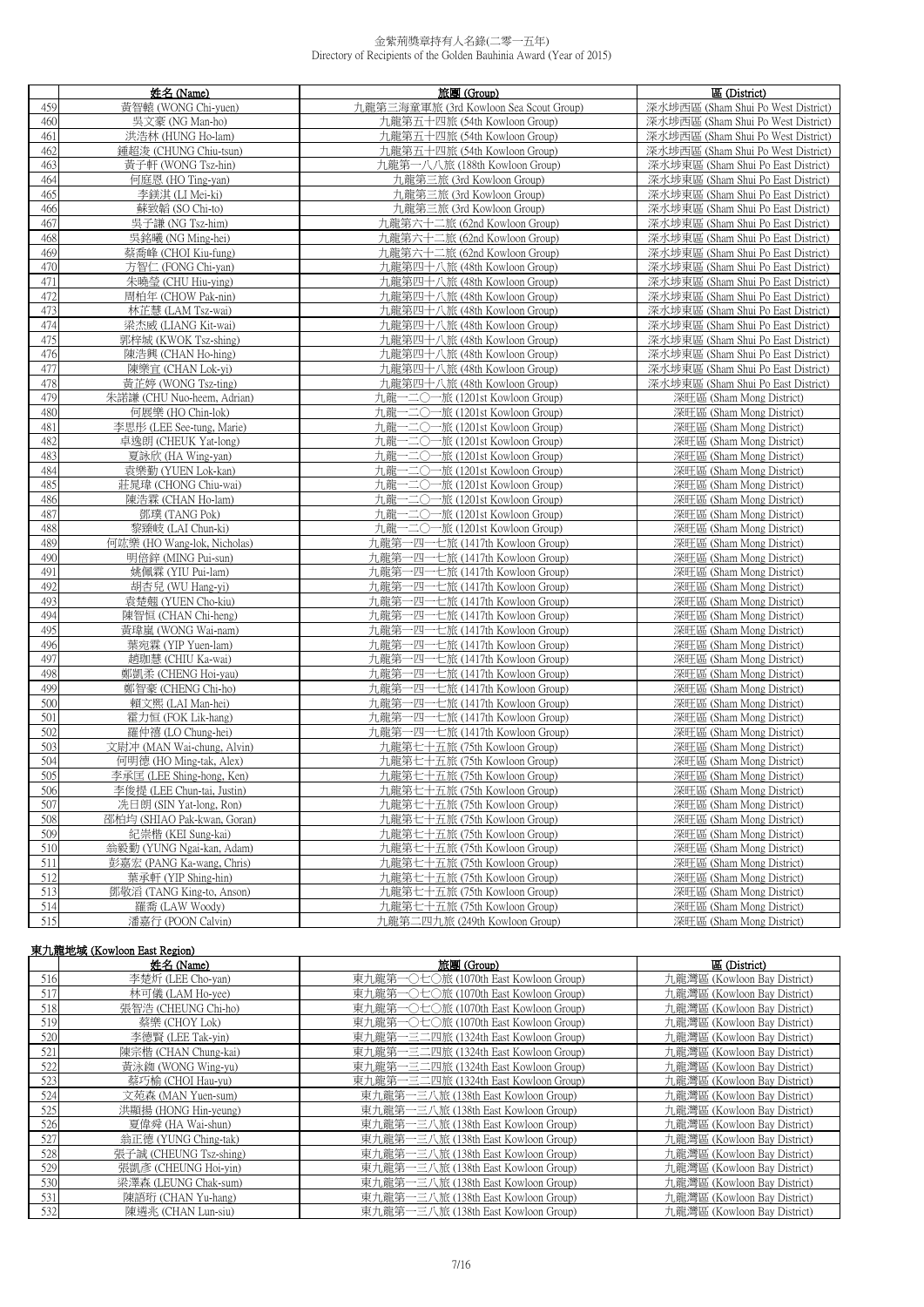|            | 姓名 (Name)                                    | 旅團 (Group)                                                                      | 區 (District)                                                   |
|------------|----------------------------------------------|---------------------------------------------------------------------------------|----------------------------------------------------------------|
| 533        | 麥睿恒 (MAK Yui-hang)                           | 東九龍第一三八旅 (138th East Kowloon Group)                                             | 九龍灣區 (Kowloon Bay District)                                    |
| 534        | 黃俊彥 (WONG Chun-yin)                          | 東九龍第一三八旅 (138th East Kowloon Group)                                             | 九龍灣區 (Kowloon Bay District)                                    |
| 535        | 黃凱琳 (WONG Hoi-lam, Kelly)                    | 東九龍第一三八旅 (138th East Kowloon Group)                                             | 九龍灣區 (Kowloon Bay District)                                    |
| 536        | 黃燕清 (WONG Yin-tsing)                         | 東九龍第一三八旅 (138th East Kowloon Group)                                             | 九龍灣區 (Kowloon Bay District)                                    |
| 537        | 劉倬銘 (LAU Cheuk-ming)                         | 東九龍第一三八旅 (138th East Kowloon Group)                                             | 九龍灣區 (Kowloon Bay District)                                    |
| 538        | 鄭伊琳 (CHENG Yi-lam, Jessica)                  | 東九龍第一三八旅 (138th East Kowloon Group)                                             | 九龍灣區 (Kowloon Bay District)                                    |
| 539        | 關瑞霖 (KWAN Sui-lam)                           | 東九龍第一三八旅 (138th East Kowloon Group)                                             | 九龍灣區 (Kowloon Bay District)                                    |
| 540        | 顧浚希 (KOO Tsun-hei)                           | 東九龍第一三八旅 (138th East Kowloon Group)                                             | 九龍灣區 (Kowloon Bay District)                                    |
| 541        | 王濤 (WONG To)                                 | 東九龍第一六五旅 (165th East Kowloon Group)                                             | 九龍灣區 (Kowloon Bay District)                                    |
| 542        | 顧芷寧 (KOO Tsz-ning)                           | 東九龍第一六五旅 (165th East Kowloon Group)                                             | 九龍灣區 (Kowloon Bay District)                                    |
| 543        | 馬健恆 (MA Kin-hang)                            | 東九龍第一四八九旅 (1489th East Kowloon Group)                                           | 九龍灣區 (Kowloon Bay District)                                    |
| 544        | 高政棋 (KO Ching-ki)                            | 東九龍第一四八九旅 (1489th East Kowloon Group)                                           | 九龍灣區 (Kowloon Bay District)                                    |
| 545        | 黃紀行 (WONG Kei-hang)                          | 東九龍第一四八九旅 (1489th East Kowloon Group)<br>東九龍第一四八九旅 (1489th East Kowloon Group)  | 九龍灣區 (Kowloon Bay District)                                    |
| 546<br>547 | 楊子聰 (YEUNG Tsz-chung)<br>蕭澤亨 (SIU Chak-hang) | 東九龍第一四八九旅 (1489th East Kowloon Group)                                           | 九龍灣區 (Kowloon Bay District)<br>九龍灣區 (Kowloon Bay District)     |
| 548        | 文詩韵 (MAN Sze-wan)                            | 東九龍第二三八旅 (238th East Kowloon Group)                                             | 九龍灣區 (Kowloon Bay District)                                    |
| 549        | 余俊軒 (YU Chun-hin)                            | 東九龍第二三八旅 (238th East Kowloon Group)                                             | 九龍灣區 (Kowloon Bay District)                                    |
| 550        | 袁嘉儀 (NGYUEN Ka-yee)                          | 東九龍第二三八旅 (238th East Kowloon Group)                                             | 九龍灣區 (Kowloon Bay District)                                    |
| 551        | 梁紫珊 (LEUNG Tsz-shan)                         | 東九龍第二三八旅 (238th East Kowloon Group)                                             | 九龍灣區 (Kowloon Bay District)                                    |
| 552        | 梁紫琪 (LEUNG Tsz-ki)                           | 東九龍第二三八旅 (238th East Kowloon Group)                                             | 九龍灣區 (Kowloon Bay District)                                    |
| 553        | 曾美怡 (TSANG Mei-yi)                           | 東九龍第二三八旅 (238th East Kowloon Group)                                             | 九龍灣區 (Kowloon Bay District)                                    |
| 554        | 曾美思 (TSANG Mei-sze)                          | 東九龍第二三八旅 (238th East Kowloon Group)                                             | 九龍灣區 (Kowloon Bay District)                                    |
| 555        | 黃塏潤 (WONG Hoi-yun)                           | 東九龍第二三八旅 (238th East Kowloon Group)                                             | 九龍灣區 (Kowloon Bay District)                                    |
| 556        | 廖慧琳 (LIU Wai-lam)                            | 東九龍第二三八旅 (238th East Kowloon Group)                                             | 九龍灣區 (Kowloon Bay District)                                    |
| 557        | 曠興鴻 (KWONG Hing-hung)                        | 東九龍第二三八旅 (238th East Kowloon Group)                                             | 九龍灣區 (Kowloon Bay District)                                    |
| 558        | 方春媚 (FONG Chun-mei)                          | 東九龍第一二二一旅 (1221st East Kowloon Group)                                           | 西貢區 (Sai Kung District)                                        |
| 559        | 何梓軒 (HO Tsz-hin)                             | 東九龍第一二二一旅 (1221st East Kowloon Group)                                           | 西貢區 (Sai Kung District)                                        |
| 560        | 周梓浩 (CHAU Tsz-ho)                            | 東九龍第一二二一旅 (1221st East Kowloon Group)                                           | 西貢區 (Sai Kung District)                                        |
| 561        | 洪朗羲 (HUNG Long-hei)                          | 東九龍第一二二一旅 (1221st East Kowloon Group)                                           | 西貢區 (Sai Kung District)                                        |
| 562        | 陳悅 (CHAN Yuet)                               | 東九龍第一二二一旅 (1221st East Kowloon Group)                                           | 西貢區 (Sai Kung District)                                        |
| 563        | 李卓玟 (LI Cheuk-moom)                          | 東九龍第一八八旅 (188th East Kowloon Group)                                             | 秀茂坪區 (Sau Mau Ping District)                                   |
| 564<br>565 | 許家傑 (HUI Ka-kit)                             | 東九龍第一八八旅 (188th East Kowloon Group)                                             | 秀茂坪區 (Sau Mau Ping District)                                   |
| 566        | 陸秉枝 (LOOK Ping-chi)<br>曾梓恒 (TSANG Tsz-hang)  | 東九龍第一八八旅 (188th East Kowloon Group)<br>東九龍第一八八旅 (188th East Kowloon Group)      | 秀茂坪區 (Sau Mau Ping District)<br>秀茂坪區 (Sau Mau Ping District)   |
| 567        | 尹家昕 (WAN Ka-yan)                             | 東九龍第二一二旅 (212th East Kowloon Group)                                             | 秀茂坪區 (Sau Mau Ping District)                                   |
| 568        | 陳翠瑜 (CHAN Chui-yu)                           | 東九龍第二一二旅 (212th East Kowloon Group)                                             | 秀茂坪區 (Sau Mau Ping District)                                   |
| 569        | 蘇穎琳 (SO Wing-lam)                            | 東九龍第二一二旅 (212th East Kowloon Group)                                             | 秀茂坪區 (Sau Mau Ping District)                                   |
| 570        | 梁皓寧 (LEUNG Ho-ning)                          | 東九龍第二七八旅 (278th East Kowloon Group)                                             | 秀茂坪區 (Sau Mau Ping District)                                   |
| 571        | 陳灝宏 (CHAN Ho-wan)                            | 東九龍第二七八旅 (278th East Kowloon Group)                                             | 秀茂坪區 (Sau Mau Ping District)                                   |
| 572        | 陸星文 (LUK Sing-man)                           | 東九龍第二七八旅 (278th East Kowloon Group)                                             | 秀茂坪區 (Sau Mau Ping District)                                   |
| 573        | 姚俊軒 (IO Chun-hin)                            | 東九龍第三十五旅 (35th East Kowloon Group)                                              | 秀茂坪區 (Sau Mau Ping District)                                   |
| 574        | 郭梓泓 (KWOK Tsz-wang)                          | 東九龍第三十五旅 (35th East Kowloon Group)                                              | 秀茂坪區 (Sau Mau Ping District)                                   |
| 575        | 劉諾希 (LAU Nok-hei)                            | 東九龍第三十五旅 (35th East Kowloon Group)                                              | 秀茂坪區 (Sau Mau Ping District)                                   |
| 576        | 鄭樂怡 (CHENG Lok-yi)                           | 東九龍第三十五旅 (35th East Kowloon Group)                                              | 秀茂坪區 (Sau Mau Ping District)                                   |
| 577<br>578 | 鍾麗盈 (CHUNG Lai-ying)                         | 東九龍第三十五旅 (35th East Kowloon Group)<br>東九龍第一一〇三旅 (1103rd East Kowloon Group)     | 秀茂坪區 (Sau Mau Ping District)                                   |
| 579        | 楊鐵樑 (YEUNG Tit-leung)<br>鄭傑文 (CHENG Kit-man) | 東九龍第一一○三旅 (1103rd East Kowloon Group)                                           | 將軍澳區 (Tseung Kwan O District)<br>將軍澳區 (Tseung Kwan O District) |
| 580        | 蘇美斯 (SOO Mei-sze)                            | -〇三旅 (1103rd East Kowloon Group)<br>東九龍第                                        | 將軍澳區 (Tseung Kwan O District)                                  |
| 581        | 張葦晴 (Natalie CHEUNG Wai-ching)               | 東九龍第<br>七八旅 (1178th East Kowloon Group)                                         | 將軍澳區 (Tseung Kwan O District)                                  |
| 582        | 陳俊宇 (Jerry CHAN)                             | 東九龍第<br>-七八旅 (1178th East Kowloon Group)                                        | 將軍澳區 (Tseung Kwan O District)                                  |
| 583        | 陳祉頤 (CHAN Tsz-yee)                           | 東九龍第<br>-七八旅 (1178th East Kowloon Group)                                        | 將軍澳區 (Tseung Kwan O District)                                  |
| 584        | 陳穎妍 (Emily CHAN)                             | 東九龍第<br>-七八旅 (1178th East Kowloon Group)                                        | 將軍澳區 (Tseung Kwan O District)                                  |
| 585        | 曾詠嵐 (TSANG Wing-nam)                         | 東九龍第<br>-七八旅 (1178th East Kowloon Group)                                        | 將軍澳區 (Tseung Kwan O District)                                  |
| 586        | 馮沛蔚 (FUNG Pui-wai, Antonia)                  | 七八旅 (1178th East Kowloon Group)<br>東九龍第                                         | 將軍澳區 (Tseung Kwan O District)                                  |
| 587        | 黃景臻 (WONG King-chun)                         | 東九龍第<br>-七八旅 (1178th East Kowloon Group)                                        | 將軍澳區 (Tseung Kwan O District)                                  |
| 588        | 黃靖荇 (WONG Ching-hang, Abby)                  | ·七八旅 (1178th East Kowloon Group)<br>東九龍第                                        | 將軍澳區 (Tseung Kwan O District)                                  |
| 589        | 趙樂然 (CHIU Lok-yin)                           | 東九龍第<br>·七八旅 (1178th East Kowloon Group)                                        | 將軍澳區 (Tseung Kwan O District)                                  |
| 590        | 鄭穎妍 (CHENG Nicole)                           | 東九龍第<br>-一七八旅 (1178th East Kowloon Group)<br>東九龍第一                              | 將軍澳區 (Tseung Kwan O District)                                  |
| 591<br>592 | 王愷琪 (WONG Hoi-ki)<br>李軍霆 (LEE Kwan-ting)     | -五九四旅 (1594th East Kowloon Group)<br>東九龍第一<br>-五九四旅 (1594th East Kowloon Group) | 將軍澳區 (Tseung Kwan O District)<br>將軍澳區 (Tseung Kwan O District) |
| 593        | 李嘉軒 (LEE Ka-hin)                             | 東九龍第一五九四旅 (1594th East Kowloon Group)                                           | 將軍澳區 (Tseung Kwan O District)                                  |
| 594        | 林廷匡 (LAM Ting-hong)                          | -五九四旅 (1594th East Kowloon Group)<br>東九龍第                                       | 將軍澳區 (Tseung Kwan O District)                                  |
| 595        | 林沚軒 (LAM Chi-hin)                            | 東九龍第一五九四旅 (1594th East Kowloon Group)                                           | 將軍澳區 (Tseung Kwan O District)                                  |
| 596        | 洪朗軒 (HUNG Long-him)                          | 東九龍第一<br>-五九四旅 (1594th East Kowloon Group)                                      | 將軍澳區 (Tseung Kwan O District)                                  |
| 597        | 凌皓喬 (LING Ho-kiu)                            | 東九龍第一五九四旅 (1594th East Kowloon Group)                                           | 將軍澳區 (Tseung Kwan O District)                                  |
| 598        | 徐浩銘 (TSUI Ho-ming)                           | 東九龍第一五九四旅 (1594th East Kowloon Group)                                           | 將軍澳區 (Tseung Kwan O District)                                  |
| 599        | 徐婉婷 (TSUI Yuen-ting)                         | 東九龍第一五九四旅 (1594th East Kowloon Group)                                           | 將軍澳區 (Tseung Kwan O District)                                  |
| 600        | 梁蕙琛 (LEUNG Wai-sum)                          | -五九四旅 (1594th East Kowloon Group)<br>東九龍第                                       | 將軍澳區 (Tseung Kwan O District)                                  |
| 601        | 郭珮琳 (KWOK Pui-lam)                           | 東九龍第一五九四旅 (1594th East Kowloon Group)                                           | 將軍澳區 (Tseung Kwan O District)                                  |
| 602        | 陳雋傑 (CHAN Jun-jie, Hewitt)                   | -五九四旅 (1594th East Kowloon Group)<br>東九龍第一                                      | 將軍澳區 (Tseung Kwan O District)                                  |
| 603        | 陸華溢 (LUK Rapheal Wah-yat)                    | 東九龍第一五九四旅 (1594th East Kowloon Group)                                           | 將軍澳區 (Tseung Kwan O District)                                  |
| 604        | 彭敬喬 (PANG Jing-qiao)                         | 東九龍第<br>-五九四旅 (1594th East Kowloon Group)                                       | 將軍澳區 (Tseung Kwan O District)                                  |
| 605        | 楊子怡 (YEUNG Tsz-yi)                           | 東九龍第一五九四旅 (1594th East Kowloon Group)                                           | 將軍澳區 (Tseung Kwan O District)                                  |
| 606        | 蔣詠欣 (CHIANG Wing-yan)                        | 東九龍第一五九四旅 (1594th East Kowloon Group)                                           | 將軍澳區 (Tseung Kwan O District)                                  |
| 607<br>608 | 何鍵靈 (HO Kin-ling)<br>胡綽桐 (WU Cheuk-tung)     | 東九龍第一五八五旅 (1585th East Kowloon Group)<br>東九龍第一五八五旅 (1585th East Kowloon Group)  | 將軍澳區 (Tseung Kwan O District)<br>將軍澳區 (Tseung Kwan O District) |
| 609        | 黃卓元 (WONG Cheuk-yuen)                        | 東九龍第一五八五旅 (1585th East Kowloon Group)                                           | 將軍澳區 (Tseung Kwan O District)                                  |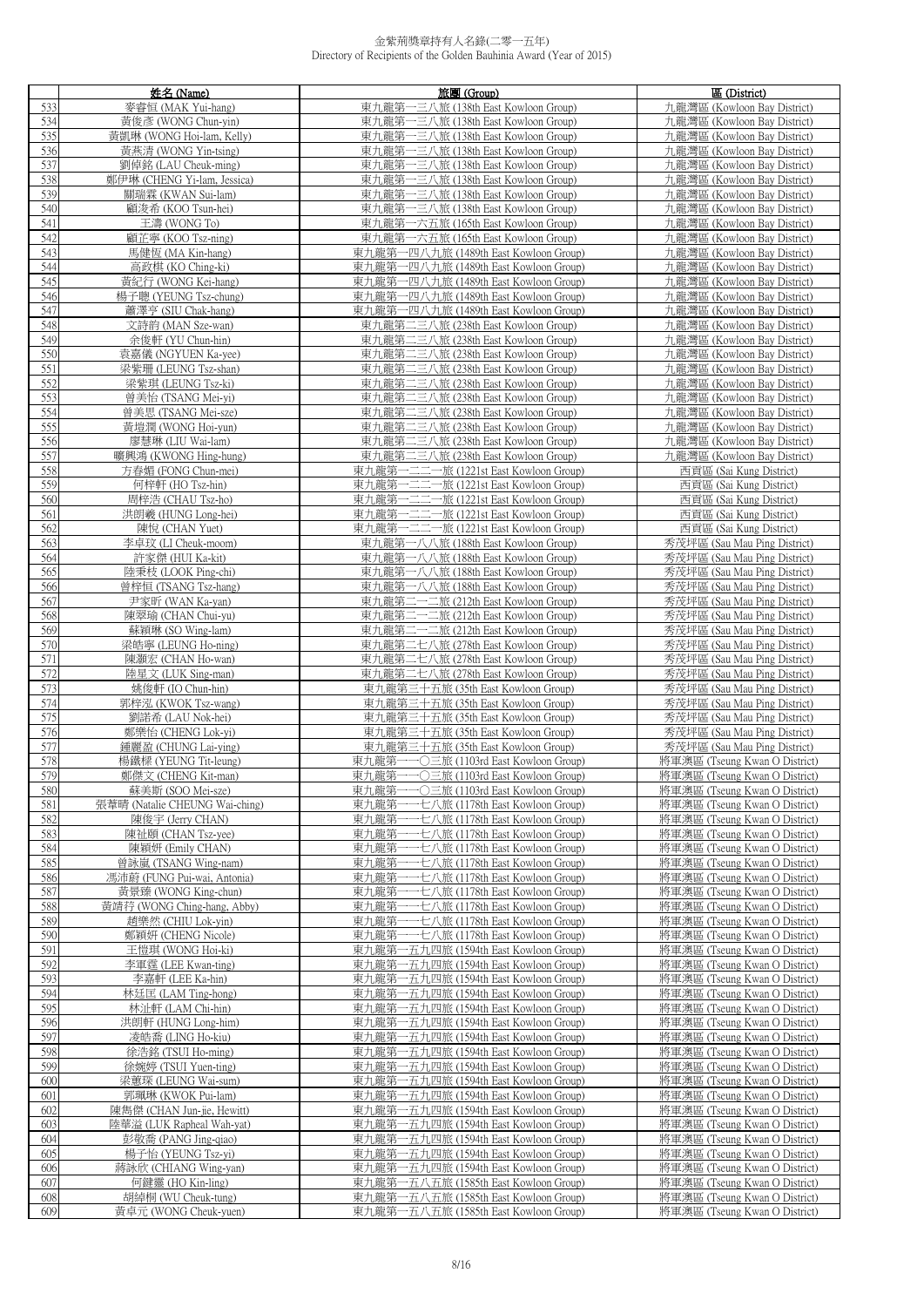|     | 姓名 (Name)                                  | 旅團 (Group)                            | 區 (District)                  |
|-----|--------------------------------------------|---------------------------------------|-------------------------------|
| 610 | 黃諾勤 (WONG Nok-kan)                         | 東九龍第一五八五旅 (1585th East Kowloon Group) | 將軍澳區 (Tseung Kwan O District) |
| 611 | 楊諾心 (YEUNG Nok-sum)                        | 東九龍第一五八五旅 (1585th East Kowloon Group) | 將軍澳區 (Tseung Kwan O District) |
| 612 | 廖君澤 (LIU Kwan-chak)                        | 東九龍第一五八五旅 (1585th East Kowloon Group) | 將軍澳區 (Tseung Kwan O District) |
| 613 |                                            | 東九龍第一五八五旅 (1585th East Kowloon Group) | 將軍澳區 (Tseung Kwan O District) |
|     | 蔡承縉 (CHOI Shing-chun)<br>鄧逸宜 (TANG Yat-yi) | 東九龍第一五八五旅 (1585th East Kowloon Group) | 將軍澳區 (Tseung Kwan O District) |
| 614 |                                            |                                       |                               |
| 615 | 伍曉彤 (NG Hiu-tung)                          | 東九龍第五旅 (5th East Kowloon Group)       | 將軍澳區 (Tseung Kwan O District) |
| 616 | 梁庭彰 (LEUNG Ting-cheung)                    | 東九龍第五旅 (5th East Kowloon Group)       | 將軍澳區 (Tseung Kwan O District) |
| 617 | 陳志鋼 (CHAN Chi-kong)                        | 東九龍第五旅 (5th East Kowloon Group)       | 將軍澳區 (Tseung Kwan O District) |
| 618 | 岑志軒 (SHUM Chi-hin, Jeanus)                 | 東九龍第一一一旅 (111th East Kowloon Group)   | 黃大仙區 (Wong Tai Sin District)  |
| 619 | 梁晉珞 (LEUNG Chun-lok)                       | 東九龍第一二七〇旅 (1270th East Kowloon Group) | 黃大仙區 (Wong Tai Sin District)  |
| 620 | 馮峻霆 (FUNG Tsun-ting)                       | 東九龍第一二七〇旅 (1270th East Kowloon Group) | 黃大仙區 (Wong Tai Sin District)  |
| 621 | 潘俊謙 (POON Chun-him)                        | 東九龍第一二七〇旅 (1270th East Kowloon Group) | 黃大仙區 (Wong Tai Sin District)  |
| 622 | 何珮琪 (HO Pui-kei)                           | 東九龍第一二六旅 (126th East Kowloon Group)   | 黃大仙區 (Wong Tai Sin District)  |
| 623 | 吳鈺渝 (NG Yuk-yu)                            | 東九龍第一二六旅 (126th East Kowloon Group)   | 黃大仙區 (Wong Tai Sin District)  |
| 624 | 祁洛敏 (KEI Lok-man)                          | 東九龍第一二六旅 (126th East Kowloon Group)   | 黃大仙區 (Wong Tai Sin District)  |
| 625 | 曹穎妍 (TSO Wing-yin)                         | 東九龍第一二六旅 (126th East Kowloon Group)   | 黃大仙區 (Wong Tai Sin District)  |
| 626 | 曾茹茵 (TSENG Yu-yan, Rosa)                   | 東九龍第一二六旅 (126th East Kowloon Group)   | 黃大仙區 (Wong Tai Sin District)  |
| 627 | 謝弘希 (TSE Wang-hei)                         | 東九龍第一二六旅 (126th East Kowloon Group)   | 黃大仙區 (Wong Tai Sin District)  |
| 628 | 徐瑋聰 (TSUI Wai-chung)                       | 東九龍第一八三旅 (183rd East Kowloon Group)   | 黃大仙區 (Wong Tai Sin District)  |
| 629 | 陳子軒 (CHAN Tsz-hin)                         | 東九龍第一八三旅 (183rd East Kowloon Group)   | 黃大仙區 (Wong Tai Sin District)  |
| 630 | 黃雋泓 (WONG Chun-wang)                       | 東九龍第一八三旅 (183rd East Kowloon Group)   | 黃大仙區 (Wong Tai Sin District)  |
| 631 | 鄭浩然 (CHENG Ho-yin)                         | 東九龍第一八三旅 (183rd East Kowloon Group)   | 黃大仙區 (Wong Tai Sin District)  |
| 632 | 關宏軒 (KWAN Wang-hin)                        | 東九龍第一八三旅 (183rd East Kowloon Group)   | 黃大仙區 (Wong Tai Sin District)  |
| 633 | 馬韻晴 (MA Wan-ching)                         | 東九龍第一八五旅 (185th East Kowloon Group)   | 黃大仙區 (Wong Tai Sin District)  |
| 634 | 藍婉柔 (LAM Yuen-yau)                         | 東九龍第一八五旅 (185th East Kowloon Group)   | 黃大仙區 (Wong Tai Sin District)  |
| 635 | 張梓灝 (CHEUNG Tsz-ho)                        | 東九龍第二十旅 (20th East Kowloon Group)     | 黃大仙區 (Wong Tai Sin District)  |
| 636 | 郭穎怡 (KWOK Wing-yee)                        | 東九龍第二十旅 (20th East Kowloon Group)     | 黃大仙區 (Wong Tai Sin District)  |
| 637 | 陳萬樺 (CHAN Ma-wa)                           | 東九龍第二十旅 (20th East Kowloon Group)     | 黃大仙區 (Wong Tai Sin District)  |
| 638 | 葉晴田 (YIP Ching-huen)                       | 東九龍第二十旅 (20th East Kowloon Group)     | 黃大仙區 (Wong Tai Sin District)  |
| 639 | 鄭保旋 (CHENG Po-shuen)                       | 東九龍第二十旅 (20th East Kowloon Group)     | 黃大仙區 (Wong Tai Sin District)  |
| 640 | 簡鈺瑩 (KAN Yuk-ying)                         | 東九龍第二十旅 (20th East Kowloon Group)     | 黃大仙區 (Wong Tai Sin District)  |
| 641 | 顏文亮 (NGAN Man-leon)                        | 東九龍第二十旅 (20th East Kowloon Group)     | 黃大仙區 (Wong Tai Sin District)  |
| 642 | 林金希 (LAM Kam-hei)                          | 東九龍第十八旅 (18th East Kowloon Group)     | 黃大仙區 (Wong Tai Sin District)  |
| 643 | 林淑儀 (LAM Shuk-yee)                         | 東九龍第十八旅 (18th East Kowloon Group)     | 黃大仙區 (Wong Tai Sin District)  |
| 644 | 張嘉琪 (CHEUNG Ka-ki)                         | 東九龍第十八旅 (18th East Kowloon Group)     | 黃大仙區 (Wong Tai Sin District)  |
| 645 | 畢嘉怡 (PAT Ka-yi)                            | 東九龍第十八旅 (18th East Kowloon Group)     | 黃大仙區 (Wong Tai Sin District)  |
| 646 | 馮孝基 (FUNG Hau-kei, Jason)                  | 東九龍第十八旅 (18th East Kowloon Group)     | 黃大仙區 (Wong Tai Sin District)  |
| 647 | 鄭詩敏 (CHENG Sze-man, Angel)                 | 東九龍第十八旅 (18th East Kowloon Group)     | 黃大仙區 (Wong Tai Sin District)  |
| 648 | 盧巧程 (LO Hau-ching, Otilie)                 | 東九龍第十八旅 (18th East Kowloon Group)     | 黃大仙區 (Wong Tai Sin District)  |
| 649 | 田珮妏 (TIN Pui-man)                          | 東九龍第六十七旅 (67th East Kowloon Group)    | 黃大仙區 (Wong Tai Sin District)  |
| 650 | 朱嘉進 (CHU Ka-chun)                          | 東九龍第六十七旅 (67th East Kowloon Group)    | 黃大仙區 (Wong Tai Sin District)  |
| 651 | 彭愉晴 (PANG Yu-ching)                        | 東九龍第六十七旅 (67th East Kowloon Group)    | 黃大仙區 (Wong Tai Sin District)  |
| 652 | 何焯僑 (HO Cheuk-kiu)                         | 東九龍第四十三旅 (43rd East Kowloon Group)    | 黃大仙區 (Wong Tai Sin District)  |
| 653 | 李兆暉 (LI Siu-fai)                           | 東九龍第四十三旅 (43rd East Kowloon Group)    | 黃大仙區 (Wong Tai Sin District)  |
| 654 | 溫婉茵 (WAN Yuen-yan)                         | 東九龍第四十三旅 (43rd East Kowloon Group)    | 黃大仙區 (Wong Tai Sin District)  |
| 655 | 趙偉賢 (CHIU Wai-yin)                         | 東九龍第四十三旅 (43rd East Kowloon Group)    | 黃大仙區 (Wong Tai Sin District)  |
| 656 | 鄧芷蔚 (TANG Chi-wai)                         | 東九龍第四十三旅 (43rd East Kowloon Group)    | 黃大仙區 (Wong Tai Sin District)  |
| 657 | 謝明曉 (TSE Ming-hiu)                         | 東九龍第四十三旅 (43rd East Kowloon Group)    | 黃大仙區 (Wong Tai Sin District)  |
| 658 | 林家穗 (LUM Ka-siu)                           | 東九龍第一〇八七旅 (1087th East Kowloon Group) | 慈雲山區 (Tsz Wan Shan District)  |
| 659 | 林潔瑩 (LAM Kit-ying)                         | 東九龍第一〇八七旅 (1087th East Kowloon Group) | 慈雲山區 (Tsz Wan Shan District)  |
| 660 | 柯俊威 (OR Chun-wai)                          | 東九龍第一〇八七旅 (1087th East Kowloon Group) | 慈雲山區 (Tsz Wan Shan District)  |
| 661 | 楊洋 (YANG Yo-yo)                            | 東九龍第一〇八七旅 (1087th East Kowloon Group) | 慈雲山區 (Tsz Wan Shan District)  |
| 662 | 方林穎 (FONG Lam-wing)                        | 東九龍第一二〇二旅 (1202nd East Kowloon Group) | 慈雲山區 (Tsz Wan Shan District)  |
| 663 | 王祖恩 (WONG Cho-yan)                         | 東九龍第一二〇二旅 (1202nd East Kowloon Group) | 慈雲山區 (Tsz Wan Shan District)  |
| 664 | 何駿霖 (HO Chun-lam)                          | 東九龍第一二〇二旅 (1202nd East Kowloon Group) | 慈雲山區 (Tsz Wan Shan District)  |
| 665 | 李旻諾 (LI Man-nok)                           | 東九龍第一二〇二旅 (1202nd East Kowloon Group) | 慈雲山區 (Tsz Wan Shan District)  |
| 666 | 姚曉琳 (YIU Hiu-lam)                          | 東九龍第一二〇二旅 (1202nd East Kowloon Group) | 慈雲山區 (Tsz Wan Shan District)  |
| 667 | 劉宗熹 (LAU Chung-hei, Angus)                 | 東九龍第一二〇二旅 (1202nd East Kowloon Group) | 慈雲山區 (Tsz Wan Shan District)  |
| 668 | 李宏信 (LEE Wang-shun)                        | 東九龍第九十三旅 (93rd East Kowloon Group)    | 慈雲山區 (Tsz Wan Shan District)  |
| 669 | 張翰峰 (CHEUNG Hon-fung)                      | 東九龍第九十三旅 (93rd East Kowloon Group)    | 慈雲山區 (Tsz Wan Shan District)  |
| 670 | 梁旭希 (LEUNG Yuk-hei, Boris)                 | 東九龍第九十三旅 (93rd East Kowloon Group)    | 慈雲山區 (Tsz Wan Shan District)  |
| 671 | 劉迅謙 (LAU Shun-him)                         | 東九龍第九十三旅 (93rd East Kowloon Group)    | 慈雲山區 (Tsz Wan Shan District)  |
| 672 | 蘇朗恆 (Matthew SO)                           | 東九龍第九十三旅 (93rd East Kowloon Group)    | 慈雲山區 (Tsz Wan Shan District)  |
| 673 | 郭善漳 (KWOK Sin-cheung)                      | 東九龍第二六〇旅 (260th East Kowloon Group)   | 慈雲山區 (Tsz Wan Shan District)  |
| 674 | 蔡沛晴 (CHOI Pui-ching)                       | 東九龍第二六〇旅 (260th East Kowloon Group)   | 慈雲山區 (Tsz Wan Shan District)  |
| 675 | 梁雋浩 (LEUNG Chun-ho)                        | 東九龍第二六四旅 (264th East Kowloon Group)   | 慈雲山區 (Tsz Wan Shan District)  |
| 676 | 李達生 (LI Tat-sang)                          | 東九龍第一九五旅 (195th East Kowloon Group)   | 鯉魚門區 (Lei Yue Mun District)   |
| 677 | 陳穎熹 (CHAN Wing-hei)                        | 東九龍第一九五旅 (195th East Kowloon Group)   | 鯉魚門區 (Lei Yue Mun District)   |
| 678 | 游昆熹 (YAU Kwan-hei)                         | 東九龍第一九五旅 (195th East Kowloon Group)   | 鯉魚門區 (Lei Yue Mun District)   |
| 679 | 黃嘉穎 (WONG Ka-wing)                         | 東九龍第一九五旅 (195th East Kowloon Group)   | 鯉魚門區 (Lei Yue Mun District)   |
| 680 | 楊竣謙 (YEUNG Chun-him)                       | 東九龍第一九五旅 (195th East Kowloon Group)   | 鯉魚門區 (Lei Yue Mun District)   |
| 681 | 楊愷謠 (YEUNG Hoi-yiu)                        | 東九龍第一九五旅 (195th East Kowloon Group)   | 鯉魚門區 (Lei Yue Mun District)   |
| 682 | 鍾瑋燃 (CHUNG Wai-yin)                        | 東九龍第一九五旅 (195th East Kowloon Group)   | 鯉魚門區 (Lei Yue Mun District)   |
| 683 | 鄺敏婷 (KWONG Man-ting)                       | 東九龍第一九五旅 (195th East Kowloon Group)   | 鯉魚門區 (Lei Yue Mun District)   |
| 684 | 關尚禮 (KWAN Sheung-lai)                      | 東九龍第一九五旅 (195th East Kowloon Group)   | 鯉魚門區 (Lei Yue Mun District)   |
| 685 | 姚采嵐 (YIU Choi-lam)                         | 東九龍第一四五〇旅 (1450th East Kowloon Group) | 鯉魚門區 (Lei Yue Mun District)   |
| 686 | 甘子諾 (KAM Tsz-nok)                          | 東九龍第五十二旅 (52nd East Kowloon Group)    | 鯉魚門區 (Lei Yue Mun District)   |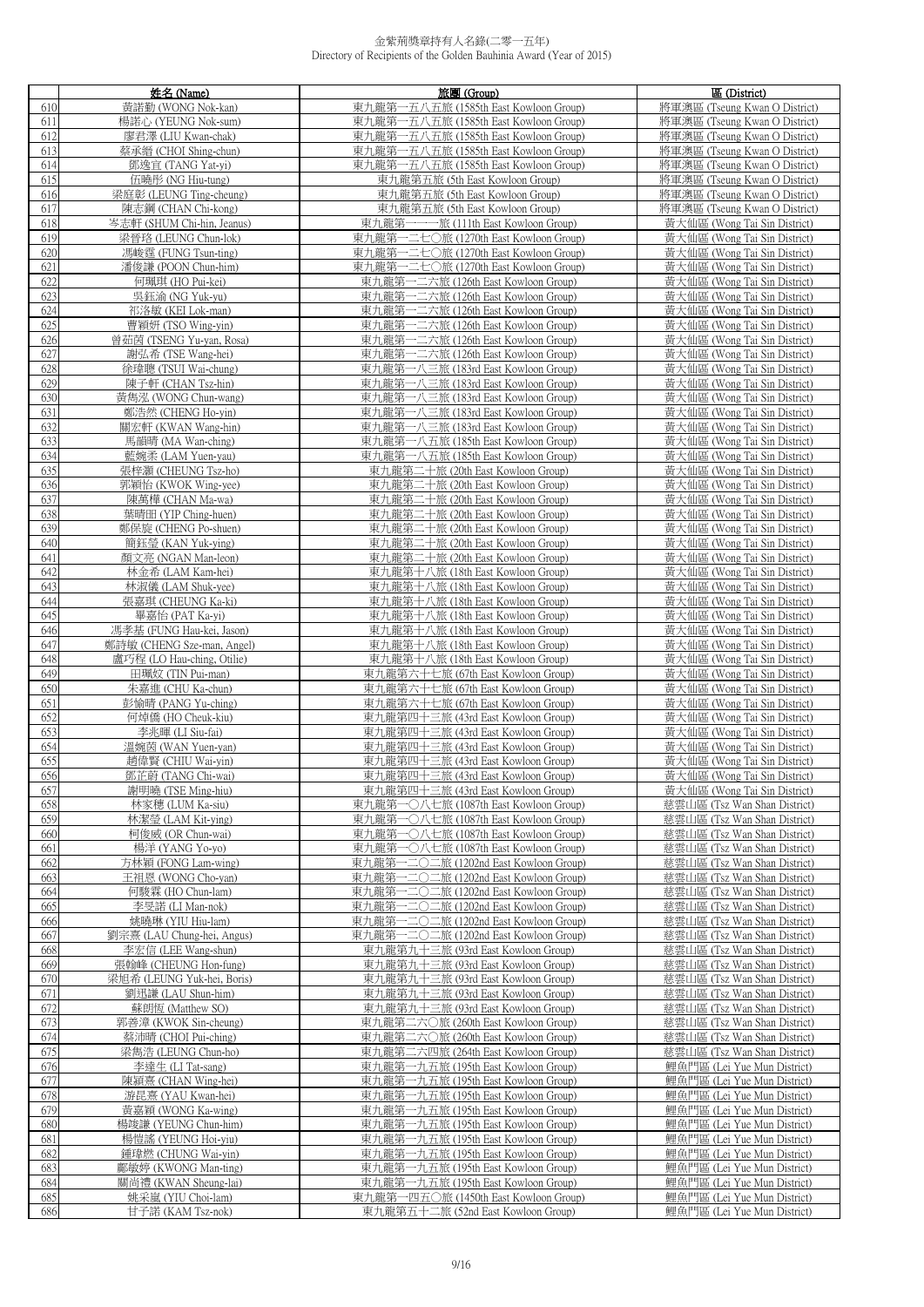|     | 姓名 (Name)                  | 旅團 (Group)                          | 區 (District)                |
|-----|----------------------------|-------------------------------------|-----------------------------|
| 687 | 朱羡桐 (CHU Sin-tung, Athena) | 東九龍第五十二旅 (52nd East Kowloon Group)  | 鯉魚門區 (Lei Yue Mun District) |
| 688 | 余偉樂 (YU Wai-lok)           | 東九龍第四十旅 (40th East Kowloon Group)   | 鯉魚門區 (Lei Yue Mun District) |
| 689 | 吳卓謙 (NG Cheuk-him)         | 東九龍第四十旅 (40th East Kowloon Group)   | 鯉魚門區 (Lei Yue Mun District) |
| 690 | 翁偉傑 (YUNG Wai-kit)         | 東九龍第四十旅 (40th East Kowloon Group)   | 鯉魚門區 (Lei Yue Mun District) |
| 691 | 鄺芷晴 (KWONG Tsz-ching)      | 東九龍第四十旅 (40th East Kowloon Group)   | 鯉魚門區 (Lei Yue Mun District) |
| 692 | 王啟政 (WONG Ka-ching)        | 東九龍第一八二旅 (182nd East Kowloon Group) | 觀塘區 (Kwun Tong District)    |
| 693 | 何字軒 (HO Yu-hin)            | 東九龍第一八二旅 (182nd East Kowloon Group) | 觀塘區 (Kwun Tong District)    |
| 694 | 何栢倫 (HO Pak-lun)           | 東九龍第一八二旅 (182nd East Kowloon Group) | 觀塘區 (Kwun Tong District)    |
| 695 | 李皓賢 (LEE Ho-vin)           | 東九龍第一八二旅 (182nd East Kowloon Group) | 觀塘區 (Kwun Tong District)    |
| 696 | 徐柏熙 (CHUI Pak-hei)         | 東九龍第一八二旅 (182nd East Kowloon Group) | 觀塘區 (Kwun Tong District)    |
| 697 | 陳勇芬 (CHAN Yung-fan)        | 東九龍第一八二旅 (182nd East Kowloon Group) | 觀塘區 (Kwun Tong District)    |
| 698 | 黃永棋 (WONG Wing-ki)         | 東九龍第一八二旅 (182nd East Kowloon Group) | 觀塘區 (Kwun Tong District)    |
| 699 | 黃采如 (WONG Choi-yu)         | 東九龍第一八二旅 (182nd East Kowloon Group) | 觀塘區 (Kwun Tong District)    |
| 700 | 黃健祥 (WONG Kin-cheung)      | 東九龍第一八二旅 (182nd East Kowloon Group) | 觀塘區 (Kwun Tong District)    |
| 701 | 鄭昊霖 (CHENG Ho-lam)         | 東九龍第一八二旅 (182nd East Kowloon Group) | 觀塘區 (Kwun Tong District)    |
| 702 | 賴永樂 (LAI Wing-lok)         | 東九龍第一八二旅 (182nd East Kowloon Group) | 觀塘區 (Kwun Tong District)    |
| 703 | 鍾文海 (CHUNG Man-hoi)        | 東九龍第一八二旅 (182nd East Kowloon Group) | 觀塘區 (Kwun Tong District)    |
| 704 | 羅淖芝 (LAW Naau-chi)         | 東九龍第一八二旅 (182nd East Kowloon Group) | 觀塘區 (Kwun Tong District)    |
| 705 | 蘇智恒 (SO Chi-hang)          | 東九龍第一八二旅 (182nd East Kowloon Group) | 觀塘區 (Kwun Tong District)    |
| 706 | 蘇綺晴 (SO Yee-ching)         | 東九龍第一八二旅 (182nd East Kowloon Group) | 觀塘區 (Kwun Tong District)    |
| 707 | 譽志煒 (YU Zhi-wei)           | 東九龍第一八二旅 (182nd East Kowloon Group) | 觀塘區 (Kwun Tong District)    |
| 708 | 趙必浩 (CHIU Bit-ho, Brian)   | 東九龍第一五九旅 (159th East Kowloon Group) | 觀塘區 (Kwun Tong District)    |
| 709 | 蕭詠淇 (SHIU Wing-ki)         | 東九龍第一五九旅 (159th East Kowloon Group) | 觀塘區 (Kwun Tong District)    |
| 710 | 鍾名昀 (CHUNG Ming-wan)       | 東九龍第一五九旅 (159th East Kowloon Group) | 觀塘區 (Kwun Tong District)    |
| 711 | 田寧熙 (TIN Ning-hei)         | 東九龍第二三〇旅 (230th East Kowloon Group) | 觀塘區 (Kwun Tong District)    |
| 712 | 吳磊燁 (NG Lui-ip)            | 東九龍第二三〇旅 (230th East Kowloon Group) | 觀塘區 (Kwun Tong District)    |
| 713 | 陳凱垌 (CHAN Hoi-tung)        | 東九龍第二三〇旅 (230th East Kowloon Group) | 觀塘區 (Kwun Tong District)    |
| 714 | 曾諾晞 (TSANG Nok-hei)        | 東九龍第二三〇旅 (230th East Kowloon Group) | 觀塘區 (Kwun Tong District)    |
| 715 | 謝健熙 (TSE Kin-hei)          | 東九龍第二三〇旅 (230th East Kowloon Group) | 觀塘區 (Kwun Tong District)    |
| 716 | 王肇康 (WONG Siu-hong)        | 東九龍第二三一旅 (231st East Kowloon Group) | 觀塘區 (Kwun Tong District)    |
| 717 | 林泳怡 (LAM Wing-yi)          | 東九龍第二三一旅 (231st East Kowloon Group) | 觀塘區 (Kwun Tong District)    |
| 718 | 胡子淇 (WU Tsz-ki)            | 東九龍第二三一旅 (231st East Kowloon Group) | 觀塘區 (Kwun Tong District)    |
| 719 | 胡芯瑜 (WU Sim-yu)            | 東九龍第二三一旅 (231st East Kowloon Group) | 觀塘區 (Kwun Tong District)    |
| 720 | 蔡慧勤 (TSOI Wai-kan)         | 東九龍第二三一旅 (231st East Kowloon Group) | 觀塘區 (Kwun Tong District)    |
| 721 | 張雅媛 (CHEUNG Nga-woon)      | 東九龍第十二旅 (12th East Kowloon Group)   | 觀塘區 (Kwun Tong District)    |
| 722 | 黃煒創 (WONG Wai-chong)       | 東九龍第十五旅 (15th East Kowloon Group)   | 觀塘區 (Kwun Tong District)    |
| 723 | 賴啟軒 (LAI Kai-hin)          | 東九龍第十五旅 (15th East Kowloon Group)   | 觀塘區 (Kwun Tong District)    |

|     | 新界地域 (New Territories Region) |                                             |                                |
|-----|-------------------------------|---------------------------------------------|--------------------------------|
|     | 姓名 (Name)                     | 旅團 (Group)                                  | 區 (District)                   |
| 724 | 張咏瑜 (CHEUNG Wing-yu)          | 十八鄉第九旅 (9th Shap Pat Heung Group)           | 十八鄉區 (Shap Pat Heung District) |
| 725 | 馮彥霖 (FUNG Yin-lam)            | 十八鄉第九旅 (9th Shap Pat Heung Group)           | 十八鄉區 (Shap Pat Heung District) |
| 726 | 賴曉嵐 (LAI NAOMI)               | 十八鄉第九旅 (9th Shap Pat Heung Group)           | 十八鄉區 (Shap Pat Heung District) |
| 727 | 鄺文佳 (KONG Man-kai)            | 十八鄉第九旅 (9th Shap Pat Heung Group)           | 十八鄉區 (Shap Pat Heung District) |
| 728 | 吳兆鋒 (NG Siu-fung)             | 十八鄉第二十二旅 (22nd Shap Pat Heung Group)        | 十八鄉區 (Shap Pat Heung District) |
| 729 | 林卓諺 (LAM Cheuk-yin)           | 十八鄉第二十二旅 (22nd Shap Pat Heung Group)        | 十八鄉區 (Shap Pat Heung District) |
| 730 | 林家慶 (LAM Ka-hing)             | 十八鄉第二十二旅 (22nd Shap Pat Heung Group)        | 十八鄉區 (Shap Pat Heung District) |
| 731 | 邱鉊棋 (YAU Chiu-ki)             | \鄉第二十二旅 (22nd Shap Pat Heung Group)         | 十八鄉區 (Shap Pat Heung District) |
| 732 | 梁梓霖 (LEUNG Tsz-lam)           | 十八鄉第二十二旅 (22nd Shap Pat Heung Group)        | 十八鄉區 (Shap Pat Heung District) |
| 733 | 梁愷埕 (LEUNG Hoi-ching)         | 十八鄉第二十二旅 (22nd Shap Pat Heung Group)        | 十八鄉區 (Shap Pat Heung District) |
| 734 | 陳盈莉 (CHAN Ying-li)            | 十八鄉第二十二旅 (22nd Shap Pat Heung Group)        | 十八鄉區 (Shap Pat Heung District) |
| 735 | 陳紀甄 (CHAN Kei-yan)            | 十八鄉第二十二旅 (22nd Shap Pat Heung Group)        | 十八鄉區 (Shap Pat Heung District) |
| 736 | 黃禮謙 (WONG Lai-him)            | 十八鄉第二十二旅 (22nd Shap Pat Heung Group)        | 十八鄉區 (Shap Pat Heung District) |
| 737 | 黎家櫻 (LAI Ka-ying)             | 十八鄉第二十二旅 (22nd Shap Pat Heung Group)        | 十八鄉區 (Shap Pat Heung District) |
| 738 | 魏葆葓 (NGAI Po-hung)            | 十八鄉第二十二旅 (22nd Shap Pat Heung Group)        | 十八鄉區 (Shap Pat Heung District) |
| 739 | 羅穎桐 (LAW Wing-tung)           | 十八鄉第二十二旅 (22nd Shap Pat Heung Group)        | 十八鄉區 (Shap Pat Heung District) |
| 740 | 何俊頤 (JOCELINE HO)             | 十八鄉第二旅 (2nd Shap Pat Heung Group)           | 十八鄉區 (Shap Pat Heung District) |
| 741 | 莊卓燃 (CHUNG Cheuk-vin)         | 十八鄉第二旅 (2nd Shap Pat Heung Group)           | 十八鄉區 (Shap Pat Heung District) |
| 742 | 蔡家俊 (CHOI Ka-chun)            | 十八鄉第二旅 (2nd Shap Pat Heung Group)           | 十八鄉區 (Shap Pat Heung District) |
| 743 | 李昊揚 (LEE Ho-yeung)            | 一三六四旅 (1364th New Territories Group)<br>新界第 | 十八鄉區 (Shap Pat Heung District) |
| 744 | 林嘉軒 (LAM Ka-hin)              | 新界第一三六四旅 (1364th New Territories Group)     | 十八鄉區 (Shap Pat Heung District) |
| 745 | 徐仲騫 (TSUI Chung-hin)          | 新界第一三六四旅 (1364th New Territories Group)     | 十八鄉區 (Shap Pat Heung District) |
| 746 | 梁承祖 (LIANG Cheng-tsu)         | 新界第一三六四旅 (1364th New Territories Group)     | 十八鄉區 (Shap Pat Heung District) |
| 747 | 梁倬諾 (LEUNG Cheuk-nok)         | 新界第一三六四旅 (1364th New Territories Group)     | 十八鄉區 (Shap Pat Heung District) |
| 748 | 梁竣盛 (LEUNG Chun-shing)        | 新界第一三六四旅 (1364th New Territories Group)     | 十八鄉區 (Shap Pat Heung District) |
| 749 | 陳焯熙 (CHAN Cheuk-hei)          | 新界第一三六四旅 (1364th New Territories Group)     | 十八鄉區 (Shap Pat Heung District) |
| 750 | 黃昊雲 (WONG Ho-wan)             | 新界第一三六四旅 (1364th New Territories Group)     | 十八鄉區 (Shap Pat Heung District) |
| 751 | 顏俊禧 (NGAN Chun-hei)           | 新界第一三六四旅 (1364th New Territories Group)     | 十八鄉區 (Shap Pat Heung District) |
| 752 | 羅景曦 (LAW King-hei)            | 新界第<br>一三六四旅 (1364th New Territories Group) | 十八鄉區 (Shap Pat Heung District) |
| 753 | 陳灝軒 (CHAN Ho-hin)             | 新界第<br>一六五四旅 (1654th New Territories Group) | 十八鄉區 (Shap Pat Heung District) |
| 754 | 麥毅朗 (MAK Ngai-long)           | 新界第<br>一六五四旅 (1654th New Territories Group) | 十八鄉區 (Shap Pat Heung District) |
| 755 | 阮思康 (YUEN Sze-hong)           | 新界第<br>一六九零旅 (1690th New Territories Group) | 大嶼山區 (Lantau District)         |
| 756 | 劉昌泰 (LAU Cheong-tai)          | 新界第<br>一六九零旅 (1690th New Territories Group) | 大嶼山區 (Lantau District)         |
| 757 | 「樂勤 (TING Lok-kan)            | 元朗西第七旅 (7th Yuen Long West Group)           | 元朗西區 (Yuen Long West District) |
| 758 | 文苑梅 (MAN Yuen-mui)            | 元朗西第七旅 (7th Yuen Long West Group)           | 元朗西區 (Yuen Long West District) |
| 759 | 王傑民 (WONG Kit-man)            | 元朗西第七旅 (7th Yuen Long West Group)           | 元朗西區 (Yuen Long West District) |
| 760 | 朱韋建 (CHU Wai-kin)             | 元朗西第七旅 (7th Yuen Long West Group)           | 元朗西區 (Yuen Long West District) |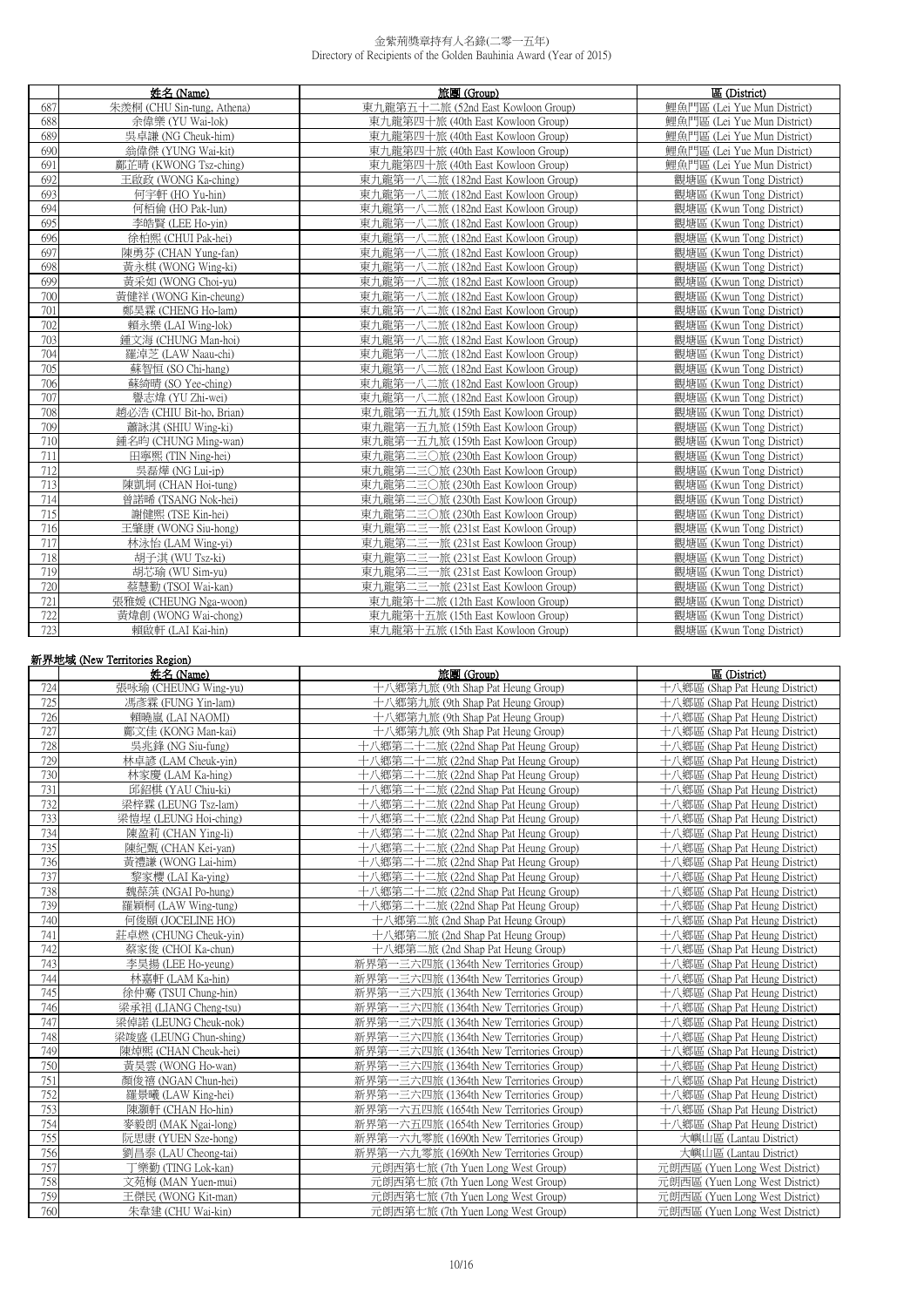|            | 姓名 (Name)                                    | 旅團 (Group)                                                                 | 區 (District)                                                     |
|------------|----------------------------------------------|----------------------------------------------------------------------------|------------------------------------------------------------------|
| 761        | 何盈熙 (HO Ying-hei)                            | 元朗西第七旅 (7th Yuen Long West Group)                                          | 元朗西區 (Yuen Long West District)                                   |
| 762        | 林希橦 (LAM Hei-tung)                           | 元朗西第七旅 (7th Yuen Long West Group)                                          | 元朗西區 (Yuen Long West District)                                   |
| 763        | 陳永軒 (CHAN Wing-hin)                          | 元朗西第七旅 (7th Yuen Long West Group)                                          | 元朗西區 (Yuen Long West District)                                   |
| 764        | 陳梓俊 (CHAN Tsz-chun)                          | 元朗西第七旅 (7th Yuen Long West Group)                                          | 元朗西區 (Yuen Long West District)                                   |
| 765        | 黃梓德 (WONG Tsz-tak)                           | 元朗西第七旅 (7th Yuen Long West Group)                                          | 元朗西區 (Yuen Long West District)                                   |
| 766        | 鄧卓桓 (TANG Cheuk-woon)                        | 元朗西第七旅 (7th Yuen Long West Group)                                          | 元朗西區 (Yuen Long West District)                                   |
| 767        |                                              | 元朗西第二十四旅 (24th Yuen Long West Group)                                       |                                                                  |
|            | 李雅城 (LEE Nga-shing)                          |                                                                            | 元朗西區 (Yuen Long West District)                                   |
| 768        | 林樂天 (LAM Lok-tin)                            | 元朗西第二十四旅 (24th Yuen Long West Group)                                       | 元朗西區 (Yuen Long West District)                                   |
| 769        | 金英博 (KAM ALAN YING POK)                      | 元朗西第二十四旅 (24th Yuen Long West Group)                                       | 元朗西區 (Yuen Long West District)                                   |
| 770        | 洪潮行 (HUNG Chiu-heng)                         | 元朗西第二十四旅 (24th Yuen Long West Group)                                       | 元朗西區 (Yuen Long West District)                                   |
| 771        | 唐婉瑋 (TONG Yuen-wai Vivian)                   | 元朗西第二十四旅 (24th Yuen Long West Group)                                       | 元朗西區 (Yuen Long West District)                                   |
| 772        | 唐晞嵐 (TONG Hei-laan)                          | 元朗西第二十四旅 (24th Yuen Long West Group)                                       | 元朗西區 (Yuen Long West District)                                   |
| 773        | 張凱童 (CHEUNG Hoi-tung)                        | 元朗西第二十四旅 (24th Yuen Long West Group)                                       | 元朗西區 (Yuen Long West District)                                   |
| 774        | 梁嘉元 (LEUNG Ka-yuen)                          | 元朗西第二十四旅 (24th Yuen Long West Group)                                       | 元朗西區 (Yuen Long West District)                                   |
| 775        | 郭展旻 (KWOK Chin-man)                          | 元朗西第二十四旅 (24th Yuen Long West Group)                                       | 元朗西區 (Yuen Long West District)                                   |
| 776        | 陳凱婷 (CHAN Hoi-ting)                          | 元朗西第二十四旅 (24th Yuen Long West Group)                                       | 元朗西區 (Yuen Long West District)                                   |
| 777        | 陳嘉浩 (CHAN Ka-ho)                             | 元朗西第二十四旅 (24th Yuen Long West Group)                                       | 元朗西區 (Yuen Long West District)                                   |
| 778        | 陳澤迅 (CHAN Chak-shun)                         | 元朗西第二十四旅 (24th Yuen Long West Group)                                       | 元朗西區 (Yuen Long West District)                                   |
| 779        | 湯滌泓 (TONG Tik-wang)                          | 元朗西第二十四旅 (24th Yuen Long West Group)                                       | 元朗西區 (Yuen Long West District)                                   |
| 780        | 馮熙霖 (FUNG Hei-lam)                           | 元朗西第二十四旅 (24th Yuen Long West Group)                                       | 元朗西區 (Yuen Long West District)                                   |
| 781        | 黃柏朗 (WONG Pak-long Leon)                     | 元朗西第二十四旅 (24th Yuen Long West Group)                                       | 元朗西區 (Yuen Long West District)                                   |
| 782        | 黃景頤 (WONG King-yee)                          | 元朗西第二十四旅 (24th Yuen Long West Group)                                       | 元朗西區 (Yuen Long West District)                                   |
| 783        | 葉正希 (IP Ching-hai)                           | 元朗西第二十四旅 (24th Yuen Long West Group)                                       | 元朗西區 (Yuen Long West District)                                   |
| 784        | 劉臻 (LAU CHUN)                                | 元朗西第二十四旅 (24th Yuen Long West Group)                                       | 元朗西區 (Yuen Long West District)                                   |
| 785        | 鄭淳禧 (CHENG Shun-hei)                         | 元朗西第二十四旅 (24th Yuen Long West Group)                                       | 元朗西區 (Yuen Long West District)                                   |
| 786        | 龔銳旻 (KUNG Yui-man)                           | 元朗西第二十四旅 (24th Yuen Long West Group)                                       | 元朗西區 (Yuen Long West District)                                   |
| 787        | 李俊亨 (LEE Chun-hang)                          | 元朗西第十五旅 (15th Yuen Long West Group)                                        | 元朗西區 (Yuen Long West District)                                   |
| 788        | 李家瑋 (LEE Ka-wai)                             | 元朗西第十五旅 (15th Yuen Long West Group)                                        | 元朗西區 (Yuen Long West District)                                   |
| 789        | 林凱祈 (LAM HALEY)                              | 元朗西第十五旅 (15th Yuen Long West Group)                                        | 元朗西區 (Yuen Long West District)                                   |
| 790        | 林樂怡 (LAM Lok-yi)                             | 元朗西第十五旅 (15th Yuen Long West Group)                                        | 元朗西區 (Yuen Long West District)                                   |
| 791        | 梁凱喬 (LEUNG Hoi-kiu)                          | 元朗西第十五旅 (15th Yuen Long West Group)                                        | 元朗西區 (Yuen Long West District)                                   |
| 792<br>793 | 黃泳心 (WONG Wing-sum)                          | 元朗西第十五旅 (15th Yuen Long West Group)                                        | 元朗西區 (Yuen Long West District)                                   |
| 794        | 黃頌靈 (WONG Chung-ling)<br>趙浚 (CHIU TSUN)      | 元朗西第十五旅 (15th Yuen Long West Group)<br>元朗西第十五旅 (15th Yuen Long West Group) | 元朗西區 (Yuen Long West District)<br>元朗西區 (Yuen Long West District) |
| 795        | 劉穎欣 (LAU Wing-yan)                           | 元朗西第十五旅 (15th Yuen Long West Group)                                        | 元朗西區 (Yuen Long West District)                                   |
| 796        | 盧凱欣 (LO Hoi-yan)                             | 元朗西第十五旅 (15th Yuen Long West Group)                                        | 元朗西區 (Yuen Long West District)                                   |
| 797        | 伍軒成 (NG Hin-shing)                           | 元朗西第十四旅 (14th Yuen Long West Group)                                        | 元朗西區 (Yuen Long West District)                                   |
| 798        | 袁樂孜 (YUEN Lok-tsz)                           | 元朗西第十四旅 (14th Yuen Long West Group)                                        | 元朗西區 (Yuen Long West District)                                   |
| 799        | 羅穎萱 (LAW Wing-huen)                          | 元朗西第十四旅 (14th Yuen Long West Group)                                        | 元朗西區 (Yuen Long West District)                                   |
| 800        | 吳 勉 (NG MIN)                                 | 新界第一七四二旅 (1742nd New Territories Group)                                    | 元朗西區 (Yuen Long West District)                                   |
| 801        | 洪 毅 (HUNG Ngai Hugo)                         | 新界第一七四二旅 (1742nd New Territories Group)                                    | 元朗西區 (Yuen Long West District)                                   |
| 802        | 梁明怡 (LEUNG Ming-yee Joey)                    | 新界第一七四二旅 (1742nd New Territories Group)                                    | 元朗西區 (Yuen Long West District)                                   |
| 803        | 楊昕霖 (YEUNG Yan-lam)                          | 新界第一七四二旅 (1742nd New Territories Group)                                    | 元朗西區 (Yuen Long West District)                                   |
| 804        | 葉駿皜 (YIP Chun-ho)                            | 新界第一七四二旅 (1742nd New Territories Group)                                    | 元朗西區 (Yuen Long West District)                                   |
| 805        | 劉慎敏 (LAU Sen-man)                            | 新界第一七四二旅 (1742nd New Territories Group)                                    | 元朗西區 (Yuen Long West District)                                   |
| 806        | 賴浩森 (LAI Ho-sum)                             | 新界第一七四二旅 (1742nd New Territories Group)                                    | 元朗西區 (Yuen Long West District)                                   |
| 807        | 方熙延 (FONG Hei-vin)                           | 元朗東五十二旅 (52nd Yuen Long East Group)                                        | 元朗東區 (Yuen Long East District)                                   |
| 808        | 王鍚賢 (WONG Sik-yin)                           | 元朗東五十二旅 (52nd Yuen Long East Group)                                        | 元朗東區 (Yuen Long East District)                                   |
| 809        | 李卓妍 (LEE Cheuk-yin)                          | 元朗東五十二旅 (52nd Yuen Long East Group)                                        | 元朗東區 (Yuen Long East District)                                   |
| 810        | 馬偉洛 (MA Wai-lok)                             | 元朗東五十二旅 (52nd Yuen Long East Group)                                        | 元朗東區 (Yuen Long East District)                                   |
| 811        | 梁詩妤 (LEUNG Sze-ue)                           | 元朗東五十二旅 (52nd Yuen Long East Group)                                        | 元朗東區 (Yuen Long East District)                                   |
| 812        | 陳毅衡 (CHAN Ngai-hang)                         | 元朗東五十二旅 (52nd Yuen Long East Group)                                        | 元朗東區 (Yuen Long East District)                                   |
| 813<br>814 | 陳鍵豪 (CHAN Kin-ho)                            | 元朗東五十二旅 (52nd Yuen Long East Group)<br>元朗東五十二旅 (52nd Yuen Long East Group) | 元朗東區 (Yuen Long East District)<br>元朗東區 (Yuen Long East District) |
| 815        | 黃晶瑩 (WONG Ching-ying)<br>黃詩嵐 (WONG Sze-laam) | 元朗東五十二旅 (52nd Yuen Long East Group)                                        | 元朗東區 (Yuen Long East District)                                   |
| 816        | 劉杏珊 (LAU Hang-shan)                          | 元朗東五十二旅 (52nd Yuen Long East Group)                                        | 元朗東區 (Yuen Long East District)                                   |
| 817        | 鄧綺敏 (TANG Yee-man)                           | 元朗東五十二旅 (52nd Yuen Long East Group)                                        | 元朗東區 (Yuen Long East District)                                   |
| 818        | 譚卓南 (TAM Cheuk-nam)                          | 元朗東五十二旅 (52nd Yuen Long East Group)                                        | 元朗東區 (Yuen Long East District)                                   |
| 819        | 吳沚螢 (WU Chi-ying)                            | 新界第一三二七旅 (1327th New Territories Group)                                    | 元朗東區 (Yuen Long East District)                                   |
| 820        | 梁然政 (LEUNG Yin-ching)                        | 新界第一三二七旅 (1327th New Territories Group)                                    | 元朗東區 (Yuen Long East District)                                   |
| 821        | 彭泳晴 (PANG Wing-ching)                        | 一三二七旅 (1327th New Territories Group)<br>新界第                                | 元朗東區 (Yuen Long East District)                                   |
| 822        | 曾瑋霆 (TSANG Wai-ting)                         | 新界第<br>一三二七旅 (1327th New Territories Group)                                | 元朗東區 (Yuen Long East District)                                   |
| 823        | 趙忠誠 (CHIU Chung-shing)                       | - 三二七旅 (1327th New Territories Group)<br>新界第                               | 元朗東區 (Yuen Long East District)                                   |
| 824        | 吳穎珊 (NG Wing-shan)                           | 新界第一三四九旅 (1349th New Territories Group)                                    | 元朗東區 (Yuen Long East District)                                   |
| 825        | 岑小倫 (Shum Anne Siu Lun)                      | 新界第一三四九旅 (1349th New Territories Group)                                    | 元朗東區 (Yuen Long East District)                                   |
| 826        | 范卓瑩 (FAN Cheuk-ying)                         | 新界第<br>一三四九旅 (1349th New Territories Group)                                | 元朗東區 (Yuen Long East District)                                   |
| 827        | 梁梓軒 (LEUNG Tsz-hin)                          | 新界第一三四九旅 (1349th New Territories Group)                                    | 元朗東區 (Yuen Long East District)                                   |
| 828        | 莫雅茵 (MOK Nga-yan)                            | 一三四九旅 (1349th New Territories Group)<br>新界第                                | 元朗東區 (Yuen Long East District)                                   |
| 829        | 鄧源儀 (TANG Yuen-yee)                          | 新界第一三四九旅 (1349th New Territories Group)                                    | 元朗東區 (Yuen Long East District)                                   |
| 830        | 賴曉慧 (LAI Hiu-wai)                            | 一三四九旅 (1349th New Territories Group)<br>新界第                                | 元朗東區 (Yuen Long East District)                                   |
| 831        | 凌子豪 (LING Tsz-ho)                            | 新界第一五三五旅 (1535th New Territories Group)                                    | 元朗東區 (Yuen Long East District)                                   |
| 832        | 張子健 (CHEUNG Tsz-kin)                         | 新界第一五三五旅 (1535th New Territories Group)                                    | 元朗東區 (Yuen Long East District)                                   |
| 833        | 曾浩文 (TSANG Ho-man)                           | 新界第一五三五旅 (1535th New Territories Group)                                    | 元朗東區 (Yuen Long East District)                                   |
| 834        | 李鴻駿 (LEE Hung-chun Maximus)                  | 新界第一六一二旅 (1612th New Territories Group)                                    | 元朗東區 (Yuen Long East District)                                   |
| 835        | 林栢宇 (LAM Pak-yu)                             | 新界第一六一二旅 (1612th New Territories Group)                                    | 元朗東區 (Yuen Long East District)                                   |
| 836        | 袁樂珈 (YUEN Lok-ka)                            | 新界第一六一二旅 (1612th New Territories Group)                                    | 元朗東區 (Yuen Long East District)                                   |
| 837        | 彭俊熙 (PANG Chun-hei)                          | 新界第一六一二旅 (1612th New Territories Group)                                    | 元朗東區 (Yuen Long East District)                                   |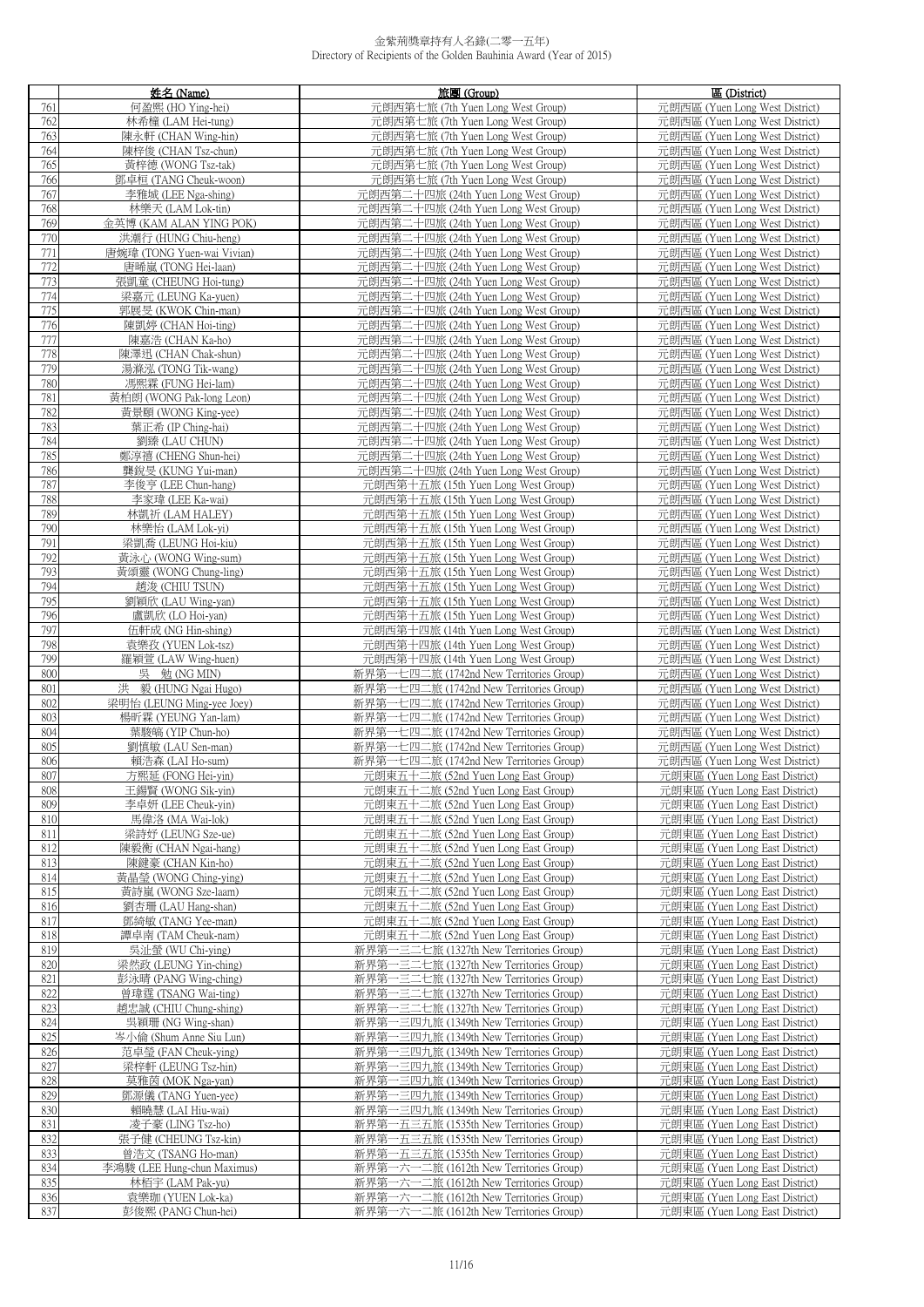|            | 姓名 (Name)                                   | 旅團 (Group)                                                                         | 區 (District)                                                   |
|------------|---------------------------------------------|------------------------------------------------------------------------------------|----------------------------------------------------------------|
| 838        | 葉慧芝 (IP Wai-chi)                            | 新界第一六一二旅 (1612th New Territories Group)                                            | 元朗東區 (Yuen Long East District)                                 |
| 839        | 陳曉程 (CHAN Hiu-ching)                        | 新界第一四二七旅 (1427th New Territories Group)                                            | 元朗東區 (Yuen Long East District)                                 |
| 840        | 羅官博 (LAW Kwun-pok)                          | 新界第一四二七旅 (1427th New Territories Group)                                            | 元朗東區 (Yuen Long East District)                                 |
| 841        | 譚可頤 (TAM Ho-yee)                            | 新界第一四二七旅 (1427th New Territories Group)                                            | 元朗東區 (Yuen Long East District)                                 |
| 842        | 周澤鈿 (CHOW Chak-tin)                         | 屯門西第九旅 (9th Tuen Mun West Group)                                                   | 屯門西區 (Tuen Mun West District)                                  |
| 843        | 陸嘉豪 (LUK Ka-ho)                             | 屯門西第九旅 (9th Tuen Mun West Group)                                                   | 屯門西區 (Tuen Mun West District)                                  |
| 844        | 張樂軒 (CHEUNG Lok-hin)                        | 屯門西第二十一旅 (21st Tuen Mun West Group)                                                | 屯門西區 (Tuen Mun West District)                                  |
| 845        | 陶樂謙 (TO Lok-him)                            | 屯門西第二十一旅 (21st Tuen Mun West Group)                                                | 屯門西區 (Tuen Mun West District)                                  |
| 846        | 黃禮妍 (WONG Lai-yin)                          | 屯門西第二十一旅 (21st Tuen Mun West Group)                                                | 屯門西區 (Tuen Mun West District)                                  |
| 847        | 楊卓就 (YEUNG Cheuk-chau)                      | 屯門西第二十一旅 (21st Tuen Mun West Group)                                                | 屯門西區 (Tuen Mun West District)                                  |
| 848        | 鄧海澄 (TANG Hoi-ching)                        | 屯門西第二十一旅 (21st Tuen Mun West Group)                                                | 屯門西區 (Tuen Mun West District)                                  |
| 849        | 鄭偉航 (CHENG Wai-hong)                        | 屯門西第二十一旅 (21st Tuen Mun West Group)                                                | 屯門西區 (Tuen Mun West District)                                  |
| 850<br>851 | 尹紫晴 (WAN Tsz-ching)<br>何卓軒 (HO Cheuk-hin)   | 屯門西第三旅 (3rd Tuen Mun West Group)<br>屯門西第三旅 (3rd Tuen Mun West Group)               | 屯門西區 (Tuen Mun West District)<br>屯門西區 (Tuen Mun West District) |
| 852        | 吳鎵棟 (NG Ka-tung)                            | 屯門西第三旅 (3rd Tuen Mun West Group)                                                   | 屯門西區 (Tuen Mun West District)                                  |
| 853        | 李芷盈 (LEE Tsz-ying)                          | 屯門西第三旅 (3rd Tuen Mun West Group)                                                   | 屯門西區 (Tuen Mun West District)                                  |
| 854        | 李彥姍 (LEE Yin-shan)                          | 屯門西第三旅 (3rd Tuen Mun West Group)                                                   | 屯門西區 (Tuen Mun West District)                                  |
| 855        | 李樂勤 (LEE Lok-kan)                           | 屯門西第三旅 (3rd Tuen Mun West Group)                                                   | 屯門西區 (Tuen Mun West District)                                  |
| 856        | 沙沐華 (MUTAHRA SADIA)                         | 屯門西第三旅 (3rd Tuen Mun West Group)                                                   | 屯門西區 (Tuen Mun West District)                                  |
| 857        | 冼博聞 (SIN Pok-man)                           | 屯門西第三旅 (3rd Tuen Mun West Group)                                                   | 屯門西區 (Tuen Mun West District)                                  |
| 858        | 周經峻 (CHAU King-tsun)                        | 屯門西第三旅 (3rd Tuen Mun West Group)                                                   | 屯門西區 (Tuen Mun West District)                                  |
| 859        | 洪嘉灝 (HUNG Ka-ho)                            | 屯門西第三旅 (3rd Tuen Mun West Group)                                                   | 屯門西區 (Tuen Mun West District)                                  |
| 860        | 張楚承 (CHEUNG Cho-shing)                      | 屯門西第三旅 (3rd Tuen Mun West Group)                                                   | 屯門西區 (Tuen Mun West District)                                  |
| 861        | 梁凱珊 (LEUNG Hoi-shan)                        | 屯門西第三旅 (3rd Tuen Mun West Group)                                                   | 屯門西區 (Tuen Mun West District)                                  |
| 862        | 許浚傑 (HUI Tsun-kit)                          | 屯門西第三旅 (3rd Tuen Mun West Group)                                                   | 屯門西區 (Tuen Mun West District)                                  |
| 863        | 許偉榛 (HUI Wai-tsun)                          | 屯門西第三旅 (3rd Tuen Mun West Group)                                                   | 屯門西區 (Tuen Mun West District)                                  |
| 864        | 陳君耀 (CHAN Kwan-yiu)                         | 屯門西第三旅 (3rd Tuen Mun West Group)                                                   | 屯門西區 (Tuen Mun West District)                                  |
| 865        | 陳肇聰 (CHAN Siu-chung)                        | 屯門西第三旅 (3rd Tuen Mun West Group)                                                   | 屯門西區 (Tuen Mun West District)                                  |
| 866        | 麥曉晴 (MAK Hiu-ching)                         | 屯門西第三旅 (3rd Tuen Mun West Group)                                                   | 屯門西區 (Tuen Mun West District)                                  |
| 867<br>868 | 彭仲賢 (PANG Chung-yin)                        | 屯門西第三旅 (3rd Tuen Mun West Group)<br>屯門西第三旅 (3rd Tuen Mun West Group)               | 屯門西區 (Tuen Mun West District)<br>屯門西區 (Tuen Mun West District) |
| 869        | 曾建龍 (TSANG Kin-lung)<br>劉奐希 (LAU Oon-hei)   | 屯門西第三旅 (3rd Tuen Mun West Group)                                                   | 屯門西區 (Tuen Mun West District)                                  |
| 870        | 潘偉然 (PUN Wai-yin)                           | 屯門西第三旅 (3rd Tuen Mun West Group)                                                   | 屯門西區 (Tuen Mun West District)                                  |
| 871        | 鄧夢嬋 (DUN Mung-sim)                          | 屯門西第三旅 (3rd Tuen Mun West Group)                                                   | 屯門西區 (Tuen Mun West District)                                  |
| 872        | 賴永輝 (LAI Wing-fai)                          | 屯門西第三旅 (3rd Tuen Mun West Group)                                                   | 屯門西區 (Tuen Mun West District)                                  |
| 873        | 羅晧綸 (LO Ho-lun)                             | 屯門西第三旅 (3rd Tuen Mun West Group)                                                   | 屯門西區 (Tuen Mun West District)                                  |
| 874        | 譚卉嵐 (TAM Wai-laam Evan)                     | 屯門西第三旅 (3rd Tuen Mun West Group)                                                   | 屯門西區 (Tuen Mun West District)                                  |
| 875        | 譚志宇 (TAM Chi-yu)                            | 屯門西第三旅 (3rd Tuen Mun West Group)                                                   | 屯門西區 (Tuen Mun West District)                                  |
| 876        | 關詠瑜 (KWAN Wing-yu)                          | 屯門西第三旅 (3rd Tuen Mun West Group)                                                   | 屯門西區 (Tuen Mun West District)                                  |
| 877        | 關賀文 (KWAN Ho-man)                           | 屯門西第三旅 (3rd Tuen Mun West Group)                                                   | 屯門西區 (Tuen Mun West District)                                  |
| 878        | 蘇衍鋒 (SO Hin-fung)                           | 屯門西第三旅 (3rd Tuen Mun West Group)                                                   | 屯門西區 (Tuen Mun West District)                                  |
| 879<br>880 | 陳穎琳 (CHAN Wing-lam)<br>鄒浩楠 (CHOW Ho-nam)    | 屯門西第四十一旅 (41st Tuen Mun West Group)                                                | 屯門西區 (Tuen Mun West District)<br>屯門西區 (Tuen Mun West District) |
| 881        | 潘俊熹 (POON Chun-hei)                         | 屯門西第四十一旅 (41st Tuen Mun West Group)<br>屯門西第四十一旅 (41st Tuen Mun West Group)         | 屯門西區 (Tuen Mun West District)                                  |
| 882        | 鄧穎哲 (TANG Wing-chit)                        | 屯門西第四十一旅 (41st Tuen Mun West Group)                                                | 屯門西區 (Tuen Mun West District)                                  |
| 883        | 黎叙廷 (LAI Chui-ting)                         | 屯門西第四十一旅 (41st Tuen Mun West Group)                                                | 屯門西區 (Tuen Mun West District)                                  |
| 884        | 羅恬瑩 (LAW Tim-ving)                          | 中門西第四十一旅 (41st Tuen Mun West Group)                                                | 屯門西區 (Tuen Mun West District)                                  |
| 885        | 宋卓宜 (SUNG Cheuk-yi)                         | 屯門西第四十九旅 (49th Tuen Mun West Group)                                                | 屯門西區 (Tuen Mun West District)                                  |
| 886        | 林祖輝 (LAN Cho-fai)                           | 屯門西第四十九旅 (49th Tuen Mun West Group)                                                | 屯門西區 (Tuen Mun West District)                                  |
| 887        | 馮秋嵐 (FUNG Chau-laam)                        | 屯門西第四十九旅 (49th Tuen Mun West Group)                                                | 屯門西區 (Tuen Mun West District)                                  |
| 888        | 羅子軒 (LAW Tsz-hin)                           | 屯門西第四十九旅 (49th Tuen Mun West Group)                                                | 屯門西區 (Tuen Mun West District)                                  |
| 889        | 張清毅 (CHEUNG Ching-ngai)                     | ——零零旅 (1100th New Territories Group)<br>新界第                                        | 屯門西區 (Tuen Mun West District)                                  |
| 890        | 連曉樂 (LIN Hiu-lok)                           | 新界第<br>一零零旅 (1100th New Territories Group)                                         | 屯門西區 (Tuen Mun West District)                                  |
| 891<br>892 | 梁曉琳 (LEUNG Hiu-lam)                         | 新界第一七五零旅 (1750th New Territories Group)                                            | 屯門西區 (Tuen Mun West District)                                  |
| 893        | 李嘉穎 (LEE Ka-wing)<br>許漢烯 (XU Han-xi)        | 新界第一零九八旅 (1098th New Territories Group)<br>新界第一零九八旅 (1098th New Territories Group) | 屯門西區 (Tuen Mun West District)<br>屯門西區 (Tuen Mun West District) |
| 894        | 任家俊 (YUM Ka-chun)                           | 屯門東第二十一旅 (21st Tuen Mun East Group)                                                | 屯門東區 (Tuen Mun East District)                                  |
| 895        | 區駿煒 (AU Chun-wai)                           | 屯門東第二十一旅 (21st Tuen Mun East Group)                                                | 屯門東區 (Tuen Mun East District)                                  |
| 896        | 陳鎮熙 (CHEN Chun-hei)                         | 屯門東第二十一旅 (21st Tuen Mun East Group)                                                | 屯門東區 (Tuen Mun East District)                                  |
| 897        | 曾健斯 (TSANG Kin-sze)                         | 屯門東第二十一旅 (21st Tuen Mun East Group)                                                | 屯門東區 (Tuen Mun East District)                                  |
| 898        | 潘諾謙 (POON Nok-him Ivan)                     | 屯門東第二十一旅 (21st Tuen Mun East Group)                                                | 屯門東區 (Tuen Mun East District)                                  |
| 899        | 李頌然 (LI Chung-yin Melvin)                   | 屯門東第三十五旅 (35th Tuen Mun East Group)                                                | 屯門東區 (Tuen Mun East District)                                  |
| 900        | 徐樂昌 (TSUI Lok-cheong)                       | 屯門東第三十五旅 (35th Tuen Mun East Group)                                                | 屯門東區 (Tuen Mun East District)                                  |
| 901        | 黃鏊哲 (WONG Ngo-chit)                         | 屯門東第三十五旅 (35th Tuen Mun East Group)                                                | 屯門東區 (Tuen Mun East District)                                  |
| 902        | 劉羨慈 (LAU Sin-chi)                           | 屯門東第五十七旅 (57th Tuen Mun East Group)                                                | 屯門東區 (Tuen Mun East District)                                  |
| 903        | 顏翠 (NGAN CHUI)                              | 屯門東第五十七旅 (57th Tuen Mun East Group)                                                | 屯門東區 (Tuen Mun East District)                                  |
| 904<br>905 | 顏翡 (NGAN FEI)                               | 屯門東第五十七旅 (57th Tuen Mun East Group)                                                | 屯門東區 (Tuen Mun East District)                                  |
| 906        | 梁玉芊 (LEUNG Yuk-chin)<br>黃明莉 (WONG Ming-lee) | 新界第一五三八旅 (1538th New Territories Group)<br>新界第一五三八旅 (1538th New Territories Group) | 屯門東區 (Tuen Mun East District)<br>屯門東區 (Tuen Mun East District) |
| 907        | 林子晴 (LAM Tsz-ching)                         | 北葵涌第一旅 (1st North Kwai Chung Group)                                                | 北葵涌區 (North Kwai Chung District)                               |
| 908        | 雷冠誠 (LUI Kwun-shing)                        | 北葵涌第一旅 (1st North Kwai Chung Group)                                                | 北葵涌區 (North Kwai Chung District)                               |
| 909        | 歐卓林 (AU Cheuk-lam)                          | 北葵涌第一旅 (1st North Kwai Chung Group)                                                | 北葵涌區 (North Kwai Chung District)                               |
| 910        | 黎嘉俊 (LAI Ka-chun)                           | 北葵涌第一旅 (1st North Kwai Chung Group)                                                | 北葵涌區 (North Kwai Chung District)                               |
| 911        | 王僖賢 (WONG Hei-yin)                          | 北葵涌第十旅 (10th North Kwai Chung Group)                                               | 北葵涌區 (North Kwai Chung District)                               |
| 912        | 曾昫瞳 (TSANG Hui-tung)                        | 北葵涌第十旅 (10th North Kwai Chung Group)                                               | 北葵涌區 (North Kwai Chung District)                               |
| 913        | 黃樂潁 (WONG Lok-wing)                         | 北葵涌第十旅 (10th North Kwai Chung Group)                                               | 北葵涌區 (North Kwai Chung District)                               |
| 914        | 何浩楠 (HO Ho-nam)                             | 新界第一四三一旅 (1431st New Territories Group)                                            | 北葵涌區 (North Kwai Chung District)                               |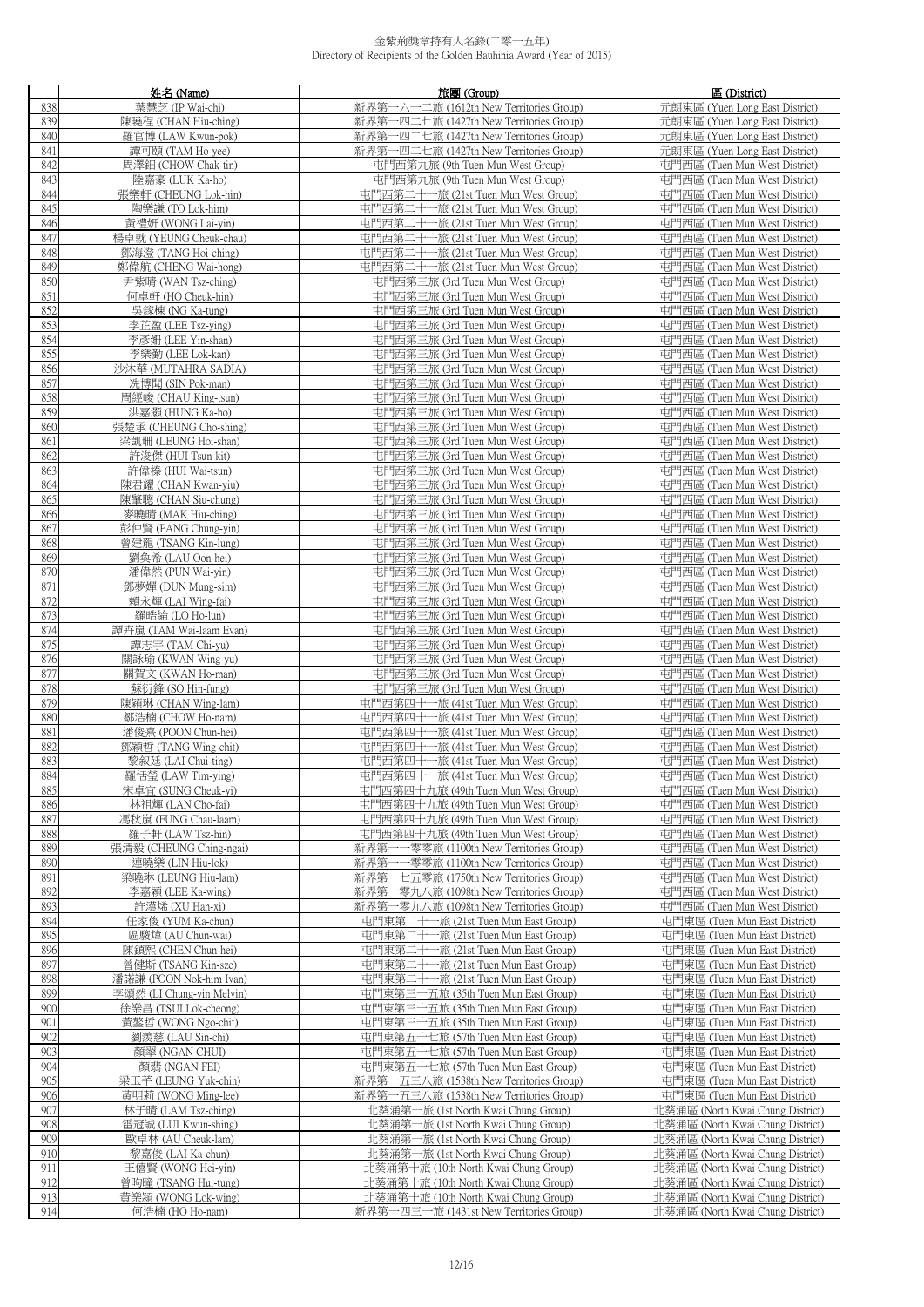|     | 姓名 (Name)                       | 旅團 (Group)                                                       | 區 (District)                                         |
|-----|---------------------------------|------------------------------------------------------------------|------------------------------------------------------|
| 915 | 何焯森 (HO Cheuk-sum)              | 新界第一四三一旅 (1431st New Territories Group)                          | 北葵涌區 (North Kwai Chung District)                     |
| 916 | 李文傑 (LI Man-kit)                | 新界第一四三一旅 (1431st New Territories Group)                          | 北葵涌區 (North Kwai Chung District)                     |
| 917 | 李俊軒 (LI Chun-hin)               | 新界第一四三一旅 (1431st New Territories Group)                          | 北葵涌區 (North Kwai Chung District)                     |
|     |                                 |                                                                  |                                                      |
| 918 | 紀若彤 (KEE Yeuk-tung)             | 新界第一四三一旅 (1431st New Territories Group)                          | 北葵涌區 (North Kwai Chung District)                     |
| 919 | 胡纓曈 (WU Ying-tung)              | 新界第一四三一旅 (1431st New Territories Group)                          | 北葵涌區 (North Kwai Chung District)                     |
| 920 | 馮鎮濠 (FUNG Chun-ho)              | 新界第一四三一旅 (1431st New Territories Group)                          | 北葵涌區 (North Kwai Chung District)                     |
| 921 | 黃峻輝 (WONG Tsun-fai)             | 新界第一四三一旅 (1431st New Territories Group)                          | 北葵涌區 (North Kwai Chung District)                     |
| 922 | 呂仲熙 (LUI Chung-hei)             | 青衣第三十旅 (30th Tsing Yi Group)                                     | 青衣區 (Tsing Yi District)                              |
| 923 | 李明彥 (LI Ming-yin)               | 青衣第三十旅 (30th Tsing Yi Group)                                     | 青衣區 (Tsing Yi District)                              |
| 924 | 曾亭菲 (TSANG Ting-fei)            | 青衣第三十旅 (30th Tsing Yi Group)                                     | 青衣區 (Tsing Yi District)                              |
| 925 | 甄志坤 (YAN Chi-kwan)              | 青衣第三十旅 (30th Tsing Yi Group)                                     | 青衣區 (Tsing Yi District)                              |
| 926 | 黃卓禮 (WONG Cheuk-lai)            | 新界第一一七三旅 (1173th New Territories Group)                          | 青衣區 (Tsing Yi District)                              |
| 927 | 李柏彥 (LI Pak-vin)                | 新界第一一九九旅 (1199th New Territories Group)                          | 青衣區 (Tsing Yi District)                              |
|     |                                 |                                                                  |                                                      |
| 928 | 郭聿維 (KWOK Lut-wai)              | 新界第<br>一一九九旅 (1199th New Territories Group)                      | 青衣區 (Tsing Yi District)                              |
| 929 | 郭汶晉 (KWOK Man-chun)             | 一一九九旅 (1199th New Territories Group)<br>新界第                      | 青衣區 (Tsing Yi District)                              |
| 930 | 陳業俊 (CHAN Yip-chun)             | 新界第一一九九旅 (1199th New Territories Group)                          | 青衣區 (Tsing Yi District)                              |
| 931 | 陳樂勤 (CHAN Lok-ken)              | 新界第一一九九旅 (1199th New Territories Group)                          | 青衣區 (Tsing Yi District)                              |
| 932 | 曾佩珊 (ZENG Pui-shan)             | 新界第一一九九旅 (1199th New Territories Group)                          | 青衣區 (Tsing Yi District)                              |
| 933 | 曾鎧燁 (TSANG Hoi-yip)             | 新界第一一九九旅 (1199th New Territories Group)                          | 青衣區 (Tsing Yi District)                              |
| 934 | 馮俊熹 (FENG Chun-hei)             | 新界第一一九九旅 (1199th New Territories Group)                          | 青衣區 (Tsing Yi District)                              |
| 935 | 鄭富行 (CHENG Fu-hang)             | 新界第一一九九旅 (1199th New Territories Group)                          | 青衣區 (Tsing Yi District)                              |
| 936 | 謝芷妍 (TSE Tsz-in)                | 新界第一一九九旅 (1199th New Territories Group)                          | 青衣區 (Tsing Yi District)                              |
| 937 | 林棹昕 (LAM Cheuk-Yan)             | 一二三七旅 (1237th New Territories Group)<br>新界第                      | 青衣區 (Tsing Yi District)                              |
| 938 | 文顯桓 (MAN Hin-wun)               | 新界第一二三六旅 (1236th New Territories Group)                          | 青衣區 (Tsing Yi District)                              |
| 939 | 吳萱萱 (NG Huen-huen)              | 新界第一二三六旅 (1236th New Territories Group)                          | 青衣區 (Tsing Yi District)                              |
| 940 | 李子聰 (LI Tsz-chung)              | 新界第一二三六旅 (1236th New Territories Group)                          | 青衣區 (Tsing Yi District)                              |
| 941 | 李悅嘉 (LEE Yuet-ka)               | 新界第一二三六旅 (1236th New Territories Group)                          | 青衣區 (Tsing Yi District)                              |
| 942 | 李嘉晴 (LEE Ka-ching)              | 新界第一二三六旅 (1236th New Territories Group)                          | 青衣區 (Tsing Yi District)                              |
| 943 |                                 | 新界第一二三六旅 (1236th New Territories Group)                          |                                                      |
| 944 | 姚浩賢 (YIU Ho-yin)                |                                                                  | 青衣區 (Tsing Yi District)                              |
|     | 鄭紫迎 (CHENG Tsz-ving)            | 新界第一二三六旅 (1236th New Territories Group)                          | 青衣區 (Tsing Yi District)                              |
| 945 | 曾梓槐 (TSANG Tsz-wai)             | 南葵涌第二十四旅 (24th South Kwai Chung Group)                           | 南葵涌區 (South Kwai Chung District)                     |
| 946 | 黃曦琳 (WONG Hei-lam)              | 南葵涌第二十四旅 (24th South Kwai Chung Group)                           | 南葵涌區 (South Kwai Chung District)                     |
| 947 | 陳俊輝 (CHAN Chun-fai Kelvin)      | 南葵涌第四十五旅 (45th South Kwai Chung Group)                           | 南葵涌區 (South Kwai Chung District)                     |
| 948 | 戴子晴 (TAI Ji-ching)              | 南葵涌第四十五旅 (45th South Kwai Chung Group)                           | 南葵涌區 (South Kwai Chung District)                     |
| 949 | 杜頌然 (TO Chung-yin)              | 新界第一一一二旅 (1112th New Territories Group)                          | 南葵涌區 (South Kwai Chung District)                     |
| 950 | 李諾恒 (LI Nok-heng)               | 荃灣第九旅 (9th Tsuen Wan Group)                                      | 荃灣區 (Tsuen Wan District)                             |
| 951 | 周正楠 (CHOW Ching-nam)            | 荃灣第九旅 (9th Tsuen Wan Group)                                      | 荃灣區 (Tsuen Wan District)                             |
| 952 | 洪銘鍵 (HUNG Ming-kin)             | 荃灣第九旅 (9th Tsuen Wan Group)                                      | 荃灣區 (Tsuen Wan District)                             |
| 953 | 鄧耀楠 (TANG Yiu-nam Edwin)        | 荃灣第九旅 (9th Tsuen Wan Group)                                      | 荃灣區 (Tsuen Wan District)                             |
| 954 | 洪逸熹 (HUNG Yat-hei)              | 荃灣第二十八旅 (28th Tsuen Wan Group)                                   | 荃灣區 (Tsuen Wan District)                             |
| 955 | 區子朗 (AU Tsz-long)               | 荃灣第二十八旅 (28th Tsuen Wan Group)                                   | 荃灣區 (Tsuen Wan District)                             |
| 956 | 梁國熙 (BOSCO LEUNG)               | 荃灣第二十八旅 (28th Tsuen Wan Group)                                   | 荃灣區 (Tsuen Wan District)                             |
| 957 | 陳沛琦 (CHAN Pui-kei Ophelia)      | 荃灣第二十八旅 (28th Tsuen Wan Group)                                   | 荃灣區 (Tsuen Wan District)                             |
| 958 | 陳蒨穎 (CHAN Sin-wing Cherry)      | 荃灣第二十八旅 (28th Tsuen Wan Group)                                   | 荃灣區 (Tsuen Wan District)                             |
| 959 | 湯卓楠 (TONG Cheuk-lam)            | 荃灣第二十八旅 (28th Tsuen Wan Group)                                   | 荃灣區 (Tsuen Wan District)                             |
| 960 | 楊佩頴 (YEUNG Pui-wing)            | 荃灣第二十八旅 (28th Tsuen Wan Group)                                   | 荃灣區 (Tsuen Wan District)                             |
| 961 | 龔倢銳 (KUNG CHERIC)               | 荃灣第二十八旅 (28th Tsuen Wan Group)                                   | 荃灣區 (Tsuen Wan District)                             |
| 962 | 梁振謙 (LEUNG Chun-him)            | 荃灣第二十三旅 (23rd Tsuen Wan Group)                                   | 荃灣區 (Tsuen Wan District)                             |
|     |                                 |                                                                  |                                                      |
| 963 | 馮綽盈 (FUNG Cheuk-ying)           | 荃灣第二十三旅 (23rd Tsuen Wan Group)<br>荃灣第二十三旅 (23rd Tsuen Wan Group) | 荃灣區 (Tsuen Wan District)<br>荃灣區 (Tsuen Wan District) |
| 964 | 廖俊羽 (LIU Chun-yu)               |                                                                  |                                                      |
| 965 | 孔穎朗 (HUNG Wing-lang)            | 荃灣第十一旅 (11th Tsuen Wan Group)                                    | 荃灣區 (Tsuen Wan District)                             |
| 966 | 蘇子濤 (SO Tsz-to)                 | 荃灣第十一旅 (11th Tsuen Wan Group)                                    | 荃灣區 (Tsuen Wan District)                             |
| 967 | 李植豐 (LEE Chik-fung)             | 荃灣第十四旅 (14th Tsuen Wan Group)                                    | 荃灣區 (Tsuen Wan District)                             |
| 968 | 廖浚希 (LIU Chun-hey)              | 荃灣第十四旅 (14th Tsuen Wan Group)                                    | 荃灣區 (Tsuen Wan District)                             |
| 969 | 衛子謙 (WAI Tsz-him)               | 荃灣第十四旅 (14th Tsuen Wan Group)                                    | 荃灣區 (Tsuen Wan District)                             |
| 970 | 黎澔潼 (LAI Ho-tong)               | 荃灣第十四旅 (14th Tsuen Wan Group)                                    | 荃灣區 (Tsuen Wan District)                             |
| 971 | 鄺焯軒 (KWONG Cheuk-hin)           | 荃灣第十四旅 (14th Tsuen Wan Group)                                    | 荃灣區 (Tsuen Wan District)                             |
| 972 | 黃煥彤 (WONG Wun-tung)             | 荃灣第五旅 (5th Tsuen Wan Group)                                      | 荃灣區 (Tsuen Wan District)                             |
| 973 | 黃煥傑 (WONG Wun-kit)              | 荃灣第五旅 (5th Tsuen Wan Group)                                      | 荃灣區 (Tsuen Wan District)                             |
| 974 | 溫采茵 (WAN Choi-yan)              | 荃灣第五旅 (5th Tsuen Wan Group)                                      | 荃灣區 (Tsuen Wan District)                             |
| 975 | 張宇盛 (CHEUNG Yu-shing)           | 荃灣第四十六旅 (46th Tsuen Wan Group)                                   | 荃灣區 (Tsuen Wan District)                             |
| 976 | 李穎桐 (LI Wing-tung)              | 新界第一五六四旅 (1564th New Territories Group)                          | 荃灣區 (Tsuen Wan District)                             |
| 977 | 張紫晴 (CHEUNG CHONG PURL JICHING) | 新界第一五六四旅 (1564th New Territories Group)                          | 荃灣區 (Tsuen Wan District)                             |
| 978 | 葉建廷 (YIP Kin-ting)              | 新界第一五六四旅 (1564th New Territories Group)                          | 荃灣區 (Tsuen Wan District)                             |
| 979 | 魏浚鎕 (NGAI Tsun-tong)            | 新界第一五六四旅 (1564th New Territories Group)                          | 荃灣區 (Tsuen Wan District)                             |
| 980 | 葉文軒 (YIP Man-hin)               | 新界第一零八三旅 (1083th New Territories Group)                          | 荃灣區 (Tsuen Wan District)                             |
| 981 | 蘇凱棋 (SO Hoi-ki)                 | 離島第22旅 (22nd Islands Group)                                      | 離島區 (Island District)                                |
| 982 | 何安生 (ANSON HO)                  | 離島第二十旅 (20th Islands Group)                                      | 離島區 (Island District)                                |
| 983 | 吳雋韜 (NG Chun-to)                | 離島第二十旅 (20th Islands Group)                                      | 離島區 (Island District)                                |
| 984 | 黃展佑 (WONG DARREN)               | 離島第二十旅 (20th Islands Group)                                      | 離島區 (Island District)                                |
| 985 | 霍衍晴 (FOK Hin-ching Lydia)       | 離島第二十旅 (20th Islands Group)                                      | 離島區 (Island District)                                |
| 986 | 蘇庭睿 (SO Ting-yui)               | 離島第二十旅 (20th Islands Group)                                      | 離島區 (Island District)                                |
|     |                                 |                                                                  |                                                      |
| 987 | 梁梓鋒 (LEUNG Tse-fung)            | 離島第十八旅 (18th Islands Group)                                      | 離島區 (Island District)                                |
| 988 | 郭希汶 (KWOK Hee-man)              | 離島第十八旅 (18th Islands Group)                                      | 離島區 (Island District)                                |
| 989 | 陳慧心 (CHAN Wai-sum)              | 離島第十八旅 (18th Islands Group)                                      | 離島區 (Island District)                                |
| 990 | 蔡依婷 (CHOY Yee-ting)             | 離島第十八旅 (18th Islands Group)                                      | 離島區 (Island District)                                |
| 991 | 蕭洛沂 (SIU Lok-yi)                | 離島第十八旅 (18th Islands Group)                                      | 離島區 (Island District)                                |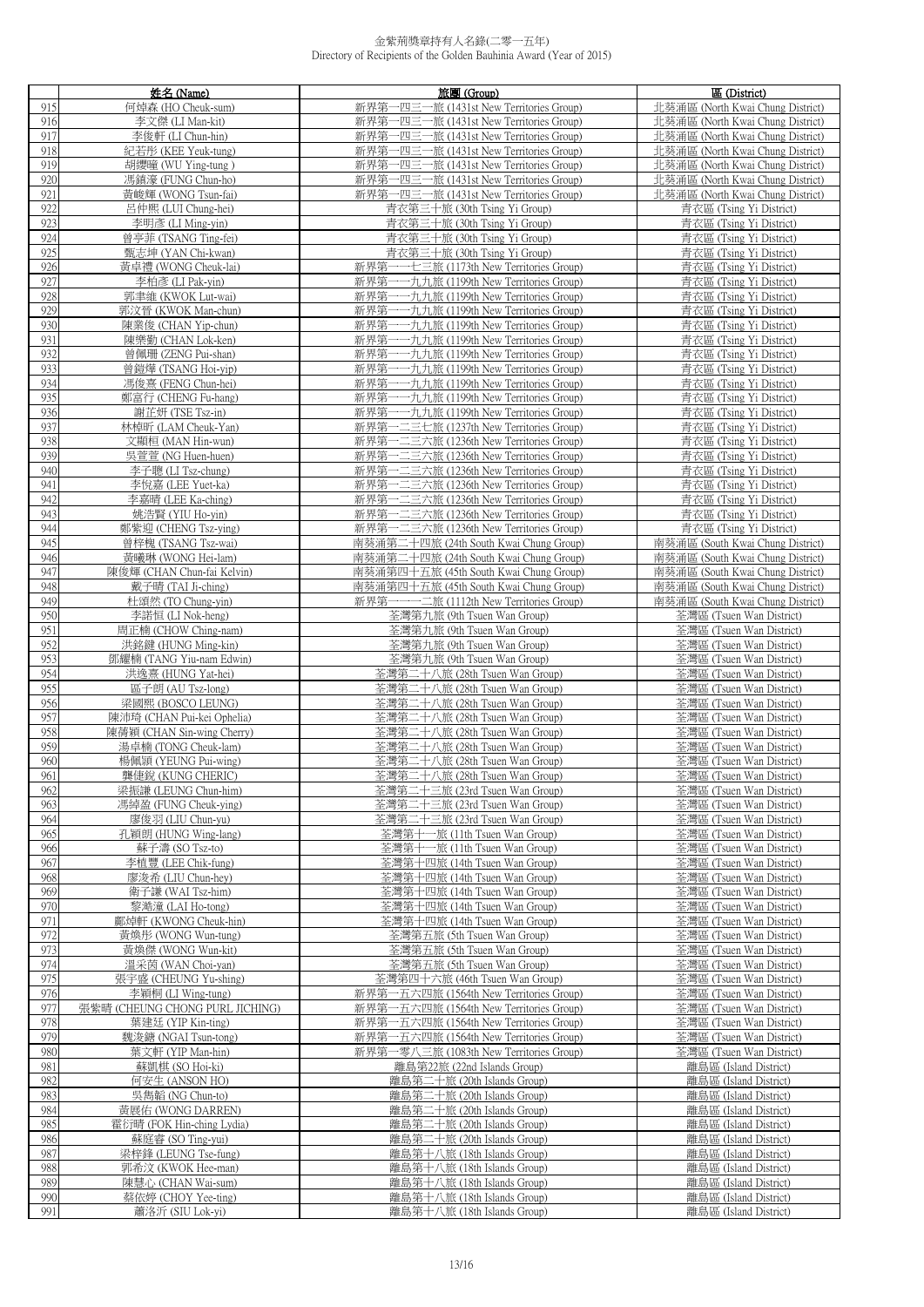┑

 $\mathsf{r}$ ─⊤

|              | 姓名 (Name)                                        | 旅團 (Group)                                                               | 區 (District)                                                 |
|--------------|--------------------------------------------------|--------------------------------------------------------------------------|--------------------------------------------------------------|
|              | 新界東地域 (New Territories East Region)              |                                                                          |                                                              |
|              | 姓名 (Name)                                        | 旅團 (Group)                                                               | 區 (District)                                                 |
| 992          | 凌宇航 (LING Yu-hong)                               | 大埔北第十七旅 (17th Tai Po North Group)                                        | 大埔北區 (Tai Po North District)                                 |
| 993          | 卜偉桓 (POK Wai-wun)                                | 大埔北第十七旅 (17th Tai Po North Group)                                        | 大埔北區 (Tai Po North District)                                 |
| 994          | 尹曉楠 (WAN Hiu-nam)                                | 大埔北第十七旅 (17th Tai Po North Group)                                        | 大埔北區 (Tai Po North District)                                 |
| 995          | 王煒琪 (WONG Wai-ki)                                | 大埔北第十七旅 (17th Tai Po North Group)                                        | 大埔北區 (Tai Po North District)                                 |
| 996          | 伍均晞 (NG Kwan-hei)                                | 大埔北第十七旅 (17th Tai Po North Group)                                        | 大埔北區 (Tai Po North District)                                 |
| 997          | 江可柔 (KONG Ho-yau)                                | 大埔北第十七旅 (17th Tai Po North Group)                                        | 大埔北區 (Tai Po North District)                                 |
| 998          | 何芷彤 (HO Tsz-tung)                                | 大埔北第十七旅 (17th Tai Po North Group)                                        | 大埔北區 (Tai Po North District)                                 |
| 999<br>1000  | 何晴希 (HO Ching-hei)                               | 大埔北第十七旅 (17th Tai Po North Group)<br>大埔北第十七旅 (17th Tai Po North Group)   | 大埔北區 (Tai Po North District)<br>大埔北區 (Tai Po North District) |
| 1001         | 何綽琳 (HO Cheuk-lam)<br>余銘謙 (YU Ming-him)          | 大埔北第十七旅 (17th Tai Po North Group)                                        | 大埔北區 (Tai Po North District)                                 |
| 1002         | 李永康 (LEE Wing-hong)                              | 大埔北第十七旅 (17th Tai Po North Group)                                        | 大埔北區 (Tai Po North District)                                 |
| 1003         | 李梓齊 (LEE Anton)                                  | 大埔北第十七旅 (17th Tai Po North Group)                                        | 大埔北區 (Tai Po North District)                                 |
| 1004         | 李煒琳 (LEE Wai-lam)                                | 大埔北第十七旅 (17th Tai Po North Group)                                        | 大埔北區 (Tai Po North District)                                 |
| 1005         | 李誦洭 (LI Chung-hon)                               | 大埔北第十七旅 (17th Tai Po North Group)                                        | 大埔北區 (Tai Po North District)                                 |
| 1006         | 李羲言 (LEE Xi-yan)                                 | 大埔北第十七旅 (17th Tai Po North Group)                                        | 大埔北區 (Tai Po North District)                                 |
| 1007         | 周詩雨 (CHOW Sze-yu)                                | 大埔北第十七旅 (17th Tai Po North Group)                                        | 大埔北區 (Tai Po North District)                                 |
| 1008         | 林希婷 (LAM Hei-ting)                               | 大埔北第十七旅 (17th Tai Po North Group)                                        | 大埔北區 (Tai Po North District)                                 |
| 1009<br>1010 | 金樂庭 (KING Lok-ting, Astrea)<br>侯少欣 (HAO Siu-yan) | 大埔北第十七旅 (17th Tai Po North Group)<br>大埔北第十七旅 (17th Tai Po North Group)   | 大埔北區 (Tai Po North District)<br>大埔北區 (Tai Po North District) |
| 1011         | 徐浩臻 (CHUI Ho-chun)                               | 大埔北第十七旅 (17th Tai Po North Group)                                        | 大埔北區 (Tai Po North District)                                 |
| 1012         | 徐嘉泳 (CHUI Ka-wing)                               | 大埔北第十七旅 (17th Tai Po North Group)                                        | 大埔北區 (Tai Po North District)                                 |
| 1013         | 馬澤垣 (MA Zeyuan)                                  | 大埔北第十七旅 (17th Tai Po North Group)                                        | 大埔北區 (Tai Po North District)                                 |
| 1014         | 高于婷 (KO Yu-ting)                                 | 大埔北第十七旅 (17th Tai Po North Group)                                        | 大埔北區 (Tai Po North District)                                 |
| 1015         | 張蔚晴 (CHEUNG wai-ching)                           | 大埔北第十七旅 (17th Tai Po North Group)                                        | 大埔北區 (Tai Po North District)                                 |
| 1016         | 梁景稀 (LEUNG King-hai)                             | 大埔北第十七旅 (17th Tai Po North Group)                                        | 大埔北區 (Tai Po North District)                                 |
| 1017         | 梁皓晴 (LEUNG Ho-ching)                             | 大埔北第十七旅 (17th Tai Po North Group)                                        | 大埔北區 (Tai Po North District)                                 |
| 1018         | 莊鈞而 (CHING Kwan-yee)                             | 大埔北第十七旅 (17th Tai Po North Group)                                        | 大埔北區 (Tai Po North District)                                 |
| 1019<br>1020 | 陳泓樂 (CHAN Wang-lok)                              | 大埔北第十七旅 (17th Tai Po North Group)                                        | 大埔北區 (Tai Po North District)                                 |
| 1021         | 陳嘉輝 (CHAN Ka-fai)<br>劉峻銘 (LAU Tsun-ming)         | 大埔北第十七旅 (17th Tai Po North Group)<br>大埔北第十七旅 (17th Tai Po North Group)   | 大埔北區 (Tai Po North District)<br>大埔北區 (Tai Po North District) |
| 1022         | 蔡旻希 (TSOI Man-hay, Sophie)                       | 大埔北第十七旅 (17th Tai Po North Group)                                        | 大埔北區 (Tai Po North District)                                 |
| 1023         | 鍾順宜 (CHUNG Shun-yi)                              | 大埔北第十七旅 (17th Tai Po North Group)                                        | 大埔北區 (Tai Po North District)                                 |
| 1024         | 鄺寶堯 (KWONG Po-yiu)                               | 大埔北第十七旅 (17th Tai Po North Group)                                        | 大埔北區 (Tai Po North District)                                 |
| 1025         | 羅靖榕 (LAW Ching-yung)                             | 大埔北第十七旅 (17th Tai Po North Group)                                        | 大埔北區 (Tai Po North District)                                 |
| 1026         | 嚴靖盈 (YIM Ching-ying)                             | 大埔北第十七旅 (17th Tai Po North Group)                                        | 大埔北區 (Tai Po North District)                                 |
| 1027         | 蘇蕊 (SO Yui)                                      | 大埔北第十七旅 (17th Tai Po North Group)                                        | 大埔北區 (Tai Po North District)                                 |
| 1028<br>1029 | 文梓聰 (MAN Tsz-chung)                              | 大埔北第十八旅 (18th Tai Po North Group)                                        | 大埔北區 (Tai Po North District)                                 |
| 1030         | 王肇楠 (WONG Siu-nam)<br>計竣傑 (KAI Tsun-kit)         | 大埔北第十八旅 (18th Tai Po North Group)<br>大埔北第十八旅 (18th Tai Po North Group)   | 大埔北區 (Tai Po North District)<br>大埔北區 (Tai Po North District) |
| 1031         | 梁星朗 (LEUNG Sing-long)                            | 大埔北第十八旅 (18th Tai Po North Group)                                        | 大埔北區 (Tai Po North District)                                 |
| 1032         | 梁琳惠 (LEUNG Lam-wai)                              | 大埔北第十八旅 (18th Tai Po North Group)                                        | 大埔北區 (Tai Po North District)                                 |
| 1033         | 梁穎恒 (LEUNG Wing-hang)                            | 大埔北第十八旅 (18th Tai Po North Group)                                        | 大埔北區 (Tai Po North District)                                 |
| 1034         | 莫子賢 (MOK Tsz-yin)                                | 大埔北第十八旅 (18th Tai Po North Group)                                        | 大埔北區 (Tai Po North District)                                 |
| 1035         | 黃健朗 (WONG Kin-long)                              | 大埔北第十八旅 (18th Tai Po North Group)                                        | 大埔北區 (Tai Po North District)                                 |
| 1036         | 鍾卓岐 (CHUNG Cheuk-ki)                             | 大埔北第十八旅 (18th Tai Po North Group)                                        | 大埔北區 (Tai Po North District)                                 |
| 1037<br>1038 | 羅嘉棋 (LO Ka-ki)<br>羅嘉煒 (LO Ka-wai)                | 大埔北第十八旅 (18th Tai Po North Group)<br>大埔北第十八旅 (18th Tai Po North Group)   | 大埔北區 (Tai Po North District)<br>大埔北區 (Tai Po North District) |
| 1039         | 張建豪 (CHEUNG Kin-ho)                              | 大埔北第五十五旅 (55th Tai Po North Group)                                       | 大埔北區 (Tai Po North District)                                 |
| 1040         | 陳皓朗 (CHAN Ho-long)                               | 大埔北第五十五旅 (55th Tai Po North Group)                                       | 大埔北區 (Tai Po North District)                                 |
| 1041         | 羅樂途 (LO Lok-to)                                  | 大埔北第五十五旅 (55th Tai Po North Group)                                       | 大埔北區 (Tai Po North District)                                 |
| 1042         | 仇飛瀅 (SAU Fei-ving)                               | 大埔北第六旅 (6th Tai Po North Group)                                          | 大埔北區 (Tai Po North District)                                 |
| 1043         | 伍穎堯 (NG Wing-yiu)                                | 大埔北第六旅 (6th Tai Po North Group)                                          | 大埔北區 (Tai Po North District)                                 |
| 1044         | 陳駿謙 (CHAN Chun-him)                              | 大埔北第六旅 (6th Tai Po North Group)                                          | 大埔北區 (Tai Po North District)                                 |
| 1045<br>1046 | 蘇卓廉 (SO Cheuk-lim)<br>蘇錦華 (SO Kam-wa)            | 大埔北第六旅 (6th Tai Po North Group)<br>大埔北第六旅 (6th Tai Po North Group)       | 大埔北區 (Tai Po North District)<br>大埔北區 (Tai Po North District) |
| 1047         | 莫柏熙 (Mok Pak-hei)                                | 新界東第一四七六旅 (1476th New Territories East Group)                            | 大埔北區 (Tai Po North District)                                 |
| 1048         | 羅子翔 (LAW Tsz-chung)                              | 新界東第一四七六旅 (1476th New Territories East Group)                            | 大埔北區 (Tai Po North District)                                 |
| 1049         | 尹譔祺 (WAN Tsan-ki)                                | 大埔南第二十一旅 (21st Tai Po South Group)                                       | 大埔南區 (Tai Po South District)                                 |
| 1050         | 吳濼瑤 (NG Lok-yiu)                                 | 大埔南第二十一旅 (21st Tai Po South Group)                                       | 大埔南區 (Tai Po South District)                                 |
| 1051         | 李楚煊 (LEE Chor-huen)                              | 大埔南第二十一旅 (21st Tai Po South Group)                                       | 大埔南區 (Tai Po South District)                                 |
| 1052         | 汪昀諾 (Nathan WANG)                                | 大埔南第二十一旅 (21st Tai Po South Group)                                       | 大埔南區 (Tai Po South District)                                 |
| 1053         | 張梓烯 (CHEUNG Tsz-hei)                             | 大埔南第二十一旅 (21st Tai Po South Group)                                       | 大埔南區 (Tai Po South District)                                 |
| 1054<br>1055 | 陳卓穎 (CHAN Cheuk-wing)<br>曾雋滐 (TSANG Chun-kit)    | 大埔南第二十一旅 (21st Tai Po South Group)<br>大埔南第二十一旅 (21st Tai Po South Group) | 大埔南區 (Tai Po South District)<br>大埔南區 (Tai Po South District) |
| 1056         | 鍾漢瑜 (Edison CHUNG)                               | 大埔南第二十一旅 (21st Tai Po South Group)                                       | 大埔南區 (Tai Po South District)                                 |
| 1057         | 殷浩雲 (YAN Ho-wan)                                 | 大埔南第二旅 (2nd Tai Po South Group)                                          | 大埔南區 (Tai Po South District)                                 |
| 1058         | 程加希 (CHING Ka-hei)                               | 大埔南第二旅 (2nd Tai Po South Group)                                          | 大埔南區 (Tai Po South District)                                 |
| 1059         | 李希朗 (LEE Hei-long)                               | 大埔南第十七旅 (17th Tai Po South Group)                                        | 大埔南區 (Tai Po South District)                                 |
| 1060         | 張守一 (CHEUNG Sau-yat)                             | 大埔南第十七旅 (17th Tai Po South Group)                                        | 大埔南區 (Tai Po South District)                                 |
| 1061         | 張騏鏗 (CHEUNG Ki-hang)                             | 大埔南第十七旅 (17th Tai Po South Group)                                        | 大埔南區 (Tai Po South District)                                 |
| 1062         | 梁宇軒 (LEUNG Yiu-hin)                              | 大埔南第十七旅 (17th Tai Po South Group)                                        | 大埔南區 (Tai Po South District)                                 |
| 1063<br>1064 | 陳姵希 (CHAN Pui-hei)<br>葉尚志 (YIP Sheung-chi)       | 大埔南第十七旅 (17th Tai Po South Group)<br>大埔南第十七旅 (17th Tai Po South Group)   | 大埔南區 (Tai Po South District)<br>大埔南區 (Tai Po South District) |
| 1065         | 劉海博 (LAU Hoi-pok)                                | 大埔南第十七旅 (17th Tai Po South Group)                                        | 大埔南區 (Tai Po South District)                                 |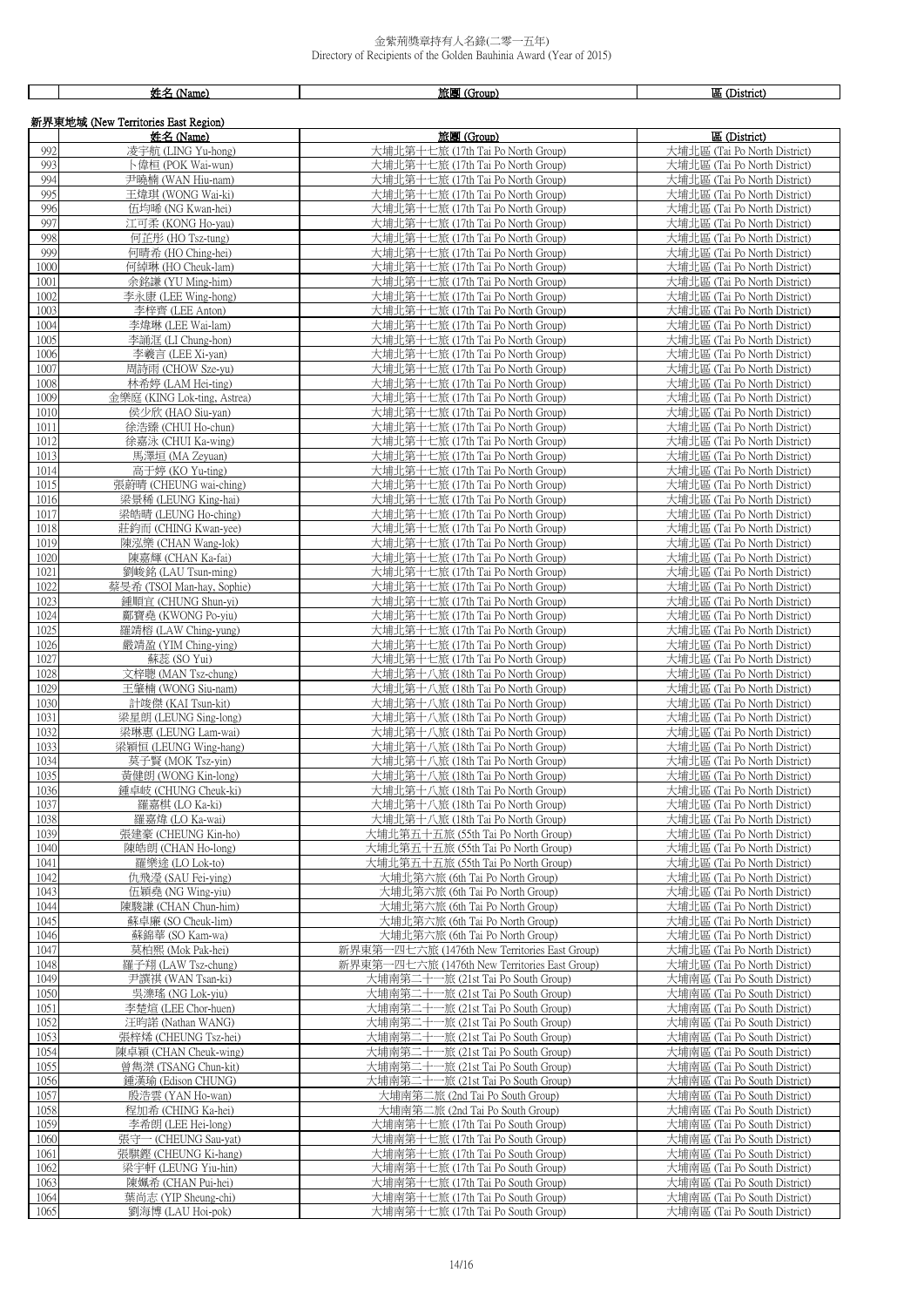|              | 姓名 (Name)                                    | 旅團 (Group)                                                                                     | 區 (District)                                                 |
|--------------|----------------------------------------------|------------------------------------------------------------------------------------------------|--------------------------------------------------------------|
| 1066         | 蔡俊曦 (CHOI Chun-hei, Ryan)                    | 大埔南第十七旅 (17th Tai Po South Group)                                                              | 大埔南區 (Tai Po South District)                                 |
| 1067         | 嚴嘉欣 (YIM Ka-yan)                             | 大埔南第十七旅 (17th Tai Po South Group)                                                              | 大埔南區 (Tai Po South District)                                 |
| 1068         | 朱頌揚 (CHU Chung-yeung)                        | 新界東第一〇五六旅 (1056th New Territories East Group)                                                  | 大埔南區 (Tai Po South District)                                 |
| 1069         | 張民駿 (CHEUNG Man-chun)                        | 新界東第一六八一旅 (1681st New Territories East Group)                                                  | 大埔南區 (Tai Po South District)                                 |
| 1070         | 梁瑜希 (LEUNG Yu-hei)                           | 新界東第一六八一旅 (1681st New Territories East Group)                                                  | 大埔南區 (Tai Po South District)                                 |
| 1071         | 王希言 (WONG Hei-yin)                           | 沙田北第一五一二旅 (1512nd New Territories East Group)                                                  | 沙田北區 (Shatin North District)                                 |
| 1072         | 陳樂天 (CHAN Lok-tin)                           | 沙田北第一五一二旅 (1512nd New Territories East Group)                                                  | 沙田北區 (Shatin North District)                                 |
| 1073         | 陳俊銘 (CHAN Chun-ming)                         | 沙田北第一旅 (1st Shatin North Group)                                                                | 沙田北區 (Shatin North District)                                 |
| 1074         | 鍾展陞 (CHUNG Chin-sing)                        | 沙田北第一旅 (1st Shatin North Group)                                                                | 沙田北區 (Shatin North District)                                 |
| 1075         | 譚鎧澄 (TAM Hoi-ching)                          | 沙田北第十九旅 (19th Shatin North Group)                                                              | 沙田北區 (Shatin North District)                                 |
| 1076         | 黃焯怡 (WONG Cheuk-yi)                          | 沙田北第十旅 (10th Shatin North Group)                                                               | 沙田北區 (Shatin North District)                                 |
| 1077         | 蘇嘉雯 (SU Jiawen)                              | 沙田北第十旅 (10th Shatin North Group)                                                               | 沙田北區 (Shatin North District)                                 |
| 1078         | 吳雨芯 (NG Yue-sum)                             | 沙田北第五旅 (5th Shatin North Group)                                                                | 沙田北區 (Shatin North District)                                 |
| 1079         | 林卓鋒 (LAM Cheuk-fung)                         | 沙田北第五旅 (5th Shatin North Group)                                                                | 沙田北區 (Shatin North District)                                 |
| 1080         | 張庭徽 (CHEUNG Ting-fai)                        | 沙田北第五旅 (5th Shatin North Group)                                                                | 沙田北區 (Shatin North District)                                 |
| 1081         | 關天舜 (KWAN Tin-shun)                          | 沙田北第五旅 (5th Shatin North Group)                                                                | 沙田北區 (Shatin North District)                                 |
| 1082<br>1083 | 凌振諾 (LING Chun-nok)<br>張芷穎 (CHEUNG Chi-wing) | 沙田西第一一一〇旅 (1110th New Territories East Group)<br>沙田西第一一一〇旅 (1110th New Territories East Group) | 沙田西區 (Shatin West District)<br>沙田西區 (Shatin West District)   |
| 1084         | 傅子謙 (FU Tsz-him)                             | 沙田西第一一〇旅 (1110th New Territories East Group)                                                   | 沙田西區 (Shatin West District)                                  |
| 1085         | 曾憲立 (TSANG Hin-lap, Julian)                  | 沙田西第一一一<br>•○旅 (1110th New Territories East Group)                                             | 沙田西區 (Shatin West District)                                  |
| 1086         | 黃晞悅 (WONG Hei-yuet)                          | 沙田西第一一一〇旅 (1110th New Territories East Group)                                                  | 沙田西區 (Shatin West District)                                  |
| 1087         | 楊樂融 (YEUNG Lok-yung)                         | 沙田西第一一一〇旅 (1110th New Territories East Group)                                                  | 沙田西區 (Shatin West District)                                  |
| 1088         | 鄭翹樂 (CHENG Kiu-lok)                          | 沙田西第一一一〇旅 (1110th New Territories East Group)                                                  | 沙田西區 (Shatin West District)                                  |
| 1089         | 李希哲 (LI Hei-chit)                            | 沙田西第三十七旅 (37th Shatin West Group)                                                              | 沙田西區 (Shatin West District)                                  |
| 1090         | 馬穎心 (MA Wing-sum)                            | 沙田西第三十七旅 (37th Shatin West Group)                                                              | 沙田西區 (Shatin West District)                                  |
| 1091         | 崔康嵐 (CHUI Jason Anthony HUNG-lam)            | 沙田西第三十七旅 (37th Shatin West Group)                                                              | 沙田西區 (Shatin West District)                                  |
| 1092         | 彭珮珩 (PANG Pui-hang)                          | 沙田西第三十七旅 (37th Shatin West Group)                                                              | 沙田西區 (Shatin West District)                                  |
| 1093         | 曾愛瓏 (TSANG Oi-lung)                          | 沙田西第三十七旅 (37th Shatin West Group)                                                              | 沙田西區 (Shatin West District)                                  |
| 1094         | 朱浩維 (CHU Ho-wai)                             | 新界東第一一一〇旅 (1110th New Territories East Group)                                                  | 沙田西區 (Shatin West District)                                  |
| 1095         | 區朗楷 (Kevin Loucan AU)                        | 新界東第一四九四旅 (1494th New Territories East Group)                                                  | 沙田西區 (Shatin West District)                                  |
| 1096         | 林芷希 (LAM Chi-hei, Giann)                     | 沙田東第八旅 (8th Shatin East Group)                                                                 | 沙田東區 (Shatin East District)                                  |
| 1097         | 黃廸漳 (WONG Dik-cheung)                        | 沙田東第八旅 (8th Shatin East Group)                                                                 | 沙田東區 (Shatin East District)                                  |
| 1098         | 葉心怡 (YIP Sum-yee)                            | 沙田東第八旅 (8th Shatin East Group)                                                                 | 沙田東區 (Shatin East District)                                  |
| 1099         | 蘇沛樺 (SO Pui-wa, Sylvia)                      | 沙田東第八旅 (8th Shatin East Group)                                                                 | 沙田東區 (Shatin East District)                                  |
| 1100         | 冼芷圻 (SIN Tsz-kei)                            | 沙田東第十八旅 (18th Shatin East Group)                                                               | 沙田東區 (Shatin East District)                                  |
| 1101         | 徐州赢 (TSUI Chau-ying)                         | 沙田東第十八旅 (18th Shatin East Group)                                                               | 沙田東區 (Shatin East District)                                  |
| 1102         | 鄭竣瑋 (CHENG Chun-wai)                         | 沙田東第十八旅 (18th Shatin East Group)                                                               | 沙田東區 (Shatin East District)                                  |
| 1103<br>1104 | 何冠穅 (HO Kwun-hong)<br>莫晧樟 (MOK Ho-cheung)    | 沙田東第三十六旅 (36th Shatin East Group)<br>沙田東第三十六旅 (36th Shatin East Group)                         | 沙田東區 (Shatin East District)<br>沙田東區 (Shatin East District)   |
| 1105         | 鄧理程 (TANG Li-ching)                          | 沙田東第三十六旅 (36th Shatin East Group)                                                              | 沙田東區 (Shatin East District)                                  |
| 1106         | 梁綽人 (LEUNG Cheuk-yan)                        | 沙田南第一旅 (1st Shatin South Group)                                                                | 沙田南區 (Shatin South District)                                 |
| 1107         | 黎正己 (LAI Ching-kei)                          | 沙田南第一旅 (1st Shatin South Group)                                                                | 沙田南區 (Shatin South District)                                 |
| 1108         | 阮承杰 (YUEN Shing-kit)                         | 沙田南第十六旅 (16th Shatin South Group)                                                              | 沙田南區 (Shatin South District)                                 |
| 1109         | 馬傲翹 (MA Nga-kiu, Ryan)                       | 沙田南第十六旅 (16th Shatin South Group)                                                              | 沙田南區 (Shatin South District)                                 |
| 1110         | 羅子浩 (LO Tsz-ho)                              | 沙田南第十六旅 (16th Shatin South Group)                                                              | 沙田南區 (Shatin South District)                                 |
| 1111         | 李進新 (LI Chun-sun)                            | 沙田南第五十九旅 (59th Shatin South Group)                                                             | 沙田南區 (Shatin South District)                                 |
| 1112         | 桂穎瑜 (KWAI Wing-yu)                           | 沙田南第五十九旅 (59th Shatin South Group)                                                             | 沙田南區 (Shatin South District)                                 |
| 1113         | 楊家俊 (YEUNG Ka-chun)                          | 沙田南第五十九旅 (59th Shatin South Group)                                                             | 沙田南區 (Shatin South District)                                 |
| 1114         | 劉靜琪 (LAU Ching-ki)                           | 沙田南第五十九旅 (59th Shatin South Group)                                                             | 沙田南區 (Shatin South District)                                 |
| 1115         | 歐陽鳳然 (AU YEUNG Fung-vin)                     | 沙田南第五十九旅 (59th Shatin South Group)                                                             | 沙田南區 (Shatin South District)                                 |
| 1116         | 李樂堯 (LI Lok-yiu)                             | 沙田南第四十五旅 (45th Shatin South Group)                                                             | 沙田南區 (Shatin South District)                                 |
| 1117         | 李穎琳 (LEE Wing-lam)                           | 沙田南第四十五旅 (45th Shatin South Group)                                                             | 沙田南區 (Shatin South District)                                 |
| 1118         | 周智浩 (CHOW Chi-ho)                            | 沙田南第四十五旅 (45th Shatin South Group)                                                             | 沙田南區 (Shatin South District)                                 |
| 1119         | 熊敏韜 (HUNG Man-to)<br>趙梓軒 (CHIU Tsz-hin)      | 沙田南第四十五旅 (45th Shatin South Group)                                                             | 沙田南區 (Shatin South District)                                 |
| 1120<br>1121 | 蔡文軒 (CHOI Man-hin)                           | 沙田南第四十五旅 (45th Shatin South Group)<br>沙田南第四十五旅 (45th Shatin South Group)                       | 沙田南區 (Shatin South District)<br>沙田南區 (Shatin South District) |
| 1122         | 杜詠晞 (TO Wing-hei)                            | 新界東第一六七八旅 (1678th New Territories East Group)                                                  | 沙田南區 (Shatin South District)                                 |
| 1123         | 倪欣鈴 (NGAI Yan-ling)                          | 新界東第一六七八旅 (1678th New Territories East Group)                                                  | 沙田南區 (Shatin South District)                                 |
| 1124         | 袁嘉謙 (YUEN Ka-him, Jacky)                     | 新界東第一六七八旅 (1678th New Territories East Group)                                                  | 沙田南區 (Shatin South District)                                 |
| 1125         | 梁凱晴 (LEUNG Hoi-ching)                        | 新界東第一六七八旅 (1678th New Territories East Group)                                                  | 沙田南區 (Shatin South District)                                 |
| 1126         | 郭澤禮 (KWOK Chak-lai)                          | 新界東第一六七八旅 (1678th New Territories East Group)                                                  | 沙田南區 (Shatin South District)                                 |
| 1127         | 陳紀衡 (CHAN Kei-hang)                          | 新界東第一六七八旅 (1678th New Territories East Group)                                                  | 沙田南區 (Shatin South District)                                 |
| 1128         | 黃賢珩 (WONG Yin-hang)                          | 新界東第一六七八旅 (1678th New Territories East Group)                                                  | 沙田南區 (Shatin South District)                                 |
| 1129         | 黃熹濼 (WONG Hei-lok, Claudia)                  | 新界東第一六七八旅 (1678th New Territories East Group)                                                  | 沙田南區 (Shatin South District)                                 |
| 1130         | 葉沛綸 (YIP Jasper)                             | 新界東第一六七八旅 (1678th New Territories East Group)                                                  | 沙田南區 (Shatin South District)                                 |
| 1131         | 蔡其全 (CHOI Ki-chuen)                          | 新界東第一六七八旅 (1678th New Territories East Group)                                                  | 沙田南區 (Shatin South District)                                 |
| 1132         | 鄭雋傑 (CHANG Chun-kit, Alpha)                  | 新界東第一六七八旅 (1678th New Territories East Group)                                                  | 沙田南區 (Shatin South District)                                 |
| 1133         | 諶穎希 (CHEN Yingxi, Ashley)                    | 新界東第一六七八旅 (1678th New Territories East Group)                                                  | 沙田南區 (Shatin South District)                                 |
| 1134         | 丁可妍 (TING Kelly)                             | 新界東第一四六○旅 (1460th New Territories East Group)                                                  | 沙田南區 (Shatin South District)                                 |
| 1135         | 冼俊希 (SIN Chun-hei)                           | 新界東第一四六〇旅 (1460th New Territories East Group)                                                  | 沙田南區 (Shatin South District)                                 |
| 1136<br>1137 | 唐穎湉 (TONG Wing-tim)<br>馬寶兒 (MA Po-yee)       | 新界東第一四六〇旅 (1460th New Territories East Group)                                                  | 沙田南區 (Shatin South District)<br>沙田南區 (Shatin South District) |
| 1138         | 張俊軒 (CHANG Chun-hin, Gary)                   | 新界東第一四六○旅 (1460th New Territories East Group)<br>新界東第一四六○旅 (1460th New Territories East Group) | 沙田南區 (Shatin South District)                                 |
| 1139         | 梁加齊 (LEUNG Ka-chai)                          | 新界東第一四六○旅 (1460th New Territories East Group)                                                  | 沙田南區 (Shatin South District)                                 |
| 1140         | 陳愉童 (Emily CHAN Yu-tung)                     | 新界東第一四六○旅 (1460th New Territories East Group)                                                  | 沙田南區 (Shatin South District)                                 |
| 1141         | 黃萬蕾 (WONG Man-lui)                           | 新界東第一四六○旅 (1460th New Territories East Group)                                                  | 沙田南區 (Shatin South District)                                 |
| 1142         | 鄺天寶 (KWONG Tin-po)                           | 新界東第一四六〇旅 (1460th New Territories East Group)                                                  | 沙田南區 (Shatin South District)                                 |